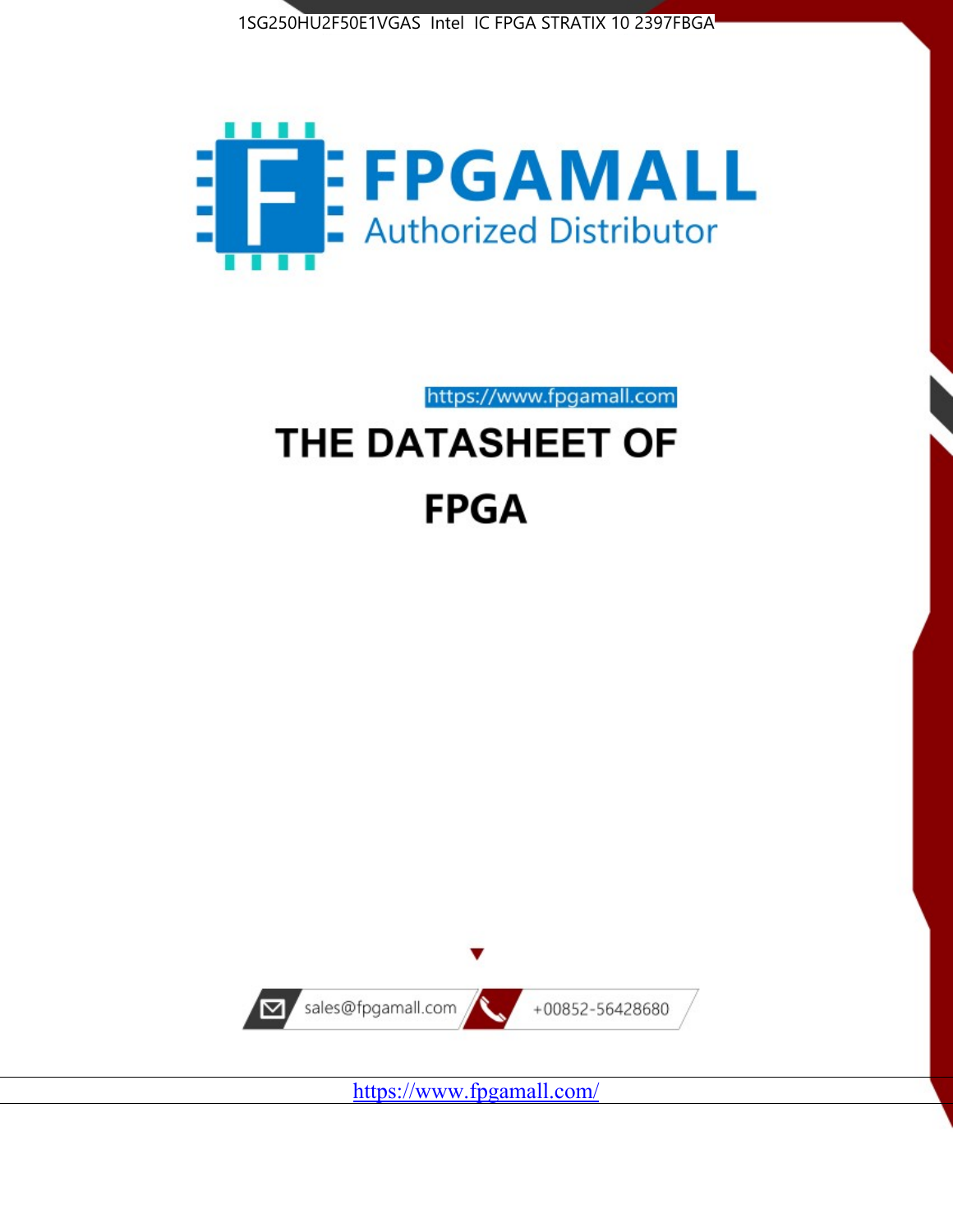

# **Intel® Stratix® 10 GX/SX Device Overview**



**S10-OVERVIEW | 2020.04.30** Latest document on the web: **[PDF](https://www.intel.com/content/dam/www/programmable/us/en/pdfs/literature/hb/stratix-10/s10-overview.pdf)** | **[HTML](https://www.intel.com/content/www/us/en/programmable/documentation/joc1442261161666.html)**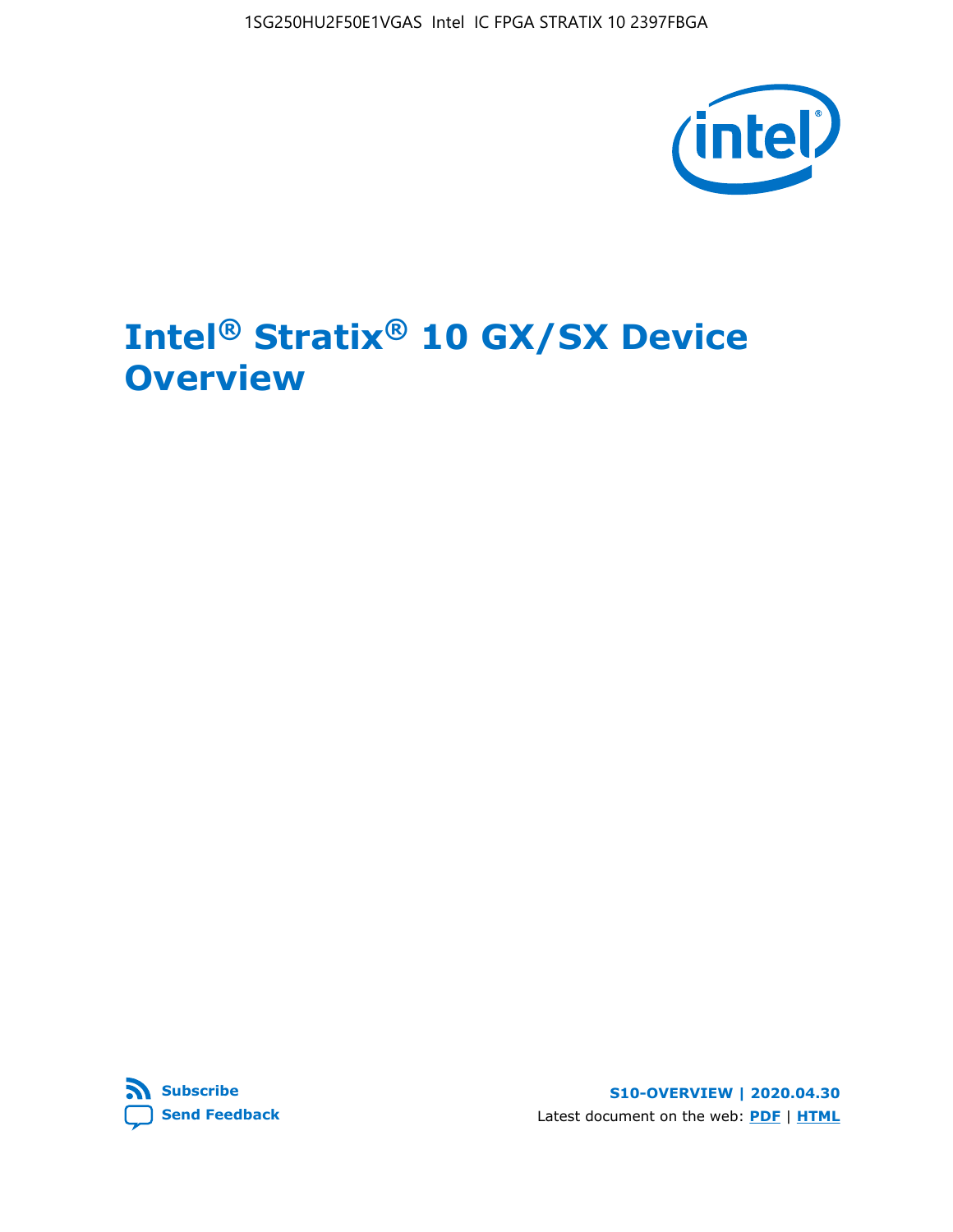

*Contents*

# **Contents**

| 1.26. Document Revision History for the Intel Stratix 10 GX/SX Device Overview36 |  |
|----------------------------------------------------------------------------------|--|

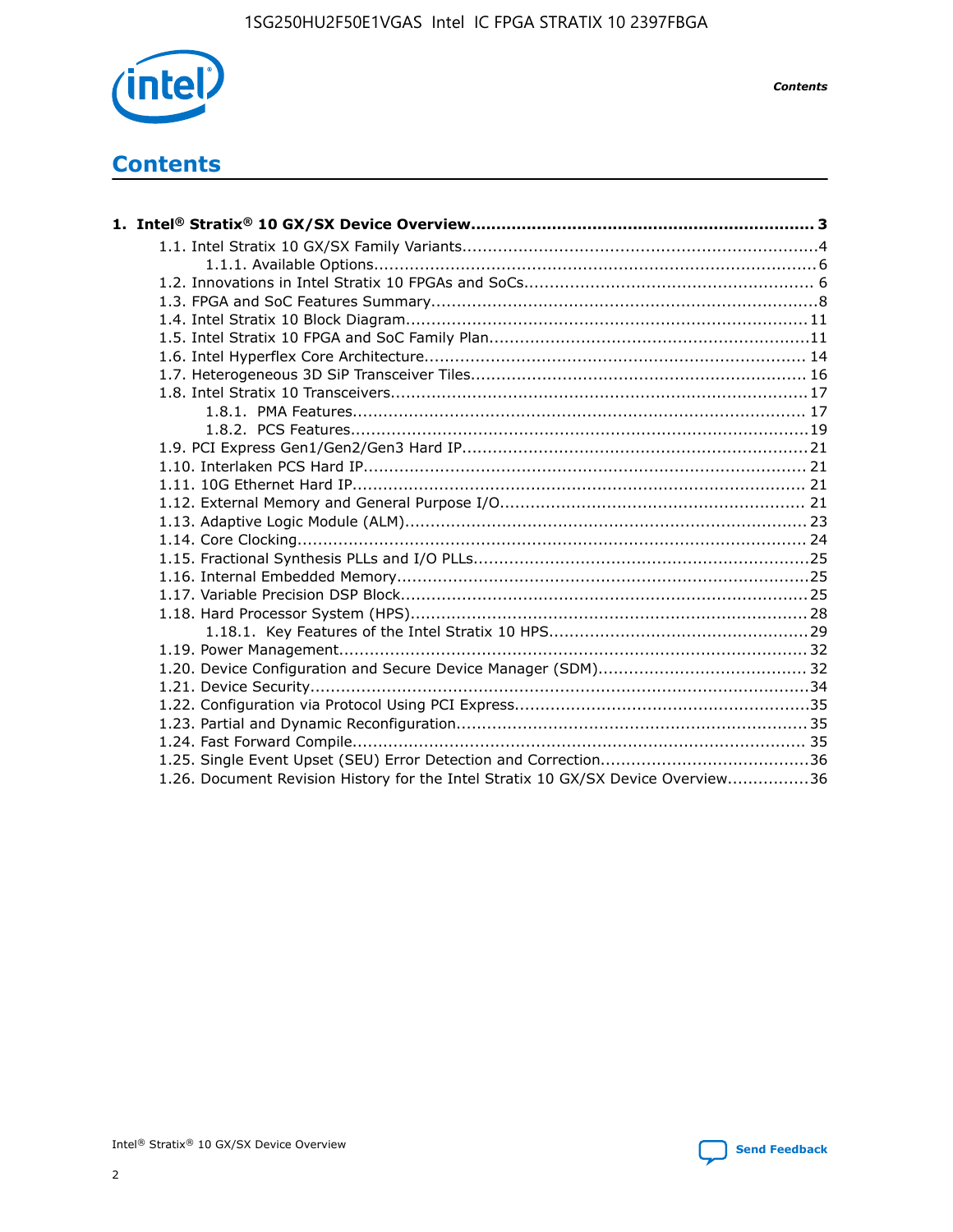**S10-OVERVIEW | 2020.04.30**

**[Send Feedback](mailto:FPGAtechdocfeedback@intel.com?subject=Feedback%20on%20Intel%20Stratix%2010%20GX/SX%20Device%20Overview%20(S10-OVERVIEW%202020.04.30)&body=We%20appreciate%20your%20feedback.%20In%20your%20comments,%20also%20specify%20the%20page%20number%20or%20paragraph.%20Thank%20you.)**



# **1. Intel® Stratix® 10 GX/SX Device Overview**

Intel's 14 nm Intel® Stratix® 10 GX FPGAs and SX SoCs deliver 2X the core performance and up to 70% lower power over previous generation high-performance FPGAs.

Featuring several groundbreaking innovations, including the all new Intel Hyperflex™ core architecture, this device family enables you to meet the demand for everincreasing bandwidth and processing performance in your most advanced applications, while meeting your power budget.

With an embedded hard processor system (HPS) based on a quad-core 64 bit Arm\* Cortex\*-A53, the Intel Stratix 10 SoC devices deliver power efficient, application-class processing and allow designers to extend hardware virtualization into the FPGA fabric. Intel Stratix 10 SoC devices demonstrate Intel's commitment to high-performance SoCs and extend Intel's leadership in programmable devices featuring an Arm-based processor system.

Important innovations in Intel Stratix 10 FPGAs and SoCs include:

- All new Intel Hyperflex core architecture delivering 2X the core performance compared to previous generation high-performance FPGAs
- Intel 14 nm tri-gate (FinFET) technology
- Heterogeneous 3D System-in-Package (SiP) technology
- Core fabric with up to 10.2 million logic elements (LEs)
- Up to 96 full duplex transceiver channels on heterogeneous 3D SiP transceiver tiles
- Transceiver data rates up to 28.3 Gbps chip-to-chip/module and backplane performance
- M20K (20 Kb) internal SRAM memory blocks
- Fractional synthesis and ultra-low jitter LC tank based transmit phase locked loops (PLLs)
- Hard PCI Express<sup>®</sup> Gen3 x16 intellectual property (IP) blocks
- Hard 10GBASE-KR/40GBASE-KR4 Forward Error Correction (FEC) in every transceiver channel
- Hard memory controllers and PHY supporting DDR4 rates up to 2666 Mbps per pin
- Hard fixed-point and IEEE 754 compliant hard floating-point variable precision digital signal processing (DSP) blocks with up to 10 TFLOP compute performance with a power efficiency of 80 GFLOP per Watt
- Quad-core 64 bit Arm Cortex-A53 embedded processor running up to 1.5 GHz in SoC family variants
- Programmable clock tree synthesis for flexible, low power, low skew clock trees

Intel Corporation. All rights reserved. Agilex, Altera, Arria, Cyclone, Enpirion, Intel, the Intel logo, MAX, Nios, Quartus and Stratix words and logos are trademarks of Intel Corporation or its subsidiaries in the U.S. and/or other countries. Intel warrants performance of its FPGA and semiconductor products to current specifications in accordance with Intel's standard warranty, but reserves the right to make changes to any products and services at any time without notice. Intel assumes no responsibility or liability arising out of the application or use of any information, product, or service described herein except as expressly agreed to in writing by Intel. Intel customers are advised to obtain the latest version of device specifications before relying on any published information and before placing orders for products or services. \*Other names and brands may be claimed as the property of others.

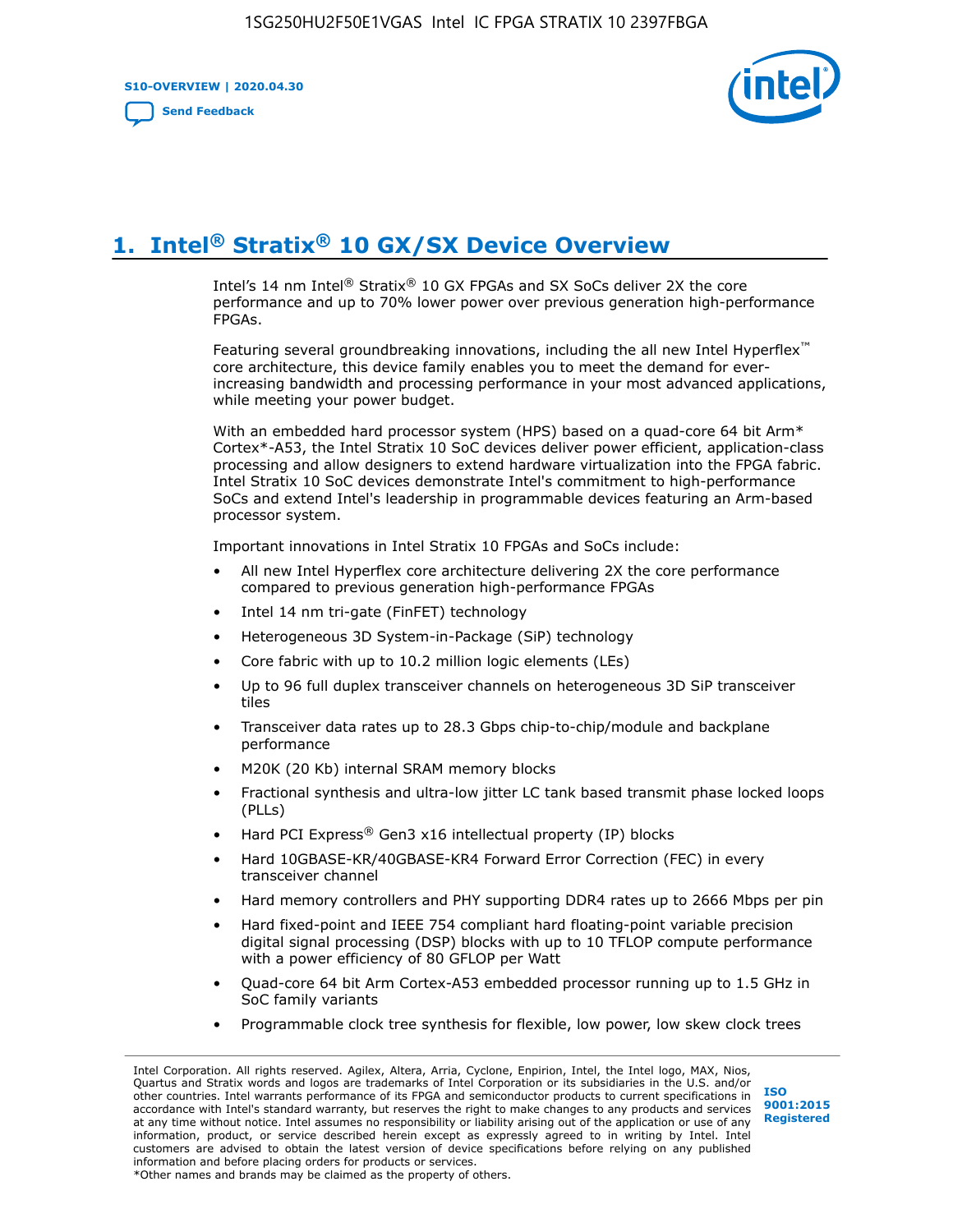

- Dedicated secure device manager (SDM) for:
	- Enhanced device configuration and security
	- AES-256, SHA-256/384 and ECDSA-256/384 encrypt/decrypt accelerators and authentication
	- Multi-factor authentication
	- Physically Unclonable Function (PUF) service and software programmable device configuration capability
- Comprehensive set of advanced power saving features delivering up to 70% lower power compared to previous generation high-performance FPGAs
- Non-destructive register state readback and writeback, to support ASIC prototyping and other applications

With these capabilities, Intel Stratix 10 FPGAs and SoCs are ideally suited for the most demanding applications in diverse markets such as:

- **Compute and Storage**—for custom servers, cloud computing and datacenter acceleration
- **Networking**—for Terabit, 400G and multi-100G bridging, aggregation, packet processing and traffic management
- **Optical Transport Networks**—for OTU4, 2xOTU4, 4xOTU4
- **Broadcast**—for high-end studio distribution, head end encoding/decoding, edge quadrature amplitude modulation (QAM)
- **Military**—for radar, electronic warfare, and secure communications
- **Medical**—for diagnostic scanners and diagnostic imaging
- **Test and Measurement**—for protocol and application testers
- **Wireless**—for next-generation 5G networks
- **ASIC Prototyping**—for designs that require the largest FPGA fabric with the highest I/O count

### **1.1. Intel Stratix 10 GX/SX Family Variants**

Intel Stratix 10 devices are available in FPGA (GX) and SoC (SX) variants.

- **Intel Stratix 10 GX** devices deliver up to 1 GHz core fabric performance and contain up to 10.2 million LEs in the fabric. They also feature up to 96 general purpose transceivers on separate transceiver tiles, and 2666 Mbps DDR4 external memory interface performance. The transceivers are capable of up to 28.3 Gbps short reach and across the backplane. These devices are optimized for FPGA applications that require the highest transceiver bandwidth and core fabric performance, with the power efficiency of Intel's 14 nm tri-gate process technology.
- **Intel Stratix 10 SX** devices have a feature set that is identical to Intel Stratix 10 GX devices, with the addition of an embedded quad-core 64 bit Arm Cortex A53 hard processor system.

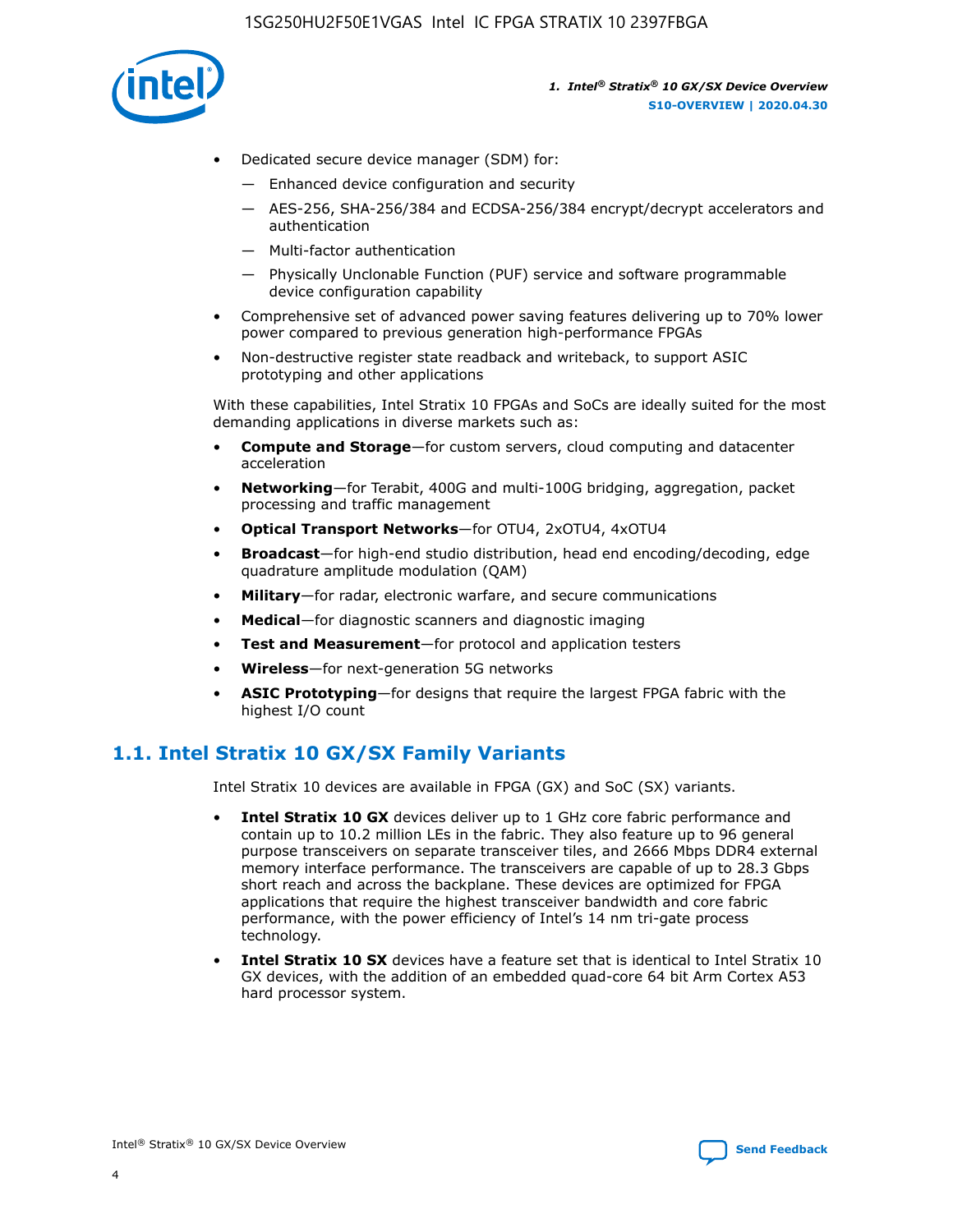

Common to all Intel Stratix 10 family variants is a high-performance fabric based on the new Intel Hyperflex core architecture that includes additional Hyper-Registers throughout the interconnect routing and at the inputs of all functional blocks. The core fabric also contains an enhanced logic array utilizing Intel's adaptive logic module (ALM) and a rich set of high performance building blocks including:

- M20K (20 Kb) embedded memory blocks
- Variable precision DSP blocks with hard IEEE 754 compliant floating-point units
- Fractional synthesis and integer PLLs
- Hard memory controllers and PHY for external memory interfaces
- General purpose IO cells

To clock these building blocks, Intel Stratix 10 devices use programmable clock tree synthesis, which uses dedicated clock tree routing to synthesize only those branches of the clock trees required for the application. All devices support in-system, finegrained partial reconfiguration of the logic array, allowing logic to be added and subtracted from the system while it is operating.

All family variants also contain high speed serial transceivers, containing both the physical medium attachment (PMA) and the physical coding sublayer (PCS), which can be used to implement a variety of industry standard and proprietary protocols. In addition to the hard PCS, Intel Stratix 10 devices contain multiple instantiations of PCI Express hard IP that supports Gen1/Gen2/Gen3 rates in x1/x2/x4/x8/x16 lane configurations, and hard 10GBASE-KR/40GBASE-KR4 FEC for every transceiver. The hard PCS, FEC, and PCI Express IP free up valuable core logic resources, save power, and increase your productivity.

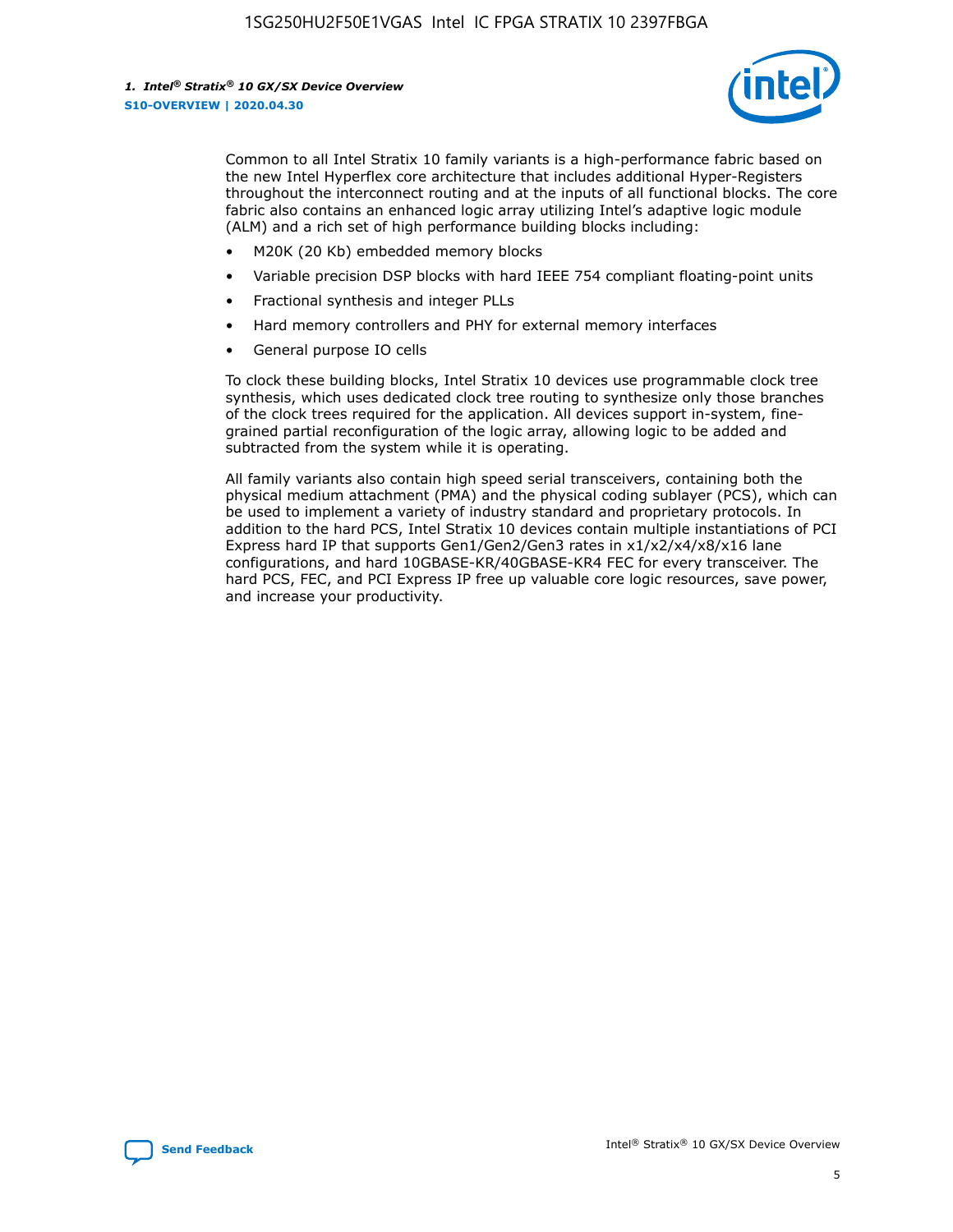

### **1.1.1. Available Options**

### **Figure 1. Sample Ordering Code and Available Options for Intel Stratix 10 Devices**



3. Contact My Intel support to order AS suffix devices.

#### **Related Information**

[My Intel Support](https://www.intel.com/content/www/us/en/programmable/my-intel/mal-home.html)

### **1.2. Innovations in Intel Stratix 10 FPGAs and SoCs**

Intel Stratix 10 FPGAs and SoCs deliver many significant improvements over the previous generation high-performance Stratix V FPGAs.

#### **Table 1. Key Features of Intel Stratix 10 Devices Compared to Stratix V Devices**

| <b>Feature</b>            | <b>Stratix V FPGAs</b>                                           | <b>Intel Stratix 10 FPGAs and SoCs</b>                                        |  |
|---------------------------|------------------------------------------------------------------|-------------------------------------------------------------------------------|--|
| <b>Process technology</b> | 28 nm TSMC (planar<br>transistor)                                | 14 nm Intel tri-gate (FinFET)                                                 |  |
| Hard processor core       | None                                                             | Quad-core 64 bit Arm Cortex-A53<br>(SoC only)                                 |  |
| Core architecture         | Conventional core architecture<br>with conventional interconnect | Intel Hyperflex core architecture with<br>Hyper-Registers in the interconnect |  |
|                           |                                                                  | continued                                                                     |  |

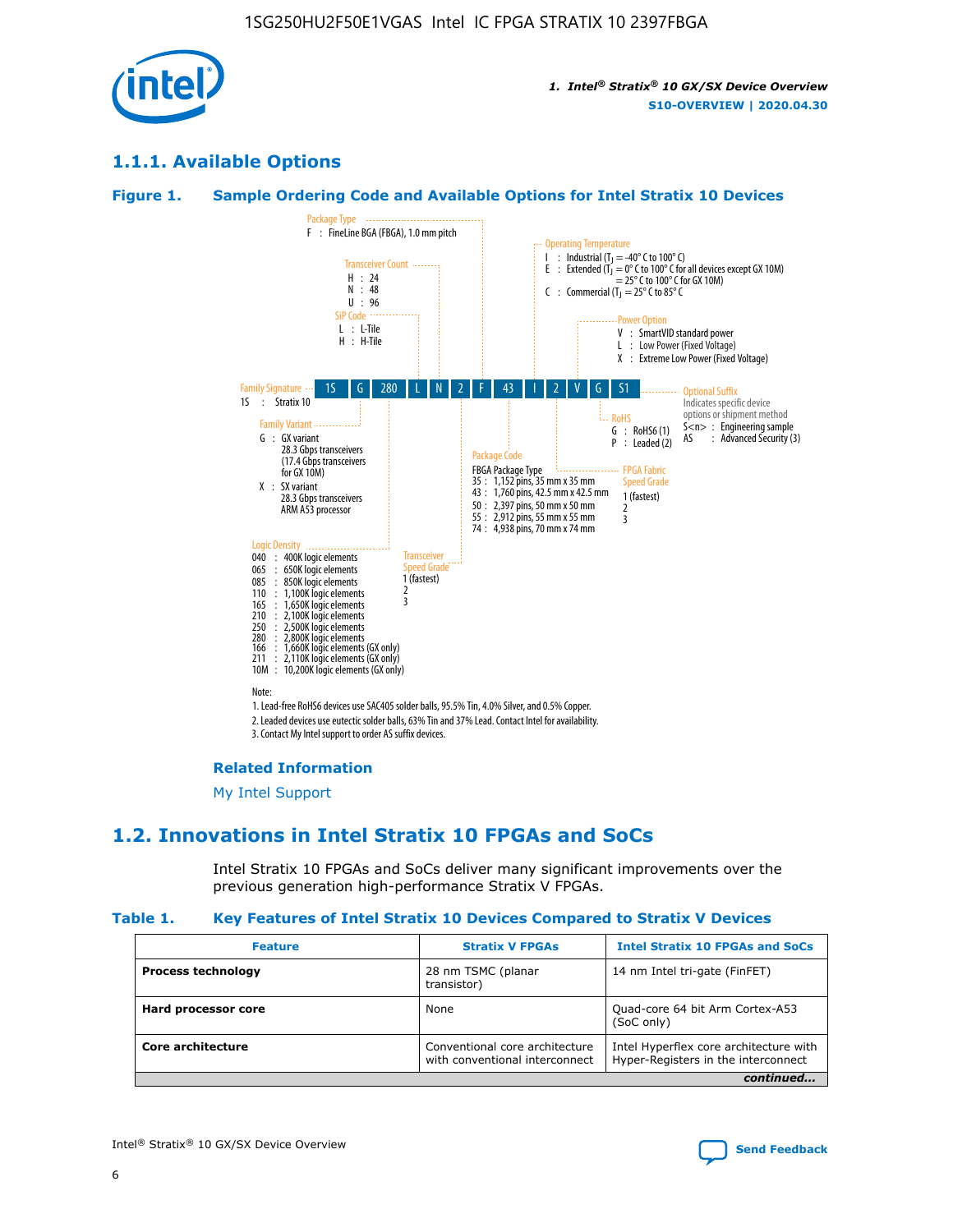

| <b>Feature</b>                                   | <b>Stratix V FPGAs</b>                                                              | <b>Intel Stratix 10 FPGAs and SoCs</b>                                                                                                       |
|--------------------------------------------------|-------------------------------------------------------------------------------------|----------------------------------------------------------------------------------------------------------------------------------------------|
| Core performance                                 | 500 MHz                                                                             | 1 GHz                                                                                                                                        |
| <b>Power dissipation</b>                         | 1x                                                                                  | As low as $0.3x$                                                                                                                             |
| Logic density                                    | <b>952 KLE</b>                                                                      | 10,200 KLE                                                                                                                                   |
| <b>Embedded memory (M20K)</b>                    | 52 Mbits                                                                            | 253 Mbits                                                                                                                                    |
| 18x19 multipliers                                | 3,926                                                                               | 11,520                                                                                                                                       |
|                                                  | Note: Multiplier is 18x18 in<br>Stratix V devices.                                  | Note: Multiplier is 18x19 in Intel<br>Stratix 10 devices.                                                                                    |
| <b>Floating point DSP capability</b>             | Up to 1 TFLOP, requires soft<br>floating point adder and<br>multiplier              | Up to 10 TFLOP, hard IEEE 754<br>compliant single precision floating<br>point adder and multiplier                                           |
| <b>Maximum transceivers</b>                      | 66                                                                                  | 96                                                                                                                                           |
| Maximum transceiver data rate (chip-to-<br>chip) | 28.05 Gbps                                                                          | 26.6 Gbps L-Tile<br>28.3 Gbps H-Tile                                                                                                         |
| Maximum transceiver data rate (backplane)        | 12.5 Gbps                                                                           | 12.5 Gbps L-Tile<br>28.3 Gbps H-Tile                                                                                                         |
| Hard memory controller                           | None                                                                                | DDR4 @ 1333 MHz/2666 Mbps<br>DDR3 @ 1067 MHz/2133 Mbps                                                                                       |
| Hard protocol IP                                 | PCIe* Gen3 x8 (up to 4<br>instances)                                                | PCIe Gen3 x16 (up to 4 instances)<br>SR-IOV (4 physical functions / 2k<br>virtual functions) on H-Tile devices<br>10GBASE-KR/40GBASE-KR4 FEC |
| <b>Core clocking and PLLs</b>                    | Global, quadrant and regional<br>clocks supported by fractional-<br>synthesis fPLLs | Programmable clock tree synthesis<br>supported by fractional synthesis<br>fPLLs and integer IO PLLs                                          |
| Register state readback and writeback            | Not available                                                                       | Non-destructive register state<br>readback and writeback for ASIC<br>prototyping and other applications                                      |

These innovations result in the following improvements:

- **Improved Core Logic Performance**: The Intel Hyperflex core architecture combined with 14 nm Intel tri-gate technology allows Intel Stratix 10 devices to achieve 2X the core performance compared to the previous generation
- **Lower Power**: Intel Stratix 10 devices use up to 70% lower power compared to the previous generation, enabled by 14 nm Intel tri-gate technology, the Intel Hyperflex core architecture, and optional power saving features built into the architecture
- **Higher Density**: Intel Stratix 10 devices offer three times the level of integration, with up to 10.2 million logic elements (LEs), over 253 Mbits of embedded memory blocks (M20K), and 11,520 18x19 multipliers
- **Embedded Processing**: Intel Stratix 10 SoCs feature a Quad-Core 64 bit Arm Cortex-A53 processor optimized for power efficiency and software compatible with previous generation Arria® and Cyclone® SoC devices
- **Improved Transceiver Performance**: With up to 96 transceiver channels implemented in heterogeneous 3D SiP transceiver tiles, Intel Stratix 10 GX and SX devices support data rates up to 28.3 Gbps chip-to-chip and 28.3 Gbps across the backplane with signal conditioning circuits capable of equalizing over 30 dB of system loss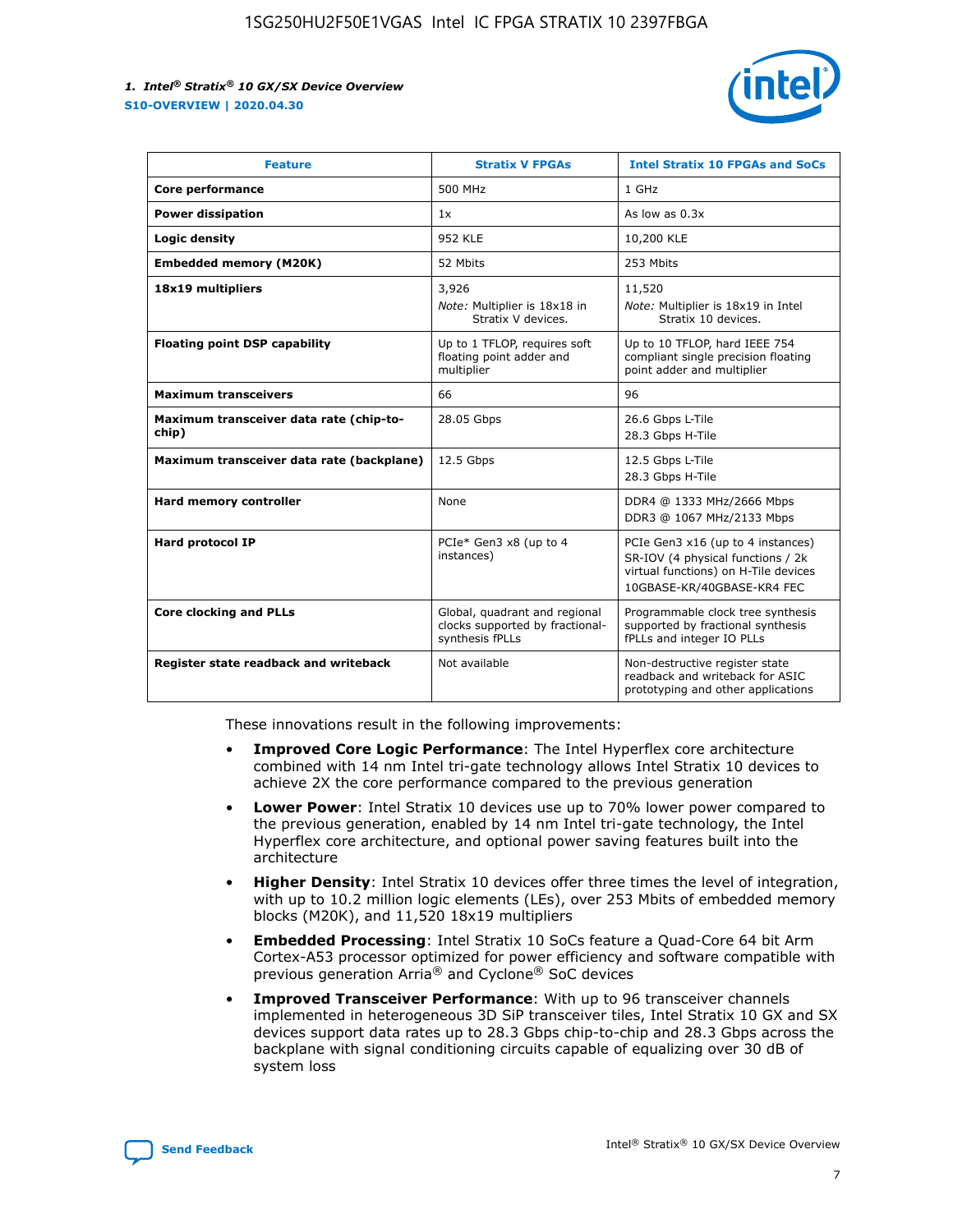

- **Improved DSP Performance**: The variable precision DSP block in Intel Stratix 10 devices features hard fixed and floating point capability, with up to 10 TFLOP IEEE754 single-precision floating point performance
- **Additional Hard IP**: Intel Stratix 10 devices include many more hard IP blocks than previous generation devices, with a hard memory controller included in each bank of 48 general purpose IOs, a hard PCIe Gen3 x16 full protocol stack in each transceiver tile, and a hard 10GBASE-KR/40GBASE-KR4 FEC in every transceiver channel
- **Enhanced Core Clocking**: Intel Stratix 10 devices feature programmable clock tree synthesis; clock trees are only synthesized where needed, increasing the flexibility and reducing the power dissipation of the clocking solution
- **Additional Core PLLs**: The core fabric in Intel Stratix 10 devices is supported by both integer IO PLLs and fractional synthesis fPLLs, resulting in a greater total number of PLLs available than the previous generation

## **1.3. FPGA and SoC Features Summary**

### **Table 2. Intel Stratix 10 FPGA and SoC Common Device Features**

| <b>Feature</b>                   | <b>Description</b>                                                                                                                                                                                                                                                                                                                                                                                                                                                                                                                                                                                                                                                                                                                                   |
|----------------------------------|------------------------------------------------------------------------------------------------------------------------------------------------------------------------------------------------------------------------------------------------------------------------------------------------------------------------------------------------------------------------------------------------------------------------------------------------------------------------------------------------------------------------------------------------------------------------------------------------------------------------------------------------------------------------------------------------------------------------------------------------------|
| Technology                       | 14 nm Intel tri-gate (FinFET) process technology<br>٠<br>SmartVID controlled core voltage, standard power devices<br>0.85-V fixed core voltage, low static power devices available                                                                                                                                                                                                                                                                                                                                                                                                                                                                                                                                                                   |
| Low power serial<br>transceivers | Up to 96 total transceivers available<br>$\bullet$<br>Continuous operating range of 1 Gbps to 28.3 Gbps for Intel Stratix 10 GX/SX devices<br>$\bullet$<br>Backplane support up to 28.3 Gbps for Intel Stratix 10 GX/SX devices<br>$\bullet$<br>Extended range down to 125 Mbps with oversampling<br>$\bullet$<br>ATX transmit PLLs with user-configurable fractional synthesis capability<br>$\bullet$<br>• XFP, SFP+, OSFP/OSFP28, CFP/CFP2/CFP4 optical module support<br>• Adaptive linear and decision feedback equalization<br>Transmit pre-emphasis and de-emphasis<br>Dynamic partial reconfiguration of individual transceiver channels<br>$\bullet$<br>On-chip instrumentation (Eye Viewer non-intrusive data eye monitoring)<br>$\bullet$ |
| General purpose I/Os             | Up to 2,304 total GPIO available<br>$\bullet$<br>1.6 Gbps LVDS-every pair can be configured as an input or output<br>$\bullet$<br>1333 MHz/2666 Mbps DDR4 external memory interface<br>1067 MHz/2133 Mbps DDR3 external memory interface<br>1.2 V to 3.3 $V^{(1)}$ single-ended LVCMOS/LVTTL interfacing<br>$\bullet$<br>On-chip termination (OCT)<br>$\bullet$                                                                                                                                                                                                                                                                                                                                                                                      |
| Embedded hard IP                 | • PCIe Gen1/Gen2/Gen3 complete protocol stack, $x1/x2/x4/x8/x16$ end point and root<br>port<br>DDR4/DDR3 hard memory controller (RLDRAM3/QDR II+/QDR IV using soft memory<br>controller)<br>Multiple hard IP instantiations in each device<br>$\bullet$<br>• Single Root I/O Virtualization (SR-IOV)                                                                                                                                                                                                                                                                                                                                                                                                                                                 |
| Transceiver hard IP              | 10GBASE-KR/40GBASE-KR4 Forward Error Correction (FEC)<br>$\bullet$<br>10G Ethernet PCS<br>$\bullet$<br>• PCI Express PIPE interface<br>continued                                                                                                                                                                                                                                                                                                                                                                                                                                                                                                                                                                                                     |

<sup>(1)</sup> Available in some configurations only

8

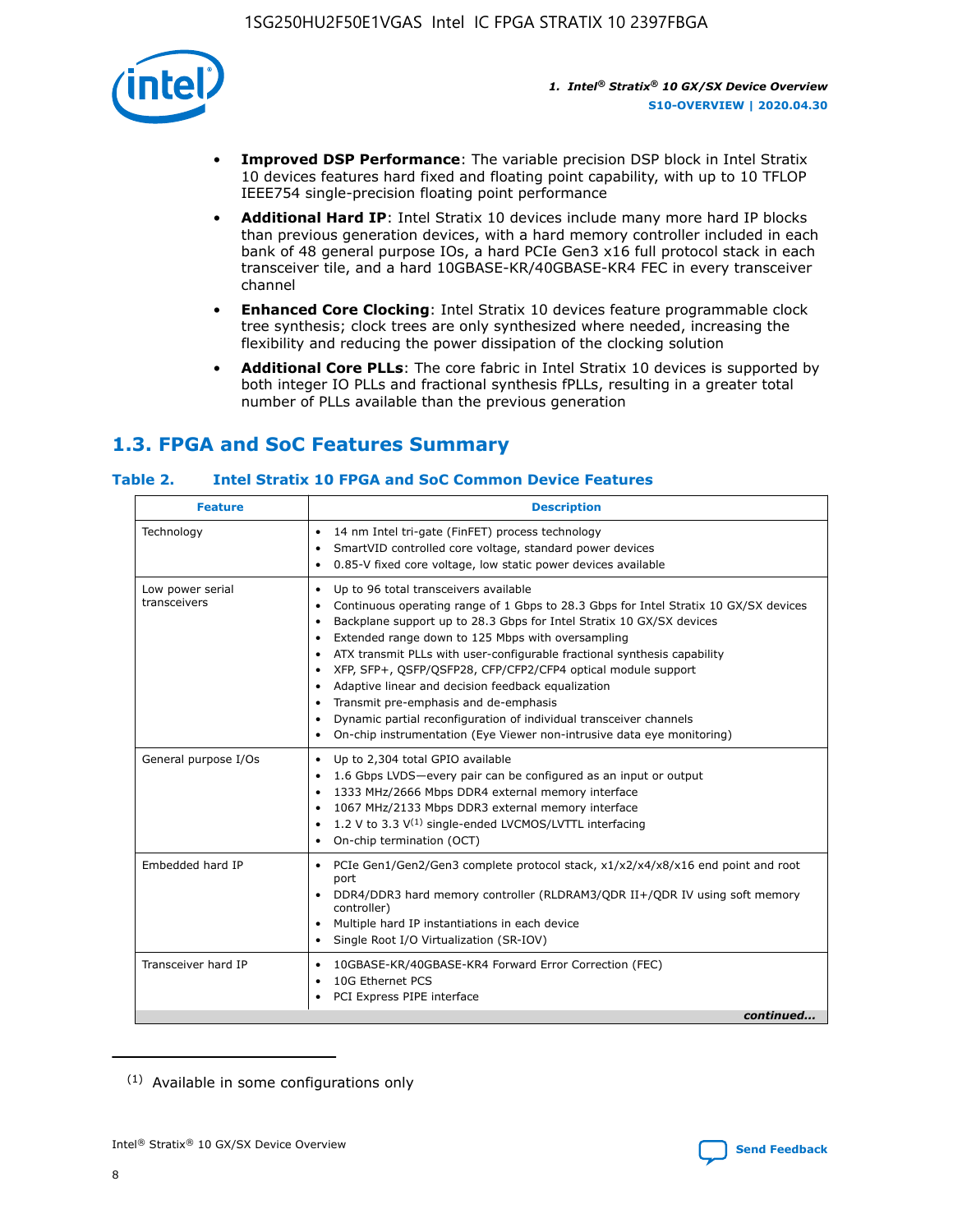

| <b>Feature</b>                   | <b>Description</b>                                                                                                                                                                                                                                                                                                                                                                                                                                                         |  |  |  |
|----------------------------------|----------------------------------------------------------------------------------------------------------------------------------------------------------------------------------------------------------------------------------------------------------------------------------------------------------------------------------------------------------------------------------------------------------------------------------------------------------------------------|--|--|--|
|                                  | Interlaken PCS<br>$\bullet$<br>Gigabit Ethernet PCS<br>$\bullet$<br>Deterministic latency support for Common Public Radio Interface (CPRI) PCS<br>$\bullet$<br>Fast lock-time support for Gigabit Passive Optical Networking (GPON) PCS<br>8B/10B, 64B/66B, 64B/67B encoders and decoders<br>$\bullet$<br>Custom mode support for proprietary protocols<br>$\bullet$                                                                                                       |  |  |  |
| Power management                 | SmartVID controlled core voltage, standard power devices<br>$\bullet$<br>0.85-V fixed core voltage, low static power devices available<br>$\bullet$<br>Intel Quartus <sup>®</sup> Prime Pro Edition integrated power analysis                                                                                                                                                                                                                                              |  |  |  |
| High performance core fabric     | Intel Hyperflex core architecture with Hyper-Registers throughout the interconnect<br>$\bullet$<br>routing and at the inputs of all functional blocks<br>Enhanced adaptive logic module (ALM)<br>$\bullet$<br>Improved multi-track routing architecture reduces congestion and improves compile<br>times<br>Hierarchical core clocking architecture with programmable clock tree synthesis<br>$\bullet$<br>Fine-grained partial reconfiguration                            |  |  |  |
| Internal memory blocks           | M20K-20 Kb with hard ECC support<br>٠<br>MLAB-640 bit distributed LUTRAM<br>$\bullet$                                                                                                                                                                                                                                                                                                                                                                                      |  |  |  |
| Variable precision DSP<br>blocks | IEEE 754-compliant hard single-precision floating point capability<br>$\bullet$<br>Supports signal processing with precision ranging from 18x19 up to 54x54<br>$\bullet$<br>Native 27x27 and 18x19 multiply modes<br>٠<br>64 bit accumulator and cascade for systolic FIRs<br>$\bullet$<br>Internal coefficient memory banks<br>Pre-adder/subtractor improves efficiency<br>$\bullet$<br>Additional pipeline register increases performance and reduces power<br>$\bullet$ |  |  |  |
| Phase locked loops (PLL)         | Fractional synthesis PLLs (fPLL) support both fractional and integer modes<br>$\bullet$<br>Fractional mode with third-order delta-sigma modulation<br>Precision frequency synthesis<br>$\bullet$<br>Integer PLLs adjacent to general purpose I/Os, support external memory, and LVDS<br>$\bullet$<br>interfaces, clock delay compensation, zero delay buffering                                                                                                            |  |  |  |
| Core clock networks              | 1 GHz fabric clocking<br>$\bullet$<br>667 MHz external memory interface clocking, supports 2666 Mbps DDR4 interface<br>$\bullet$<br>800 MHz LVDS interface clocking, supports 1600 Mbps LVDS interface<br>$\bullet$<br>Programmable clock tree synthesis, backwards compatible with global, regional and<br>$\bullet$<br>peripheral clock networks<br>Clocks only synthesized where needed, to minimize dynamic power<br>continued                                         |  |  |  |

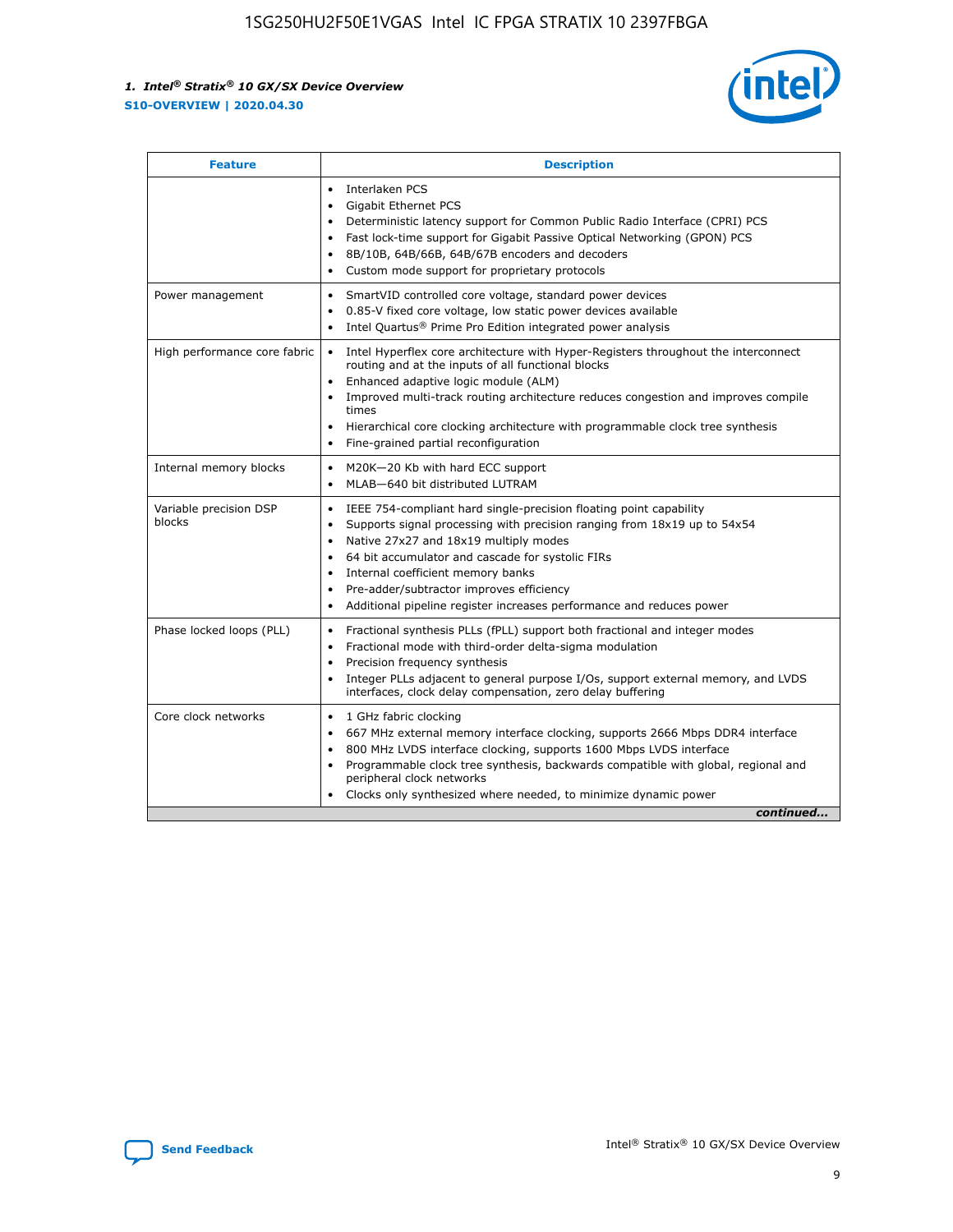

| <b>Feature</b>     | <b>Description</b>                                                                                                                                                                                                                                                                                                                                                                                                                                                                                                                                                   |
|--------------------|----------------------------------------------------------------------------------------------------------------------------------------------------------------------------------------------------------------------------------------------------------------------------------------------------------------------------------------------------------------------------------------------------------------------------------------------------------------------------------------------------------------------------------------------------------------------|
| Configuration      | Dedicated Secure Device Manager<br>$\bullet$<br>Software programmable device configuration<br>٠<br>Serial and parallel flash interface<br>٠<br>Configuration via protocol (CvP) using PCI Express Gen1/Gen2/Gen3<br>٠<br>Fine-grained partial reconfiguration of core fabric<br>$\bullet$<br>Dynamic reconfiguration of transceivers and PLLs<br>$\bullet$<br>Comprehensive set of security features including AES-256, SHA-256/384, and<br>ECDSA-256/384 accelerators, and multi-factor authentication<br>Physically Unclonable Function (PUF) service<br>$\bullet$ |
| Packaging          | Intel Embedded Multi-die Interconnect Bridge (EMIB) packaging technology<br>٠<br>Multiple devices with identical package footprints allows seamless migration across<br>$\bullet$<br>different device densities<br>1.0 mm ball-pitch FBGA packaging<br>$\bullet$<br>Lead and lead-free package options                                                                                                                                                                                                                                                               |
| Software and tools | Intel Quartus Prime Pro Edition design suite with new compiler and Hyper-Aware design<br>flow<br>Fast Forward compiler to allow Intel Hyperflex architecture performance exploration<br>$\bullet$<br>Transceiver toolkit<br>$\bullet$<br>Platform designer integration tool<br>DSP Builder advanced blockset<br>OpenCL <sup>™</sup> support<br>SoC Embedded Design Suite (EDS)                                                                                                                                                                                       |

### **Table 3. Intel Stratix 10 SoC Specific Device Features**

| <b>Hard Processor</b><br>Multi-processor unit (MPU) core<br>Quad-core Arm Cortex-A53 MPCore processor with Arm<br>$\bullet$<br>CoreSight* debug and trace technology<br><b>System</b><br>Scalar floating-point unit supporting single and double<br>$\bullet$<br>precision<br>Arm Neon* media processing engine for each processor<br>$\bullet$<br><b>System Controllers</b><br>System Memory Management Unit (SMMU)<br>$\bullet$<br>Cache Coherency Unit (CCU)<br>$\bullet$<br>Layer 1 Cache<br>32 KB L1 instruction cache with parity<br>$\bullet$<br>32 KB L1 data cache with ECC<br>$\bullet$<br>Layer 2 Cache<br>1 MB Shared L2 Cache with ECC<br>$\bullet$<br>On-Chip Memory<br>256 KB On-Chip RAM<br>٠<br>Direct memory access (DMA) controller<br>8-Channel DMA<br>$\bullet$<br>Ethernet media access controller<br>Three 10/100/1000 EMAC with integrated DMA<br>$\bullet$<br>(EMAC)<br>USB On-The-Go controller (OTG)<br>2 USB OTG with integrated DMA<br>$\bullet$<br><b>UART</b> controller<br>2 UART 16550 compatible<br>$\bullet$<br>Serial Peripheral Interface (SPI)<br>4 SPI<br>$\bullet$<br>controller<br>$I2C$ controller<br>5 <sup>2</sup> C controllers<br>$\bullet$<br>SD/SDIO/MMC controller<br>1 eMMC version 4.5 with DMA and CE-ATA support<br>$\bullet$<br>SD, including eSD, version 3.0<br>$\bullet$<br>SDIO, including eSDIO, version 3.0<br>$\bullet$<br>CE-ATA - version 1.1 | <b>SoC Subsystem</b> | <b>Feature</b> | <b>Description</b> |
|--------------------------------------------------------------------------------------------------------------------------------------------------------------------------------------------------------------------------------------------------------------------------------------------------------------------------------------------------------------------------------------------------------------------------------------------------------------------------------------------------------------------------------------------------------------------------------------------------------------------------------------------------------------------------------------------------------------------------------------------------------------------------------------------------------------------------------------------------------------------------------------------------------------------------------------------------------------------------------------------------------------------------------------------------------------------------------------------------------------------------------------------------------------------------------------------------------------------------------------------------------------------------------------------------------------------------------------------------------------------------------------------------------------|----------------------|----------------|--------------------|
|                                                                                                                                                                                                                                                                                                                                                                                                                                                                                                                                                                                                                                                                                                                                                                                                                                                                                                                                                                                                                                                                                                                                                                                                                                                                                                                                                                                                              |                      |                |                    |
|                                                                                                                                                                                                                                                                                                                                                                                                                                                                                                                                                                                                                                                                                                                                                                                                                                                                                                                                                                                                                                                                                                                                                                                                                                                                                                                                                                                                              |                      |                |                    |
|                                                                                                                                                                                                                                                                                                                                                                                                                                                                                                                                                                                                                                                                                                                                                                                                                                                                                                                                                                                                                                                                                                                                                                                                                                                                                                                                                                                                              |                      |                |                    |
|                                                                                                                                                                                                                                                                                                                                                                                                                                                                                                                                                                                                                                                                                                                                                                                                                                                                                                                                                                                                                                                                                                                                                                                                                                                                                                                                                                                                              |                      |                |                    |
|                                                                                                                                                                                                                                                                                                                                                                                                                                                                                                                                                                                                                                                                                                                                                                                                                                                                                                                                                                                                                                                                                                                                                                                                                                                                                                                                                                                                              |                      |                |                    |
|                                                                                                                                                                                                                                                                                                                                                                                                                                                                                                                                                                                                                                                                                                                                                                                                                                                                                                                                                                                                                                                                                                                                                                                                                                                                                                                                                                                                              |                      |                |                    |
|                                                                                                                                                                                                                                                                                                                                                                                                                                                                                                                                                                                                                                                                                                                                                                                                                                                                                                                                                                                                                                                                                                                                                                                                                                                                                                                                                                                                              |                      |                |                    |
|                                                                                                                                                                                                                                                                                                                                                                                                                                                                                                                                                                                                                                                                                                                                                                                                                                                                                                                                                                                                                                                                                                                                                                                                                                                                                                                                                                                                              |                      |                |                    |
|                                                                                                                                                                                                                                                                                                                                                                                                                                                                                                                                                                                                                                                                                                                                                                                                                                                                                                                                                                                                                                                                                                                                                                                                                                                                                                                                                                                                              |                      |                |                    |
|                                                                                                                                                                                                                                                                                                                                                                                                                                                                                                                                                                                                                                                                                                                                                                                                                                                                                                                                                                                                                                                                                                                                                                                                                                                                                                                                                                                                              |                      |                |                    |
|                                                                                                                                                                                                                                                                                                                                                                                                                                                                                                                                                                                                                                                                                                                                                                                                                                                                                                                                                                                                                                                                                                                                                                                                                                                                                                                                                                                                              |                      |                |                    |
| continued                                                                                                                                                                                                                                                                                                                                                                                                                                                                                                                                                                                                                                                                                                                                                                                                                                                                                                                                                                                                                                                                                                                                                                                                                                                                                                                                                                                                    |                      |                |                    |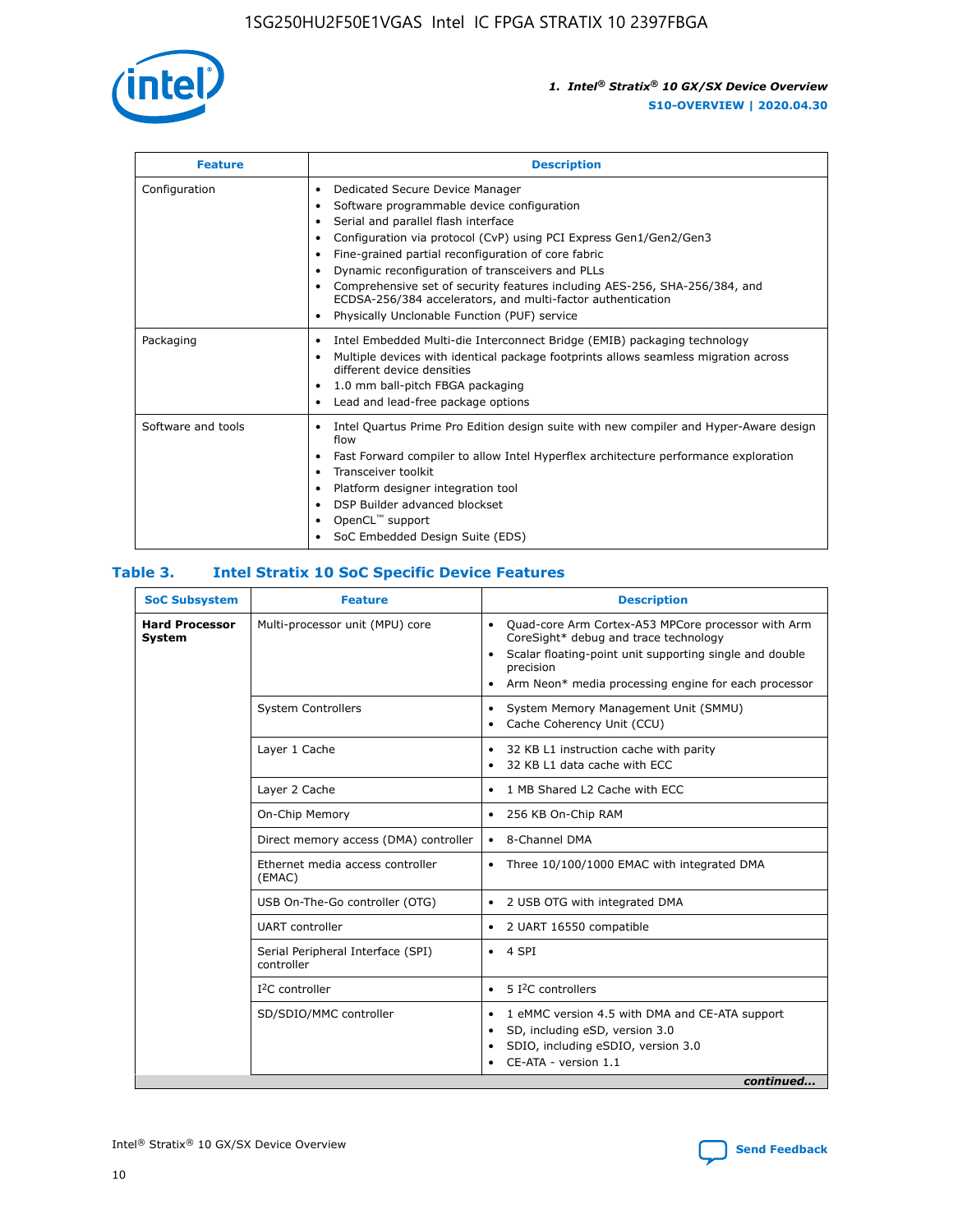

| <b>SoC Subsystem</b>                   | <b>Feature</b>             | <b>Description</b>                                                                                    |  |  |
|----------------------------------------|----------------------------|-------------------------------------------------------------------------------------------------------|--|--|
|                                        | NAND flash controller      | 1 ONFI 1.0, 8- and 16-bit support<br>$\bullet$                                                        |  |  |
|                                        | General-purpose I/O (GPIO) | Maximum of 48 software programmable GPIO<br>$\bullet$                                                 |  |  |
|                                        | Timers                     | 4 general-purpose timers<br>4 watchdog timers<br>٠                                                    |  |  |
| <b>Secure Device</b><br>Manager        | Security                   | Secure boot<br>$\bullet$<br>Advanced Encryption Standard (AES) and authentication<br>٠<br>(SHA/ECDSA) |  |  |
| External<br>Memory<br><b>Interface</b> | External Memory Interface  | Hard Memory Controller with DDR4 and DDR3<br>$\bullet$                                                |  |  |

### **1.4. Intel Stratix 10 Block Diagram**

### **Figure 2. Intel Stratix 10 FPGA and SoC Architecture Block Diagram**



HPS: Quad ARM Cortex-A53 Hard Processor System SDM: Secure Device Manager

## **1.5. Intel Stratix 10 FPGA and SoC Family Plan**

<sup>(2)</sup> The number of 27x27 multipliers is one-half the number of 18x19 multipliers.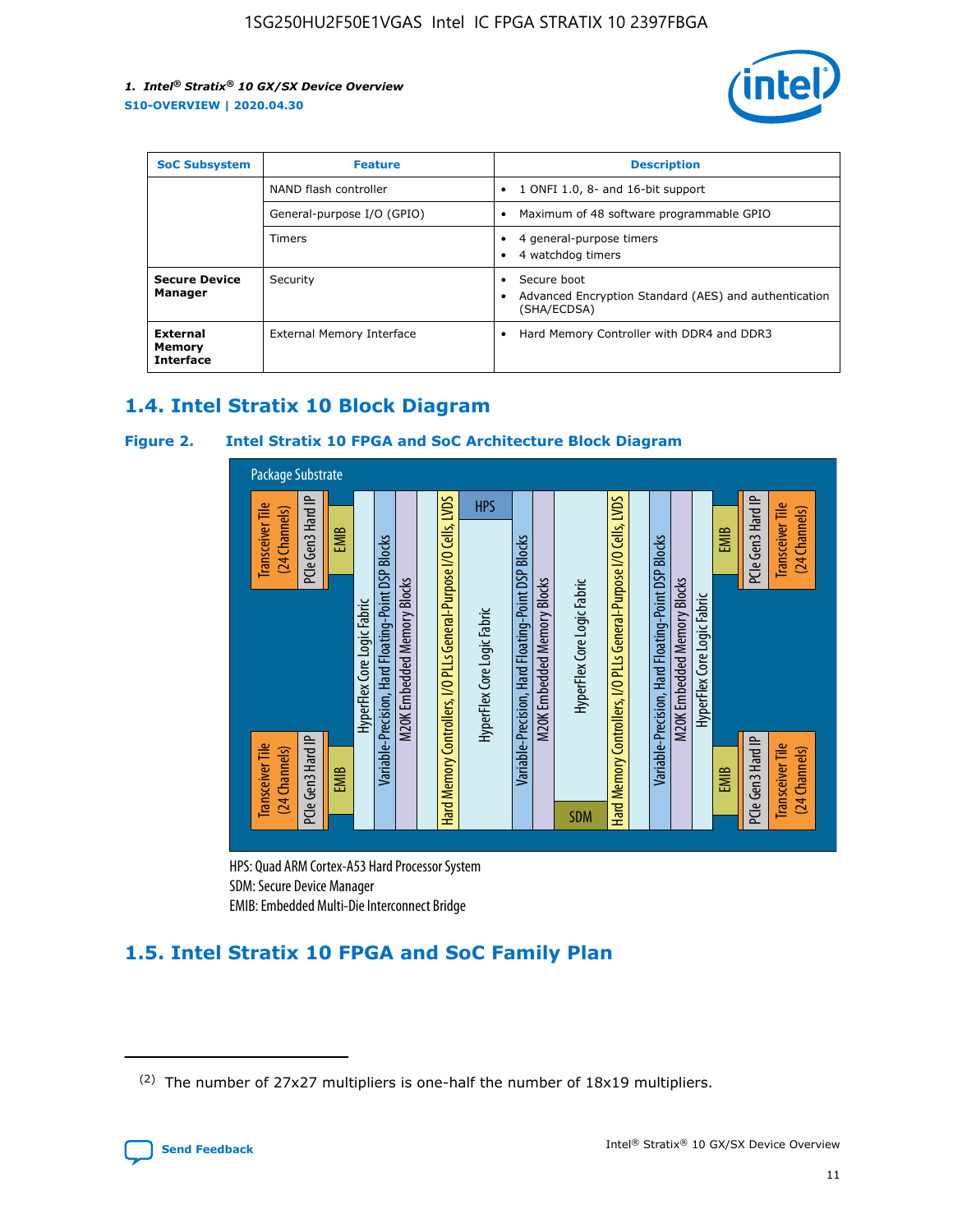

### **Table 4. Intel Stratix 10 GX/SX FPGA and SoC Family Plan—FPGA Core (part 1)**

| <b>Intel Stratix 10</b><br><b>GX/SX Device</b><br><b>Name</b> | <b>Logic Elements</b><br>(KLE) | <b>M20K Blocks</b> | <b>M20K Mbits</b> | <b>MLAB Counts</b> | <b>MLAB Mbits</b> | 18x19 Multi-<br>pliers <sup>(2)</sup> |
|---------------------------------------------------------------|--------------------------------|--------------------|-------------------|--------------------|-------------------|---------------------------------------|
| GX 400/<br>SX 400                                             | 378                            | 1,537              | 30                | 3,276              | $\overline{2}$    | 1,296                                 |
| GX 650/<br>SX 650                                             | 612                            | 2,489              | 49                | 5,364              | 3                 | 2,304                                 |
| GX 850/<br>SX 850                                             | 841                            | 3,477              | 68                | 7,124              | $\overline{4}$    | 4,032                                 |
| GX 1100/<br>SX 1100                                           | 1,325                          | 5,461              | 107               | 11,556             | $\overline{7}$    | 5,184                                 |
| GX 1650/<br>SX 1650                                           | 1,624                          | 5,851              | 114               | 13,764             | 8                 | 6,290                                 |
| GX 2100/<br>SX 2100                                           | 2,005                          | 6,501              | 127               | 17,316             | 11                | 7,488                                 |
| GX 2500/<br>SX 2500                                           | 2,422                          | 9,963              | 195               | 20,529             | 13                | 10,022                                |
| GX 2800/<br>SX 2800                                           | 2,753                          | 11,721             | 229               | 23,796             | 15                | 11,520                                |
| GX 1660                                                       | 1,679                          | 6,162              | 120               | 14,230             | 9                 | 6,652                                 |
| GX 2110                                                       | 2,073                          | 6,847              | 134               | 17,856             | 11                | 7,920                                 |
| <b>GX 10M</b>                                                 | 10,200                         | 12,950             | 253               | 87,984             | 55                | 6,912                                 |

#### **Table 5. Intel Stratix 10 GX/SX FPGA and SoC Family Plan—Interconnects, PLLs and Hard IP (part 2)**

| <b>Intel Stratix 10</b>            | <b>Interconnects</b> |                     | <b>PLLs</b>  |          | <b>Hard IP</b>                       |  |
|------------------------------------|----------------------|---------------------|--------------|----------|--------------------------------------|--|
| <b>GX/SX Device</b><br><b>Name</b> | <b>Maximum GPIOs</b> | <b>Maximum XCVR</b> | <b>fPLLs</b> | I/O PLLs | <b>PCIe Hard IP</b><br><b>Blocks</b> |  |
| GX 400/<br>SX 400                  | 374                  | 24                  | 8            | 8        | $\mathbf{1}$                         |  |
| GX 650/<br>SX 650                  | 392                  | 24                  | 8            | 8        | $\mathbf{1}$                         |  |
| GX 850/<br>SX 850                  | 688                  | 48                  | 16           | 16       | 2                                    |  |
| GX 1100/<br>SX 1100                | 688                  | 48                  | 16           | 16       | 2                                    |  |
| GX 1650/<br>SX 1650                | 704                  | 96                  | 32           | 24       | $\overline{4}$                       |  |
| GX 2100/<br>SX 2100                | 704                  | 96                  | 32           | 24       | $\overline{4}$                       |  |
| GX 2500/<br>SX 2500                | 1,160                | 96                  | 32           | 24       | $\overline{4}$                       |  |
| GX 2800/<br>SX 2800                | 1,160                | 96                  | 32           | 24       | $\overline{4}$                       |  |
| continued                          |                      |                     |              |          |                                      |  |

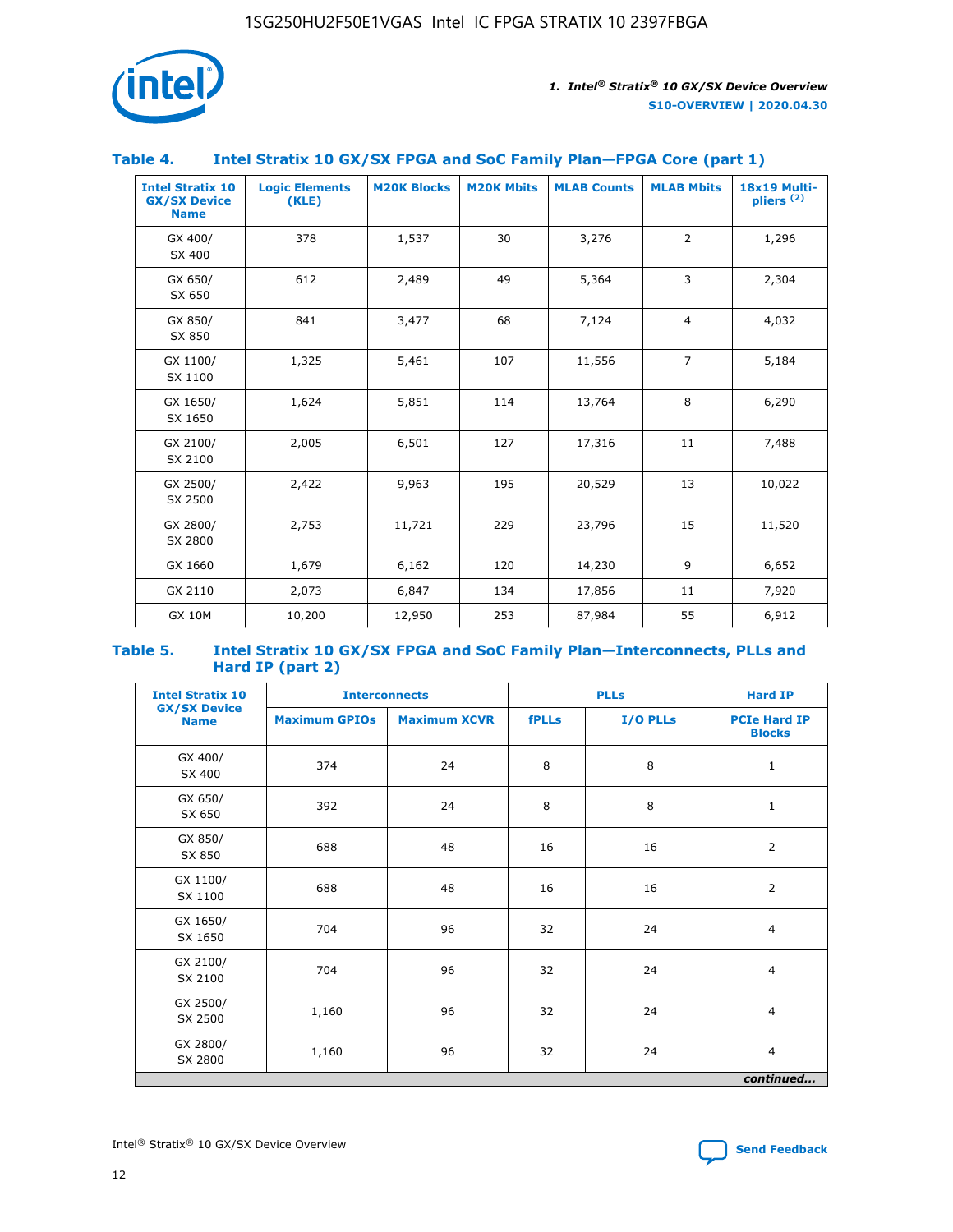

| <b>Intel Stratix 10</b>            | <b>Interconnects</b> |                     | <b>PLLs</b>  |                 | <b>Hard IP</b>                       |
|------------------------------------|----------------------|---------------------|--------------|-----------------|--------------------------------------|
| <b>GX/SX Device</b><br><b>Name</b> | <b>Maximum GPIOs</b> | <b>Maximum XCVR</b> | <b>fPLLs</b> | <b>I/O PLLs</b> | <b>PCIe Hard IP</b><br><b>Blocks</b> |
| GX 1660                            | 688                  | 48                  | 16           | 16              |                                      |
| GX 2110                            | 688                  | 48                  | 16           | 16              |                                      |
| <b>GX 10M</b>                      | 2,304                | 48                  | 24           | 48              | 4                                    |

### **Table 6. Intel Stratix 10 GX/SX FPGA and SoC Family Package Plan**

Cell legend: General Purpose I/Os, High-Voltage I/Os, LVDS Pairs, Transceivers (3) (4) (5) (6) (7) (8)

| <b>Intel Stratix 10</b><br><b>GX/SX Device</b><br><b>Name</b> | F1152<br><b>HF35</b><br>$(35x35 \text{ mm}^2)$ | <b>F1760</b><br><b>NF43</b><br>(42.5x42.5<br>$mm2$ ) | F2397<br><b>UF50</b><br>$(50x50 \text{ mm}^2)$ | F2912<br><b>HF55</b><br>$(55x55 \text{ mm}^2)$ | F4938<br><b>NF74</b><br>$(70x74)$ mm <sup>2</sup> |
|---------------------------------------------------------------|------------------------------------------------|------------------------------------------------------|------------------------------------------------|------------------------------------------------|---------------------------------------------------|
| GX 400/<br>SX 400                                             | 374, 56, 120, 24 <sup>(9)</sup>                | $\overline{\phantom{a}}$                             | $\overline{\phantom{a}}$                       |                                                |                                                   |
| GX 650/<br>SX 650                                             | 392, 8, 192, 24                                | ٠                                                    | $\overline{\phantom{a}}$                       |                                                |                                                   |
| GX 850/<br>SX 850                                             |                                                | 688, 16, 336, 48                                     |                                                |                                                |                                                   |
| GX 1100/<br>SX 1100                                           |                                                | 688, 16, 336, 48                                     |                                                |                                                |                                                   |
| GX 1650/<br>SX 1650                                           |                                                | 688, 16, 336, 48                                     | 704, 32, 336, 96                               |                                                |                                                   |
| GX 2100/<br>SX 2100                                           |                                                | 688, 16, 336, 48                                     | 704, 32, 336, 96                               | -                                              | ۰                                                 |
| GX 2500/<br>SX 2500                                           |                                                | 688, 16, 336, 48                                     | 704, 32, 336, 96                               | 1160, 8, 576, 24                               |                                                   |
| GX 2800/                                                      | $\overline{\phantom{a}}$                       | 688, 16, 336, 48                                     | 704, 32, 336, 96                               | 1160, 8, 576, 24                               | ٠<br>continued                                    |

- (3) All packages are ball grid arrays with 1.0 mm pitch.
- (4) High-Voltage I/O pins are used for 3 V and 2.5 V interfacing.
- $(5)$  Each LVDS pair can be configured as either a differential input or a differential output.
- (6) High-Voltage I/O pins and LVDS pairs are included in the General Purpose I/O count. Transceivers are counted separately.
- $(7)$  Each package column offers pin migration (common circuit board footprint) for all devices in the column.
- $(8)$  Intel Stratix 10 GX devices are pin migratable with Intel Stratix 10 SX devices in the same package.
- $(9)$  The Intel Stratix 10 SX/GX 400 device has a level shifter, and this imposes some restrictions on the number of LVDS pairs and I/O banks available (see "Intel Stratix 10 SX/GX 400 Device Level Shifter Details").

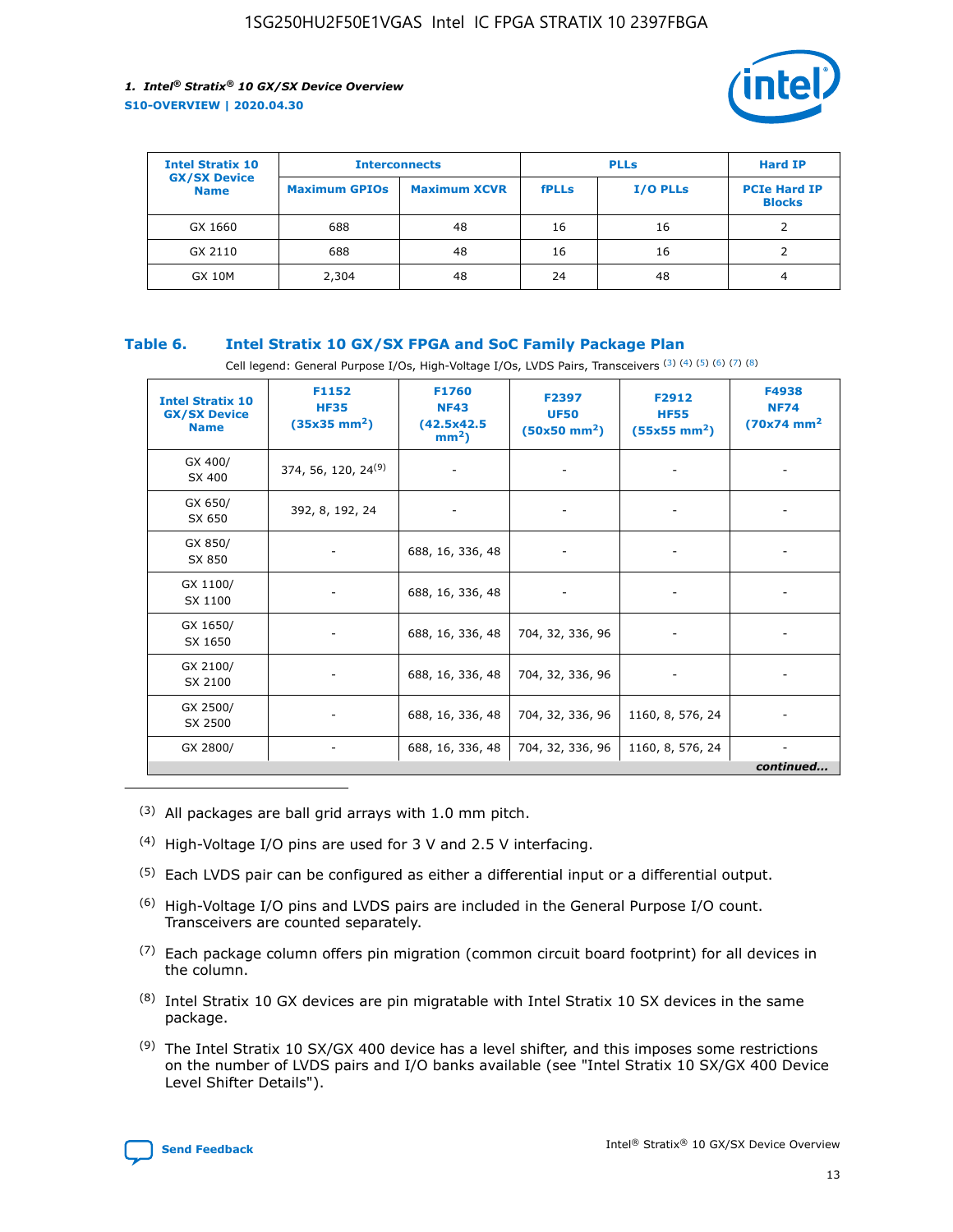

| <b>Intel Stratix 10</b><br><b>GX/SX Device</b><br><b>Name</b> | F1152<br><b>HF35</b><br>$(35x35)$ mm <sup>2</sup> ) | F1760<br><b>NF43</b><br>(42.5x42.5<br>$mm2$ ) | F2397<br><b>UF50</b><br>$(50x50 \text{ mm}^2)$ | F2912<br><b>HF55</b><br>$(55x55$ mm <sup>2</sup> ) | F4938<br><b>NF74</b><br>$(70x74)$ mm <sup>2</sup> |
|---------------------------------------------------------------|-----------------------------------------------------|-----------------------------------------------|------------------------------------------------|----------------------------------------------------|---------------------------------------------------|
| SX 2800                                                       |                                                     |                                               |                                                |                                                    |                                                   |
| GX 1660                                                       | -                                                   | 688, 16, 336, 48                              | $\overline{\phantom{a}}$                       |                                                    |                                                   |
| GX 2110                                                       |                                                     | 688, 16, 336, 48                              | $\overline{\phantom{a}}$                       |                                                    |                                                   |
| <b>GX 10M</b>                                                 | ۰                                                   |                                               |                                                |                                                    | 2304, 32, 1152,<br>48                             |





### **1.6. Intel Hyperflex Core Architecture**

Intel Stratix 10 FPGAs and SoCs are based on a core fabric featuring the new Intel Hyperflex core architecture. The Intel Hyperflex core architecture delivers 2X the clock frequency performance and up to 70% lower power compared to previous generation high-end FPGAs. Along with this performance breakthrough, the Intel Hyperflex core architecture delivers a number of advantages including:

- **Higher Throughput**—Capitalizes on 2X core clock frequency performance to obtain throughput breakthroughs
- **Improved Power Efficiency**—Uses reduced IP size, enabled by Intel Hyperflex, to consolidate designs which previously spanned multiple devices into a single device, thereby reducing power by up to 70% versus previous generation devices
- **Greater Design Functionality**—Uses faster clock frequency to reduce bus widths and reduce IP size, freeing up additional FPGA resources to add greater functionality
- **Increased Designer Productivity**—Boosts performance with less routing congestion and fewer design iterations using Hyper-Aware design tools, obtaining greater timing margin for more rapid timing closure

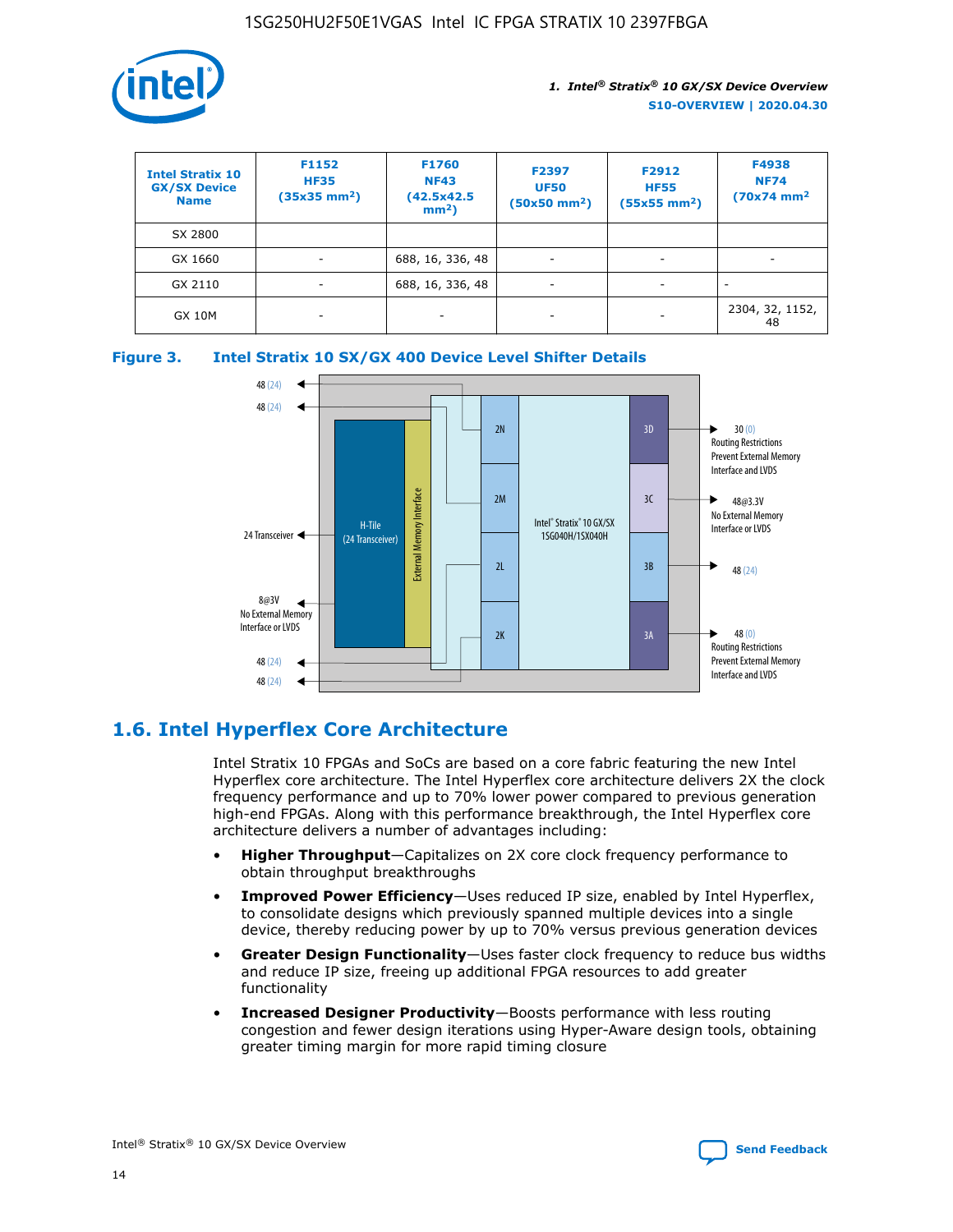

In addition to the traditional user registers found in the Adaptive Logic Modules (ALM), the Intel Hyperflex core architecture introduces additional bypassable registers everywhere throughout the fabric of the FPGA. These additional registers, called Hyper-Registers are available on every interconnect routing segment and at the inputs of all functional blocks.

#### **Figure 4. Bypassable Hyper-Register**



The Hyper-Registers enable the following key design techniques to achieve the 2X core performance increases:

- Fine grain Hyper-Retiming to eliminate critical paths
- Zero latency Hyper-Pipelining to eliminate routing delays
- Flexible Hyper-Optimization for best-in-class performance

By implementing these techniques in your design, the Hyper-Aware design tools automatically make use of the Hyper-Registers to achieve maximum core clock frequency.



### **Figure 5. Intel Hyperflex Core Architecture**

New Hyper-Registers throughout the core fabric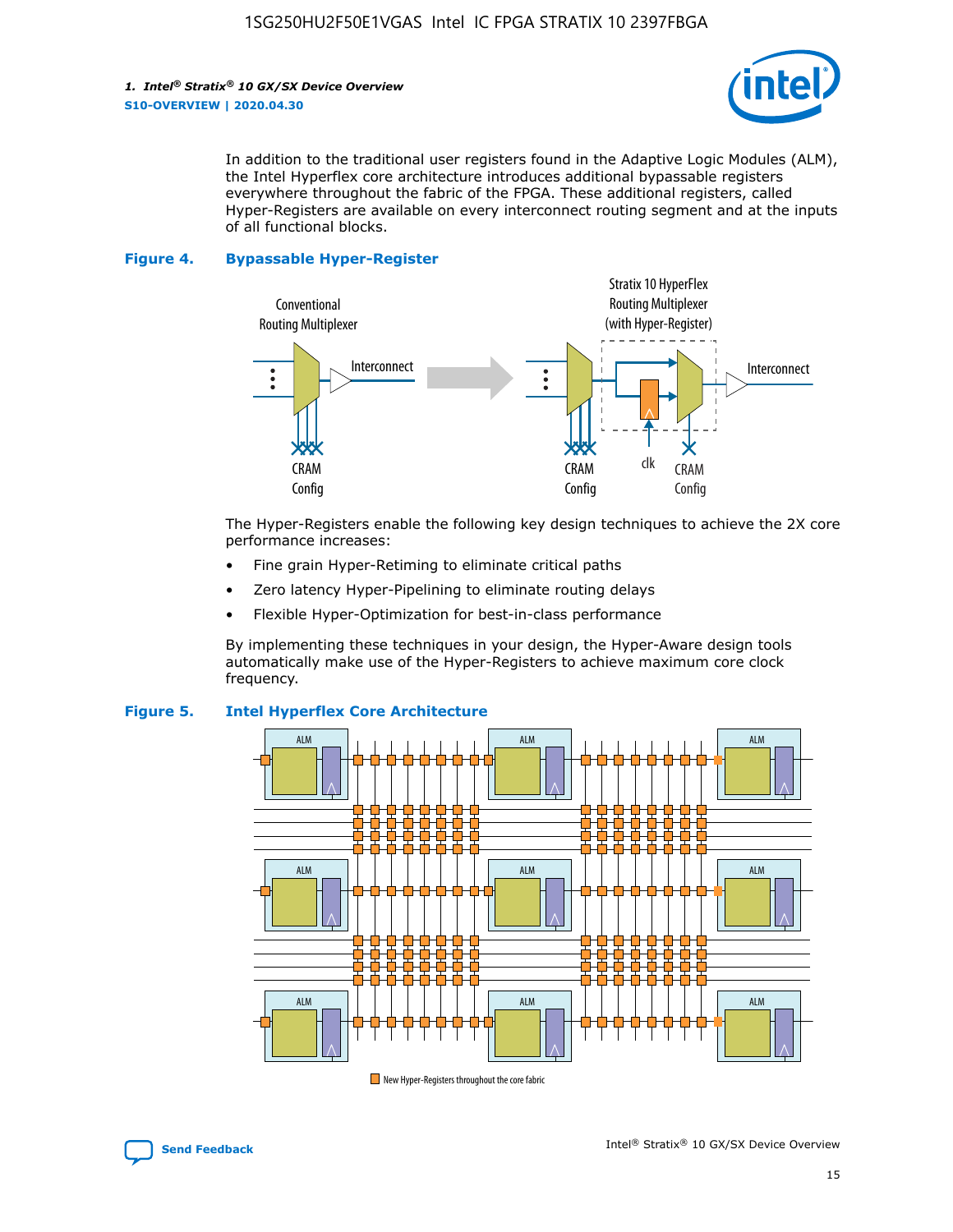

### **1.7. Heterogeneous 3D SiP Transceiver Tiles**

Intel Stratix 10 FPGAs and SoCs feature power efficient, high bandwidth, low latency transceivers. The transceivers are implemented on heterogeneous 3D System-in-Package (SiP) transceiver tiles, each containing 24 full-duplex transceiver channels. In addition to providing a high-performance transceiver solution to meet current connectivity needs, this allows for future flexibility and scalability as data rates, modulation schemes, and protocol IPs evolve.

### **Figure 6. Monolithic Core Fabric and Heterogeneous 3D SiP Transceiver Tiles**



### **Figure 7. Dual Core Fabric and Heterogeneous 3D SiP Transceiver Tiles (for the Intel Stratix 10 GX 10M Variant Only)**



Each transceiver tile contains:

- 24 full-duplex transceiver channels (PMA and PCS) $(10)$
- Reference clock distribution network
- Transmit PLLs
- High-speed clocking and bonding networks
- One instance of PCI Express hard IP

 $(10)$  12 full-duplex transceiver channels for the Intel Stratix 10 GX 10M variant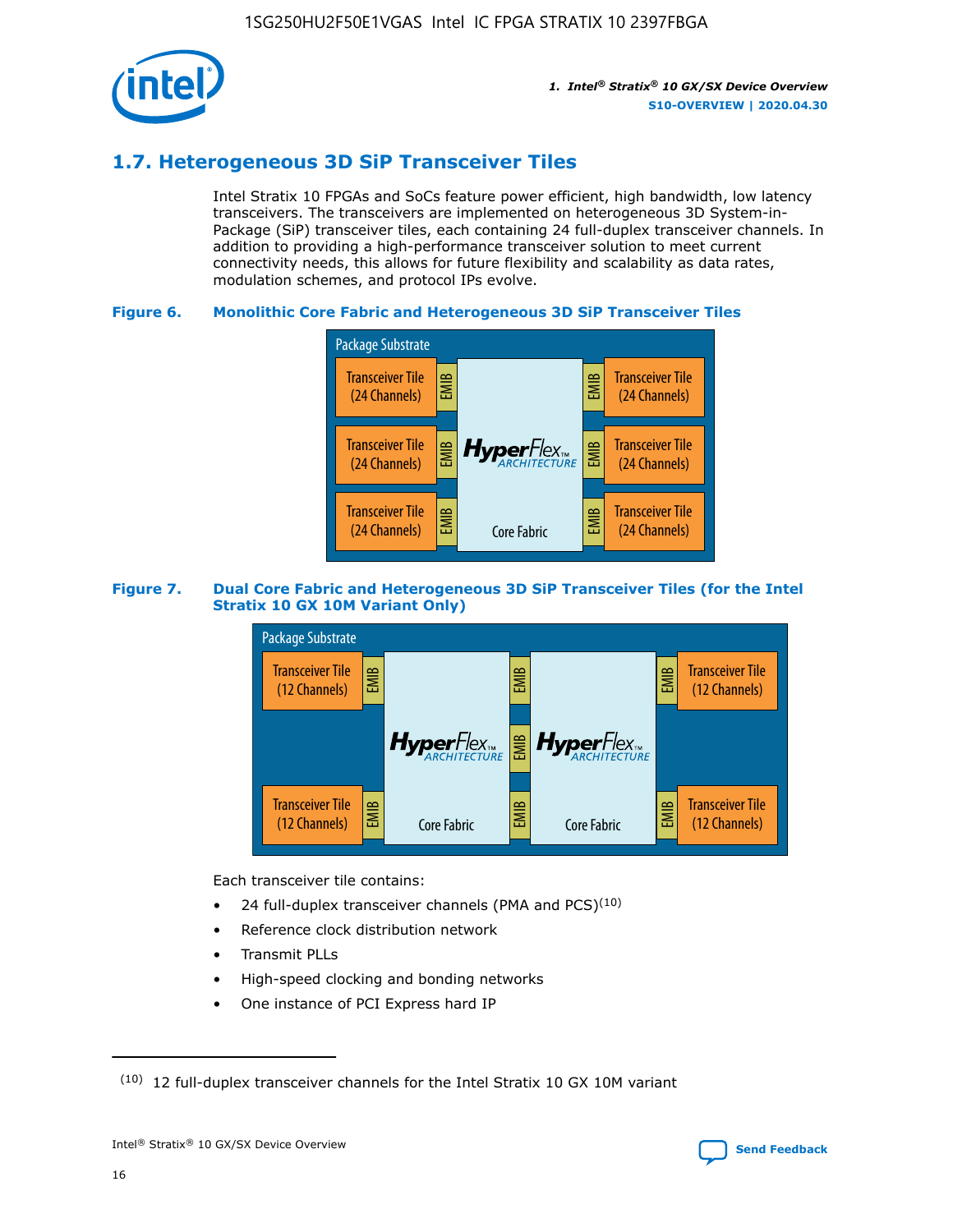



### **Figure 8. Heterogeneous 3D SiP Transceiver Tile Architecture**

### **1.8. Intel Stratix 10 Transceivers**

Intel Stratix 10 devices offer up to 96 total full-duplex transceiver channels. These channels provide continuous data rates from 1 Gbps to 28.3 Gbps for chip-to-chip, chip-to-module, and backplane applications. In each device,two thirds of the transceivers can be configured up to the maximum data rate of 28.3 Gbps to drive 100G interfaces and C form-factor pluggable CFP2/CFP4 optical modules. For longerreach backplane driving applications, advanced adaptive equalization circuits are used to equalize over 30 dB of system loss.

All transceiver channels feature a dedicated Physical Medium Attachment (PMA) and a hardened Physical Coding Sublayer (PCS).

- The PMA provides primary interfacing capabilities to physical channels.
- The PCS typically handles encoding/decoding, word alignment, and other preprocessing functions before transferring data to the FPGA core fabric.

Within each transceiver tile, the transceivers are arranged in four banks of six PMA-PCS groups. A wide variety of bonded and non-bonded data rate configurations are possible within each bank, and within each tile, using a highly configurable clock distribution network.

### **1.8.1. PMA Features**

PMA channels are comprised of transmitter (TX), receiver (RX), and high speed clocking resources.

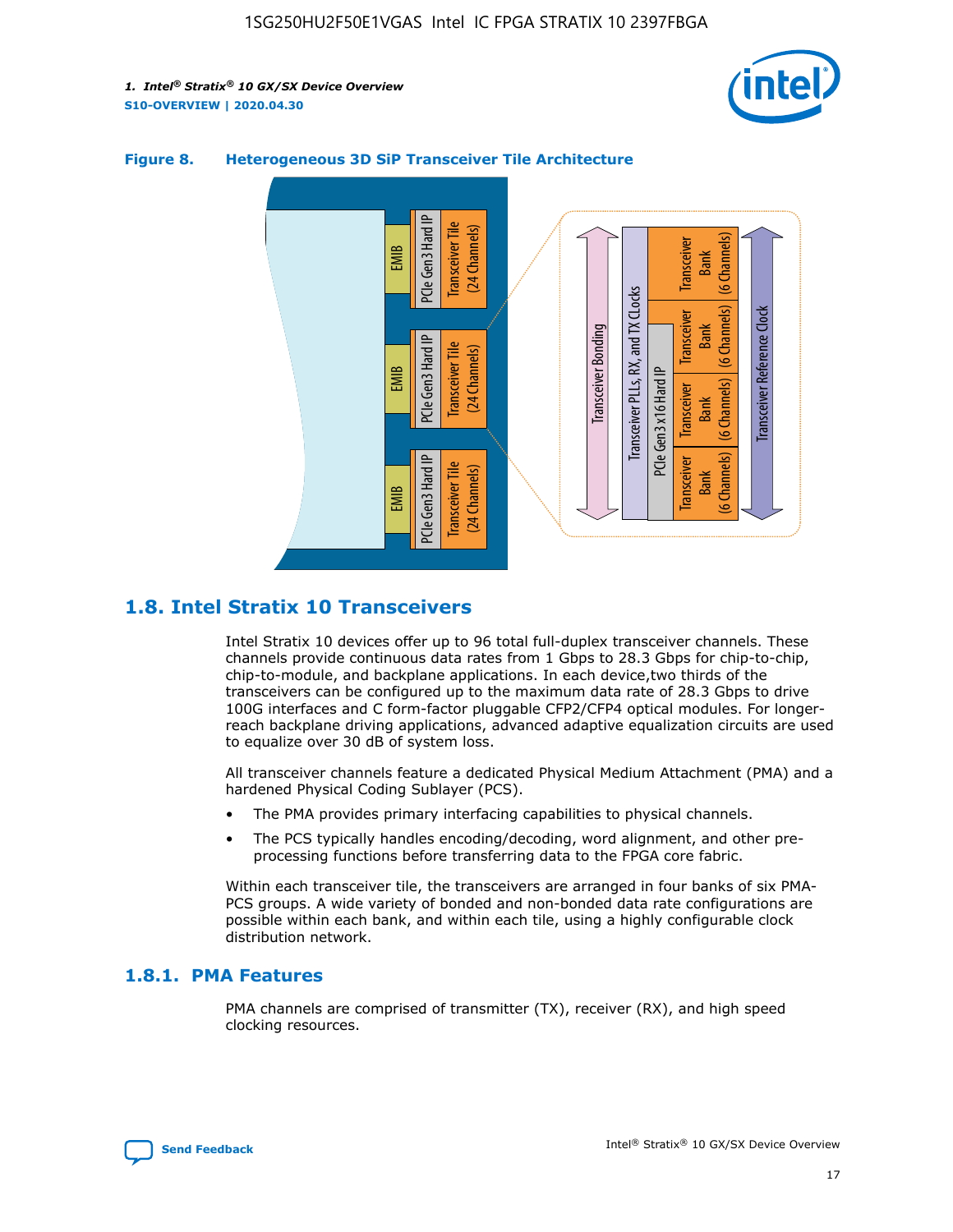

Intel Stratix 10 device features provide exceptional signal integrity at data rates up to 28.3 Gbps. Clocking options include ultra-low jitter LC tank-based (ATX) PLLs with optional fractional synthesis capability, channel PLLs operating as clock multiplier units (CMUs), and fractional synthesis PLLs (fPLLs).

- **ATX PLL**—can be configured in integer mode, or optionally, in a new fractional synthesis mode. Each ATX PLL spans the full frequency range of the supported data rate range providing a stable, flexible clock source with the lowest jitter.
- **CMU PLL**—when not being used as a transceiver, select PMA channels can be configured as channel PLLs operating as CMUs to provide an additional master clock source within the transceiver bank.
- **fPLL**—In addition, dedicated fPLLs are available with precision frequency synthesis capabilities. fPLLs can be used to synthesize multiple clock frequencies from a single reference clock source and replace multiple reference oscillators for multiprotocol and multi-rate applications.

On the receiver side, each PMA has an independent channel PLL that allows analog tracking for clock-data recovery. Each PMA also has advanced equalization circuits that compensate for transmission losses across a wide frequency spectrum.

- **Variable Gain Amplifier (VGA)**—to optimize the receiver's dynamic range
- **Continuous Time Linear Equalizer (CTLE)**—to compensate for channel losses with lowest power dissipation
- **Decision Feedback Equalizer (DFE)**—to provide additional equalization capability on backplanes even in the presence of crosstalk and reflections
- **On-Die Instrumentation (ODI)**—to provide on-chip eye monitoring capabilities (Eye Viewer). This capability helps to optimize link equalization parameters during board bring-up and supports in-system link diagnostics and equalization margin testing

#### **Figure 9. Intel Stratix 10 Receiver Block Features**



All link equalization parameters feature automatic adaptation using the new Advanced Digital Adaptive Parametric Tuning (ADAPT) circuit. This circuit is used to dynamically set DFE tap weights, adjust CTLE parameters, and optimize VGA gain and threshold voltage. Finally, optimal and consistent signal integrity is ensured by using the new

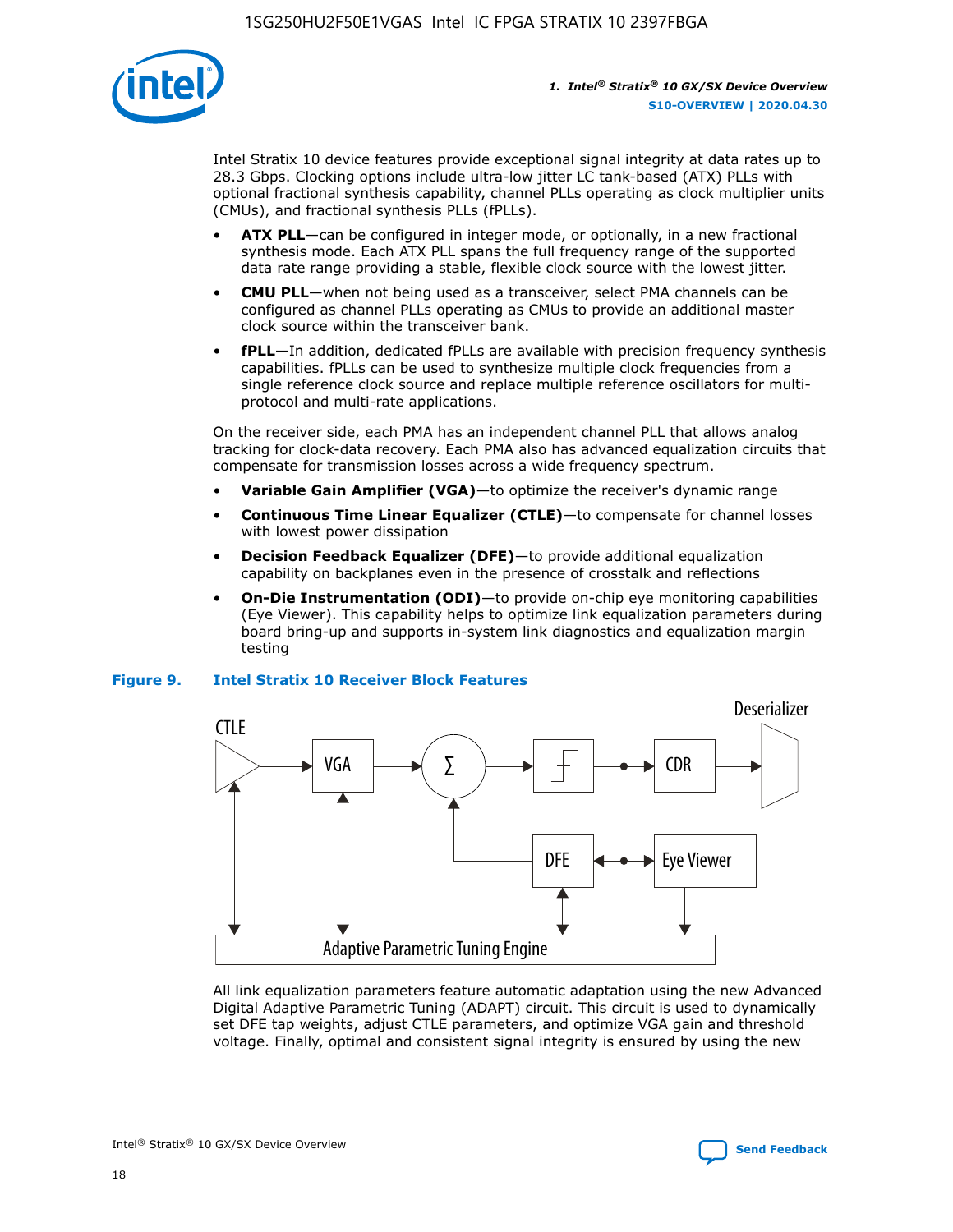

hardened Precision Signal Integrity Calibration Engine (PreSICE) to automatically calibrate all transceiver circuit blocks on power-up. This gives the most link margin and ensures robust, reliable, and error-free operation.

#### **Table 7. Transceiver PMA Features**

| <b>Feature</b>                                                       | <b>Capability</b>                                                                                                                                                                                         |
|----------------------------------------------------------------------|-----------------------------------------------------------------------------------------------------------------------------------------------------------------------------------------------------------|
| Chip-to-Chip Data Rates                                              | 1 Gbps (11) to 28.3 Gbps (Intel Stratix 10 GX/SX devices)                                                                                                                                                 |
| <b>Backplane Support</b>                                             | Drive backplanes at data rates up to 28.3 Gbps, including 10GBASE-KR compliance                                                                                                                           |
| Optical Module Support                                               | SFP+/SFP, XFP, CXP, QSFP/QSFP28, QSFPDD, CFP/CFP2/CFP4                                                                                                                                                    |
| Cable Driving Support                                                | SFP+ Direct Attach, PCI Express over cable, eSATA                                                                                                                                                         |
| <b>Transmit Pre-Emphasis</b>                                         | 5-tap transmit pre-emphasis and de-emphasis to compensate for system channel loss                                                                                                                         |
| Continuous Time Linear<br>Equalizer (CTLE)                           | Dual mode, high-gain, and high-data rate, linear receive equalization to compensate for<br>system channel loss                                                                                            |
| Decision Feedback Equalizer<br>(DFE)                                 | 15 fixed tap DFE to equalize backplane channel loss in the presence of crosstalk and noisy<br>environments                                                                                                |
| Advanced Digital Adaptive<br>Parametric Tuning (ADAPT)               | Fully digital adaptation engine to automatically adjust all link equalization parameters-<br>including CTLE, DFE, and VGA blocks-that provide optimal link margin without intervention<br>from user logic |
| Precision Signal Integrity<br>Calibration Engine (PreSICE)           | Hardened calibration controller to quickly calibrate all transceiver control parameters on<br>power-up, which provides the optimal signal integrity and jitter performance                                |
| <b>ATX Transmit PLLs</b>                                             | Low jitter ATX (inductor-capacitor) transmit PLLs with continuous tuning range to cover a<br>wide range of standard and proprietary protocols, with optional fractional frequency<br>synthesis capability |
| <b>Fractional PLLs</b>                                               | On-chip fractional frequency synthesizers to replace on-board crystal oscillators and reduce<br>system cost                                                                                               |
| Digitally Assisted Analog<br>CDR.                                    | Superior jitter tolerance with fast lock time                                                                                                                                                             |
| On-Die Instrumentation-<br>Eye Viewer and Jitter Margin<br>Tool      | Simplify board bring-up, debug, and diagnostics with non-intrusive, high-resolution eye<br>monitoring (Eye Viewer). Also inject jitter from transmitter to test link margin in system.                    |
| Dynamic Reconfiguration                                              | Allows for independent control of each transceiver channel Avalon memory-mapped<br>interface for the most transceiver flexibility.                                                                        |
| Multiple PCS-PMA and PCS-<br>Core to FPGA fabric interface<br>widths | 8, 10, 16, 20, 32, 40, or 64 bit interface widths for flexibility of deserialization width,<br>encoding, and reduced latency                                                                              |

### **1.8.2. PCS Features**

Intel Stratix 10 PMA channels interface with core logic through configurable and bypassable PCS interface layers.

The PCS contains multiple gearbox implementations to decouple the PMA and PCS interface widths. This feature provides the flexibility to implement a wide range of applications with 8, 10, 16, 20, 32, 40, or 64 bit interface width between each transceiver and the core logic.

<sup>(11)</sup> Stratix 10 transceivers can support data rates below 1 Gbps with over sampling.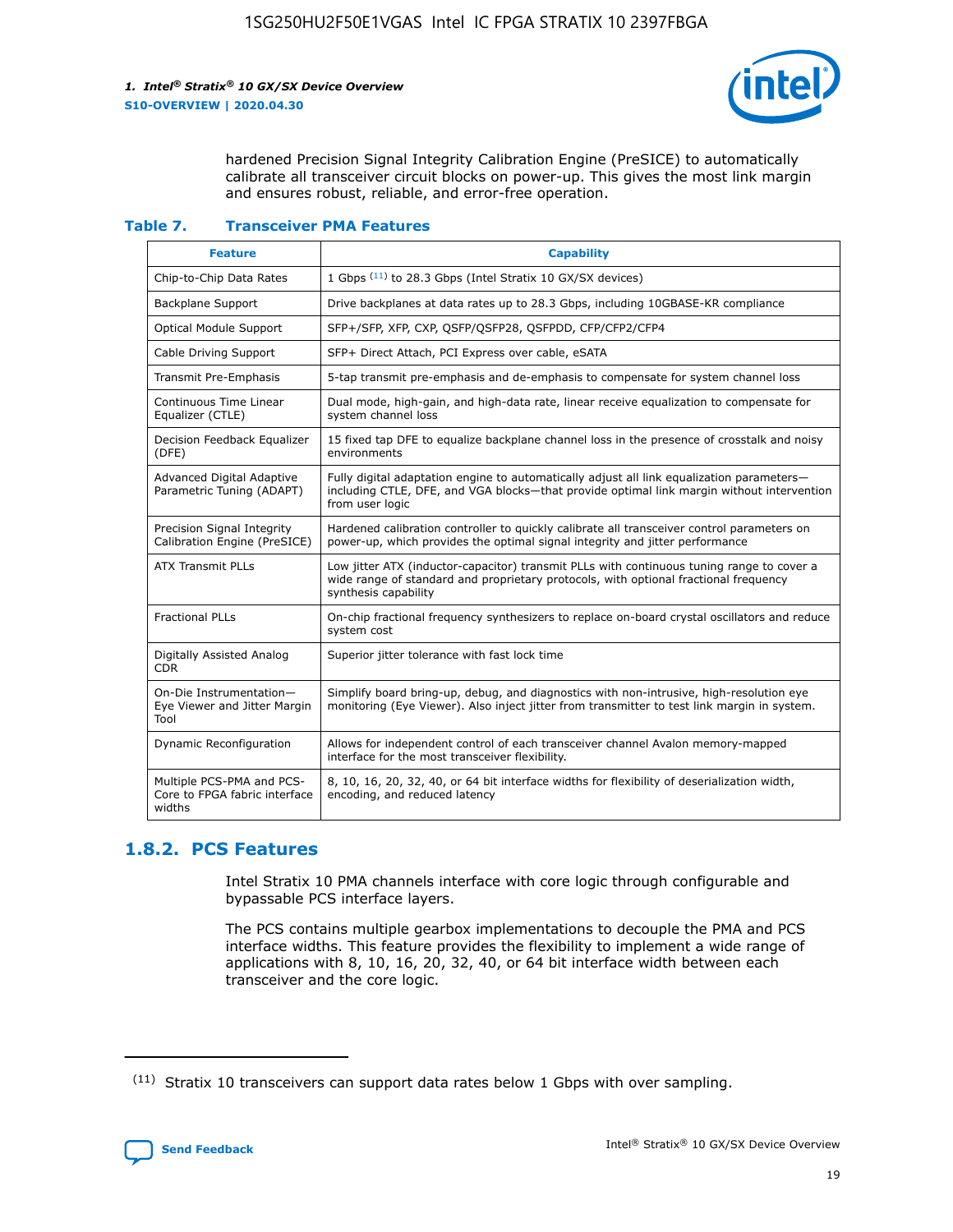

The PCS also contains hard IP to support a variety of standard and proprietary protocols across a wide range of data rates and encoding schemes. The Standard PCS mode provides support for 8B/10B encoded applications up to 12.5 Gbps. The Enhanced PCS mode supports 64B/66B and 64B/67B encoded applications up to 17.4 Gbps. The enhanced PCS mode also includes an integrated 10GBASE-KR/40GBASE-KR4 Forward Error Correction (FEC) circuit. For highly customized implementations, a PCS Direct mode provides an interface up to 64 bits wide to allow for custom encoding and support for data rates up to 28.3 Gbps.

For more information about the PCS-Core interface or the double rate transfer mode, refer to the *Intel Stratix 10 L- and H-Tile Transceiver PHY User Guide*, and the *Intel Stratix 10 E-Tile Transceiver PHY User Guide*.

| <b>PCS Protocol</b><br><b>Support</b>           | <b>Data Rate (Gbps)</b> | <b>Transmitter Data Path</b>                                                                                                                                              | <b>Receiver Data Path</b>                                                                                                                                                                                      |
|-------------------------------------------------|-------------------------|---------------------------------------------------------------------------------------------------------------------------------------------------------------------------|----------------------------------------------------------------------------------------------------------------------------------------------------------------------------------------------------------------|
| Standard PCS                                    | 1 to 12.5               | Phase compensation FIFO, byte<br>serializer, 8B/10B encoder, bit-slipper,<br>channel bonding                                                                              | Rate match FIFO, word-aligner, 8B/10B<br>decoder, byte deserializer, byte<br>ordering                                                                                                                          |
| PCI Express<br>Gen1/Gen2 x1,<br>x2, x4, x8, x16 | $2.5$ and $5.0$         | Same as Standard PCS plus PIPE 2.0<br>interface to core                                                                                                                   | Same as Standard PCS plus PIPE 2.0<br>interface to core                                                                                                                                                        |
| PCI Express Gen3<br>x1, x2, x4, x8,<br>x16      | 8.0                     | Phase compensation FIFO, byte<br>serializer, encoder, scrambler, bit-<br>slipper, gear box, channel bonding, and<br>PIPE 3.0 interface to core, auto speed<br>negotiation | Rate match FIFO (0-600 ppm mode),<br>word-aligner, decoder, descrambler,<br>phase compensation FIFO, block sync,<br>byte deserializer, byte ordering, PIPE<br>3.0 interface to core, auto speed<br>negotiation |
| CPRI                                            | 0.6144 to 9.8           | Same as Standard PCS plus<br>deterministic latency serialization                                                                                                          | Same as Standard PCS plus<br>deterministic latency deserialization                                                                                                                                             |
| <b>Enhanced PCS</b>                             | 2.5 to 17.4             | FIFO, channel bonding, bit-slipper, and<br>gear box                                                                                                                       | FIFO, block sync, bit-slipper, and gear<br>box                                                                                                                                                                 |
| 10GBASE-R                                       | 10.3125                 | FIFO, 64B/66B encoder, scrambler,<br>FEC, and gear box                                                                                                                    | FIFO, 64B/66B decoder, descrambler,<br>block sync, FEC, and gear box                                                                                                                                           |
| Interlaken                                      | 4.9 to 17.4             | FIFO, channel bonding, frame<br>generator, CRC-32 generator,<br>scrambler, disparity generator, bit-<br>slipper, and gear box                                             | FIFO, CRC-32 checker, frame sync,<br>descrambler, disparity checker, block<br>sync, and gear box                                                                                                               |
| SFI-S/SFI-5.2                                   | 11.3                    | FIFO, channel bonding, bit-slipper, and<br>gear box                                                                                                                       | FIFO, bit-slipper, and gear box                                                                                                                                                                                |
| <b>IEEE 1588</b>                                | 1.25 to 10.3125         | FIFO (fixed latency), 64B/66B encoder,<br>scrambler, and gear box                                                                                                         | FIFO (fixed latency), 64B/66B decoder,<br>descrambler, block sync, and gear box                                                                                                                                |
| SDI                                             | up to 12.5              | FIFO and gear box                                                                                                                                                         | FIFO, bit-slipper, and gear box                                                                                                                                                                                |
| GigE                                            | 1.25                    | Same as Standard PCS plus GigE state<br>machine                                                                                                                           | Same as Standard PCS plus GigE state<br>machine                                                                                                                                                                |
| <b>PCS Direct</b>                               | up to 28.3              | Custom                                                                                                                                                                    | Custom                                                                                                                                                                                                         |

### **Table 8. Transceiver PCS Features**

#### **Related Information**

[Intel Stratix 10 L- and H-Tile Transceiver PHY User Guide](https://www.altera.com/documentation/wry1479165198810.html)

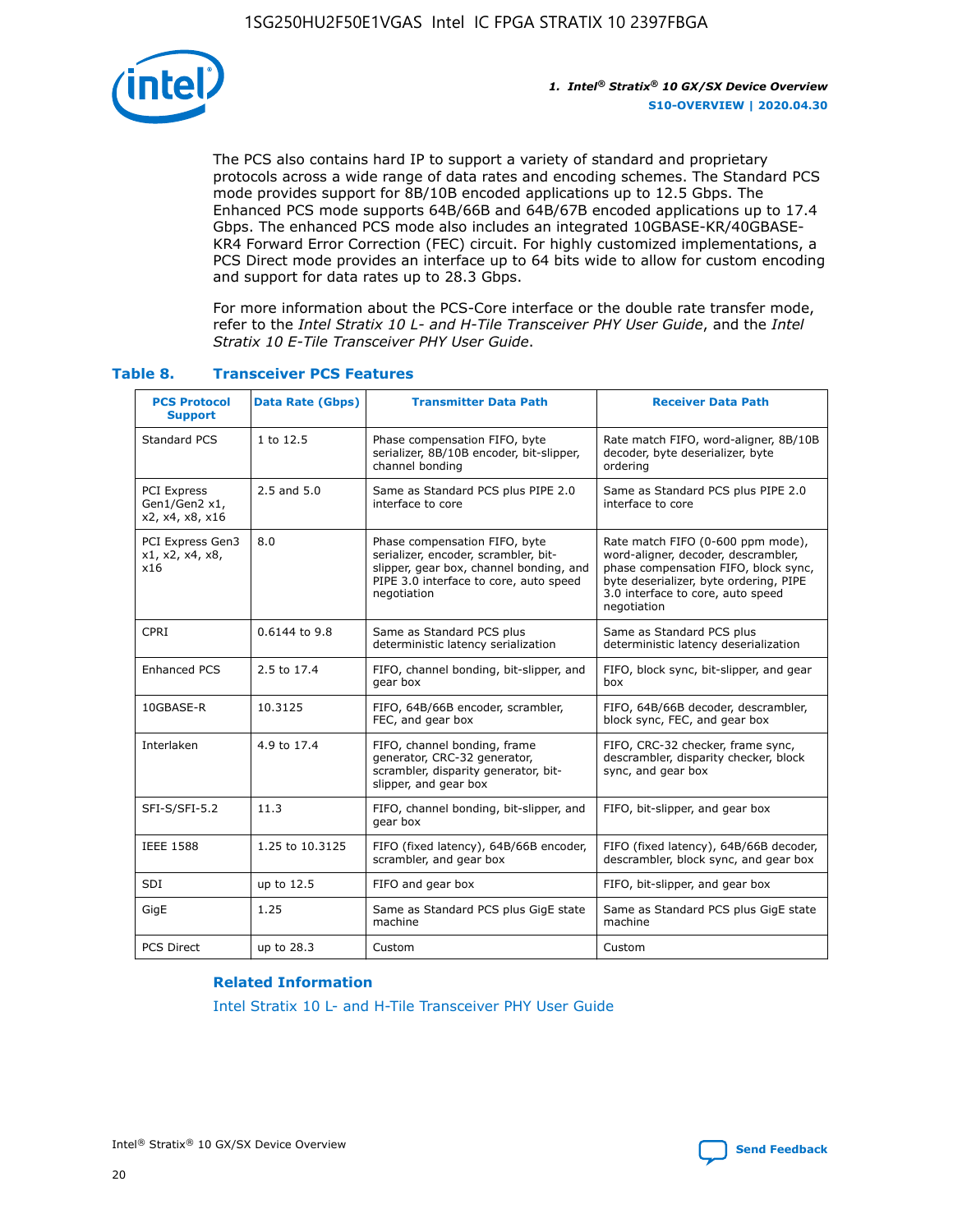

### **1.9. PCI Express Gen1/Gen2/Gen3 Hard IP**

Intel Stratix 10 devices contain embedded PCI Express hard IP designed for performance, ease-of-use, increased functionality, and designer productivity.

The PCI Express hard IP consists of the PHY, Data Link, and Transaction layers. It also supports PCI Express Gen1/Gen2/Gen3 end point and root port, in x1/x2/x4/x8/x16 lane configurations. The PCI Express hard IP is capable of operating independently from the core logic (autonomous mode). This feature allows the PCI Express link to power up and complete link training in less than 100 ms, while the rest of the device is still in the process of being configured. The hard IP also provides added functionality, which makes it easier to support emerging features such as Single Root I/O Virtualization (SR-IOV) and optional protocol extensions.

The PCI Express hard IP has improved end-to-end data path protection using Error Checking and Correction (ECC). In addition, the hard IP supports configuration of the device via protocol (CvP) across the PCI Express bus at Gen1/Gen2/Gen3 rates.

### **1.10. Interlaken PCS Hard IP**

Intel Stratix 10 devices have integrated Interlaken PCS hard IP supporting rates up to 17.4 Gbps per lane.

The Interlaken PCS hard IP is based on the proven functionality of the PCS developed for Intel's previous generation FPGAs, which has demonstrated interoperability with Interlaken ASSP vendors and third-party IP suppliers. The Interlaken PCS hard IP is present in every transceiver channel in Intel Stratix 10 devices.

### **1.11. 10G Ethernet Hard IP**

Intel Stratix 10 devices include IEEE 802.3 10-Gbps Ethernet (10GbE) compliant 10GBASE-R PCS and PMA hard IP. The scalable 10GbE hard IP supports multiple independent 10GbE ports while using a single PLL for all the 10GBASE-R PCS instantiations, which saves on core logic resources and clock networks.

The integrated serial transceivers simplify multi-port 10GbE systems compared to 10 GbE Attachment Unit Interface (XAUI) interfaces that require an external XAUI-to-10G PHY. Furthermore, the integrated transceivers incorporate signal conditioning circuits, which enable direct connection to standard 10G XFP and SFP+ pluggable optical modules. The transceivers also support backplane Ethernet applications and include a hard 10GBASE-KR/40GBASE-KR4 Forward Error Correction (FEC) circuit that can be used for both 10G and 40G applications. The integrated 10G Ethernet hard IP and 10G transceivers save external PHY cost, board space and system power. The 10G Ethernet PCS hard IP and 10GBASE-KR FEC are present in every transceiver channel.

### **1.12. External Memory and General Purpose I/O**

Intel Stratix 10 devices offer substantial external memory bandwidth, with up to ten 72 bit wide DDR4 memory interfaces running at up to 2666 Mbps. For external memory interface and LVDS restrictions, see [AN 906: Intel Stratix 10 GX 400, SX 400,](https://www.intel.com/content/www/us/en/programmable/documentation/sjf1574667190623.html#bft1574667627484) [and TX 400 Routing and Designing Floorplan Guidelines.](https://www.intel.com/content/www/us/en/programmable/documentation/sjf1574667190623.html#bft1574667627484)

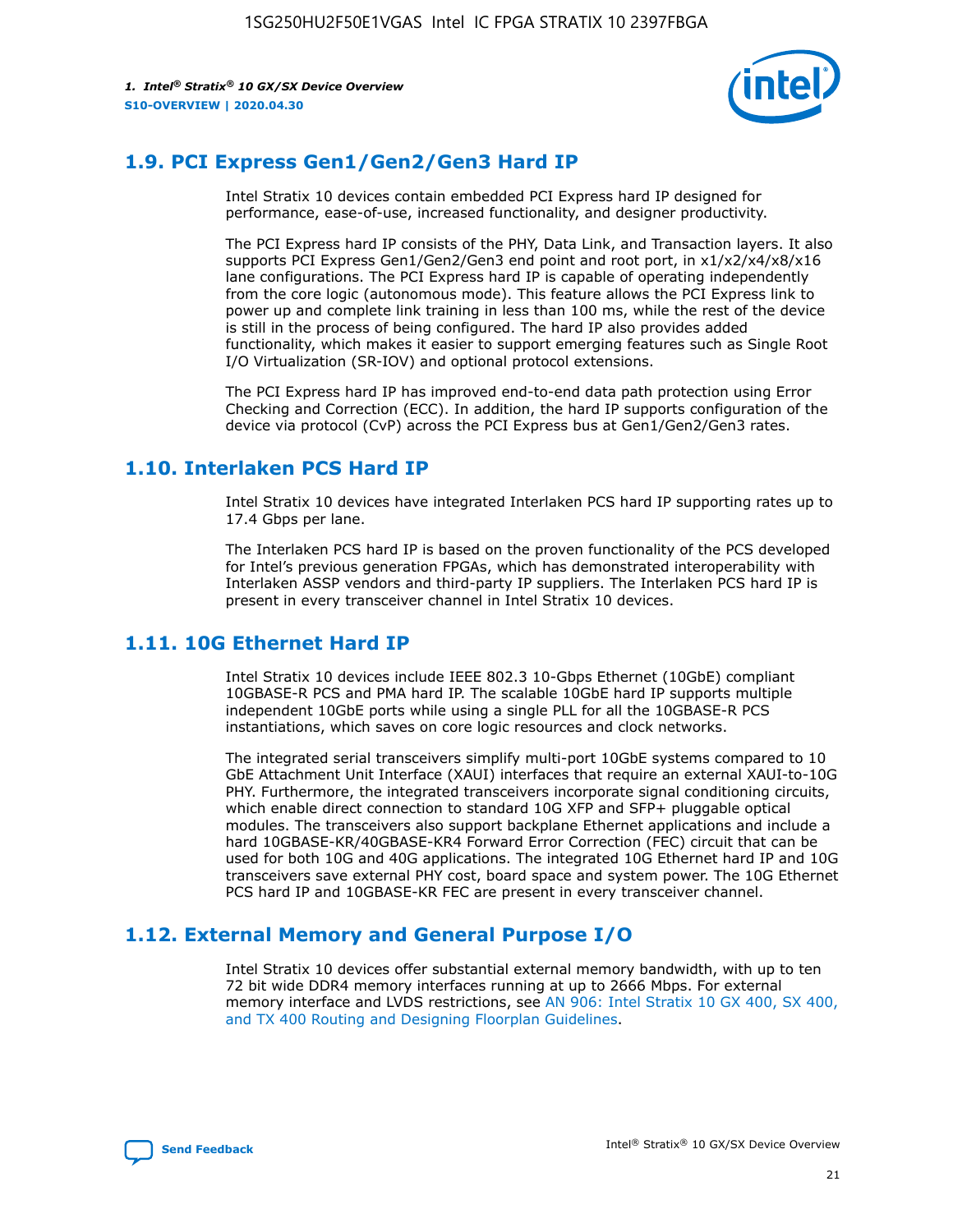

This bandwidth is provided along with the ease of design, lower power, and resource efficiencies of hardened high-performance memory controllers. The external memory interfaces can be configured up to a maximum width of 144 bits when using either hard or soft memory controllers.

#### **Figure 10. Hard Memory Controller**



Each I/O bank contains 48 general purpose I/Os and a high-efficiency hard memory controller capable of supporting many different memory types, each with different performance capabilities. The hard memory controller is also capable of being bypassed and replaced by a soft controller implemented in user logic. The I/Os each have a hardened double data rate (DDR) read/write path (PHY) capable of performing key memory interface functionality such as:

- Read/write leveling
- FIFO buffering to lower latency and improve margin
- Timing calibration
- On-chip termination

The timing calibration is aided by the inclusion of hard microcontrollers based on Intel's Nios® II technology, specifically tailored to control the calibration of multiple memory interfaces. This calibration allows the Intel Stratix 10 device to compensate for any changes in process, voltage, or temperature either within the Intel Stratix 10 device itself, or within the external memory device. The advanced calibration algorithms ensure maximum bandwidth and robust timing margin across all operating conditions.

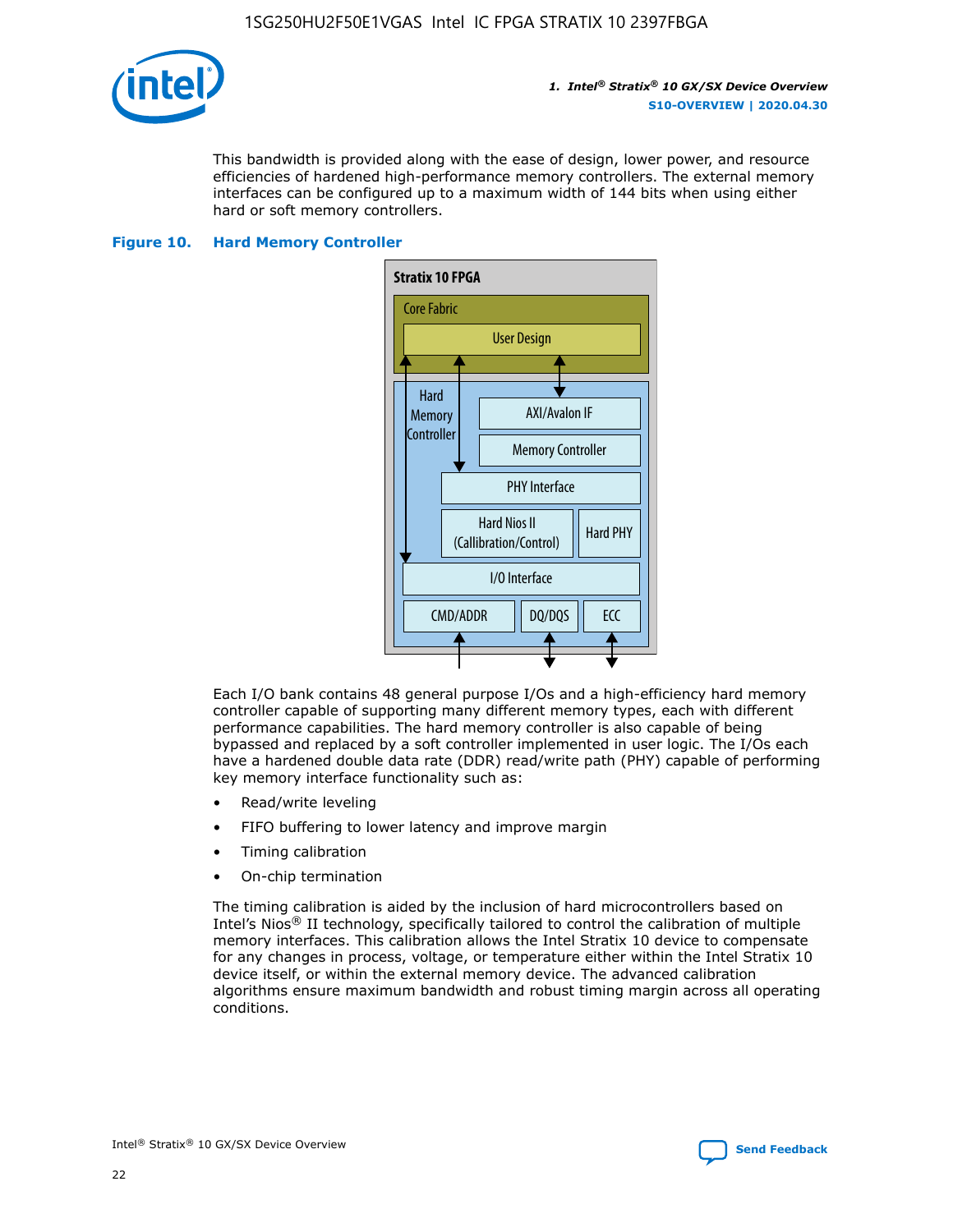

#### **Table 9. External Memory Interface Performance**

The listed speeds are for the 1-rank case.

| <b>Interface</b> | <b>Controller Type</b> | <b>Performance</b><br>(maximum rate possible) |
|------------------|------------------------|-----------------------------------------------|
| DDR4             | Hard                   | 2666 Mbps                                     |
| DDR <sub>3</sub> | Hard                   | 2133 Mbps                                     |
| QDRII+           | Soft                   | 1,100 Mtps                                    |
| QDRII+ Xtreme    | Soft                   | 1,266 Mtps                                    |
| <b>ODRIV</b>     | Soft                   | 2,133 Mtps                                    |
| RLDRAM III       | Soft                   | 2400 Mbps                                     |
| <b>RLDRAM II</b> | Soft                   | 533 Mbps                                      |

In addition to parallel memory interfaces, Intel Stratix 10 devices support serial memory technologies such as the Hybrid Memory Cube (HMC). The HMC is supported by the Intel Stratix 10 high-speed serial transceivers, which connect up to four HMC links, with each link running at data rates of 15 Gbps (HMC short reach specification).

Intel Stratix 10 devices also feature general purpose I/Os capable of supporting a wide range of single-ended and differential I/O interfaces. LVDS rates up to 1.6 Gbps are supported, with each pair of pins having both a differential driver and a differential input buffer. This enables configurable direction for each LVDS pair.

### **1.13. Adaptive Logic Module (ALM)**

Intel Stratix 10 devices use a similar adaptive logic module (ALM) as the previous generation Intel Arria 10 and Stratix V FPGAs, allowing for efficient implementation of logic functions and easy conversion of IP between the devices.

The ALM block diagram shown in the following figure has eight inputs with a fracturable look-up table (LUT), two dedicated embedded adders, and four dedicated registers.

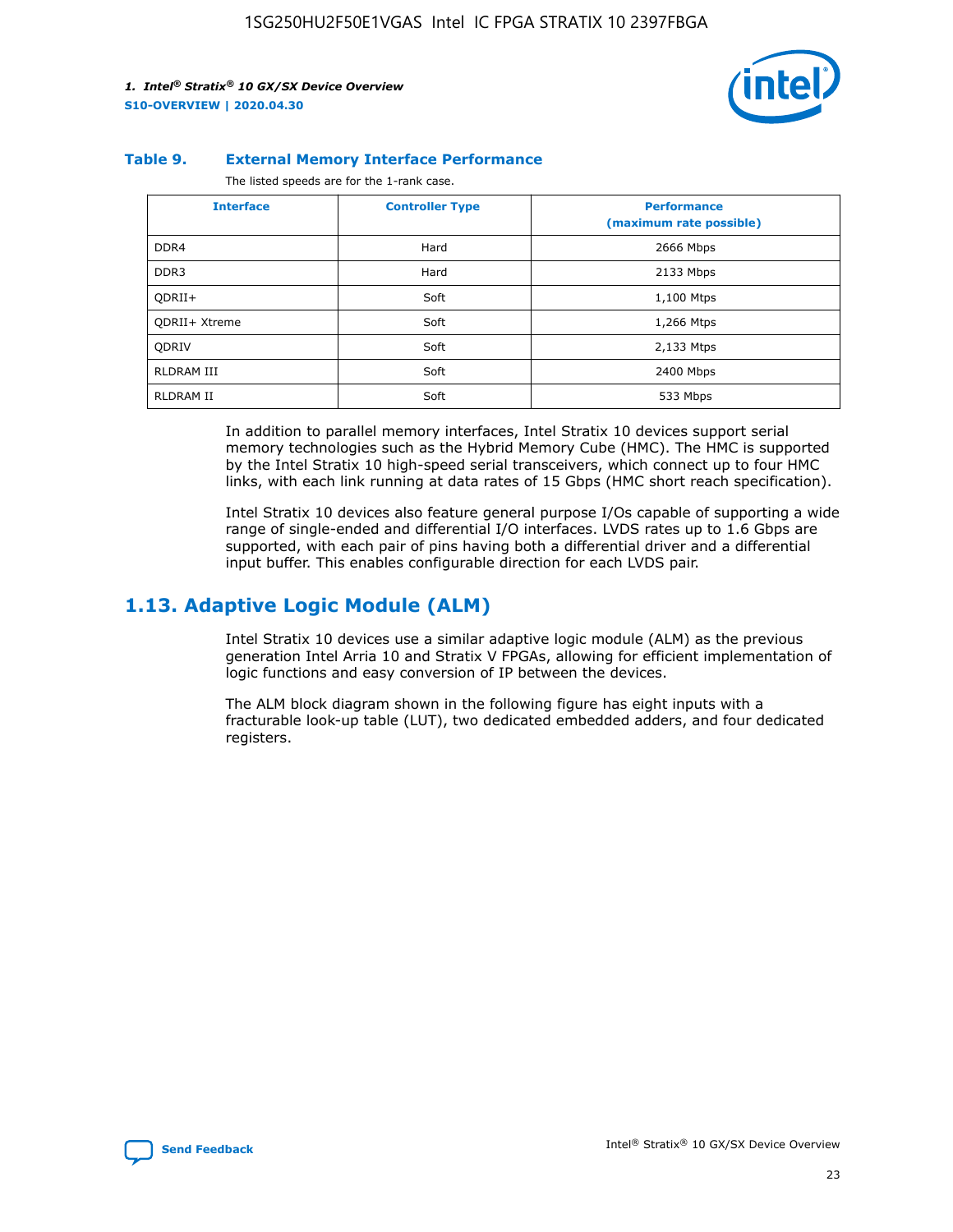

### **Figure 11. Intel Stratix 10 FPGA and SoC ALM Block Diagram**



Key features and capabilities of the ALM include:

- High register count with 4 registers per 8-input fracturable LUT, operating in conjunction with the new Intel Hyperflex architecture, enables Intel Stratix 10 devices to maximize core performance at very high core logic utilization
- Implements select 7-input logic functions, all 6-input logic functions, and two independent functions consisting of smaller LUT sizes (such as two independent 4 input LUTs) to optimize core logic utilization

The Intel Quartus Prime software takes advantage of the ALM logic structure to deliver the highest performance, optimal logic utilization, and lowest compile times. The Intel Quartus Prime software simplifies design reuse as it automatically maps legacy designs into the Intel Stratix 10 ALM architecture.

### **1.14. Core Clocking**

Core clocking in Intel Stratix 10 devices makes use of programmable clock tree synthesis.

This technique uses dedicated clock tree routing and switching circuits, and allows the Intel Quartus Prime software to create the exact clock trees required for your design. Clock tree synthesis minimizes clock tree insertion delay, reduces dynamic power dissipation in the clock tree and allows greater clocking flexibility in the core while still maintaining backwards compatibility with legacy global and regional clocking schemes.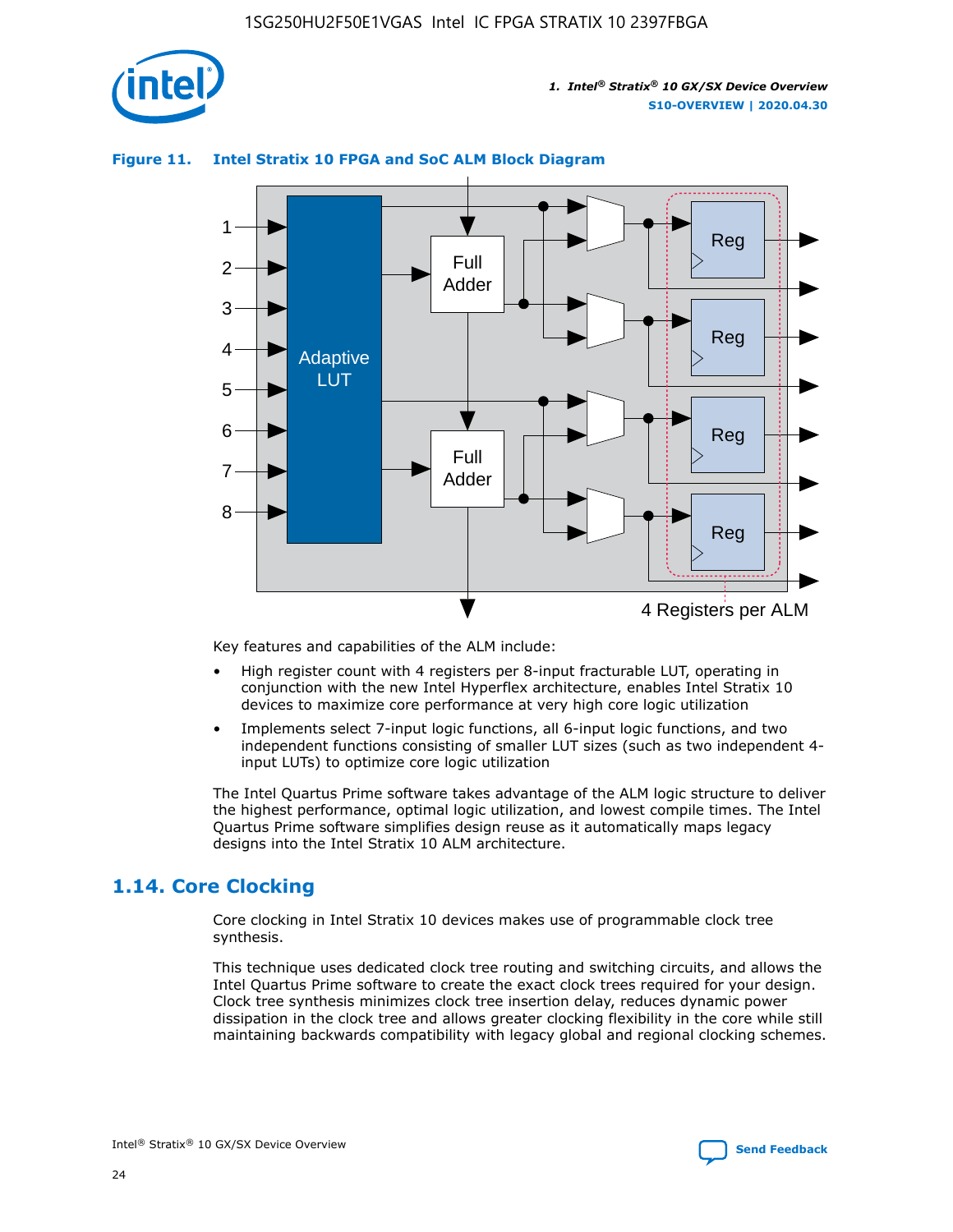

The core clock network in Intel Stratix 10 devices supports the new Intel Hyperflex core architecture at clock rates up to 1 GHz. It also supports the hard memory controllers up to 2666 Mbps with a quarter rate transfer to the core. The core clock network is supported by dedicated clock input pins, fractional clock synthesis PLLs, and integer I/O PLLs.

### **1.15. Fractional Synthesis PLLs and I/O PLLs**

Intel Stratix 10 devices have up to 32 fractional synthesis PLLs (fPLL) available for use with transceivers or in the core fabric.

The fPLLs are located in the 3D SiP transceiver L-tiles and H-tiles, eight per tile, adjacent to the transceiver channels. The fPLLs can be used to reduce both the number of oscillators required on the board and the number of clock pins required, by synthesizing multiple clock frequencies from a single reference clock source. In addition to synthesizing reference clock frequencies for the transceiver transmit PLLs, the fPLLs can also be used directly for transmit clocking. Each fPLL can be independently configured for conventional integer mode, or enhanced fractional synthesis mode with third-order delta-sigma modulation.

In addition to the fPLLs, Intel Stratix 10 devices contain up to 24 integer I/O PLLs (IOPLLs) available for general purpose use in the core fabric and for simplifying the design of external memory interfaces and high-speed LVDS interfaces. The IOPLLs are located in each bank of 48 general purpose I/O, 1 per I/O bank, adjacent to the hard memory controllers and LVDS SerDes in each I/O bank. This makes it easier to close timing because the IOPLLs are tightly coupled with the I/Os that need to use them. The IOPLLs can be used for general purpose applications in the core such as clock network delay compensation and zero-delay clock buffering.

### **1.16. Internal Embedded Memory**

Intel Stratix 10 devices contain two types of embedded memory blocks: M20K (20 Kb) and MLAB (640 bit).

The M20K and MLAB blocks are familiar block sizes carried over from previous Intel device families. The MLAB blocks are ideal for wide and shallow memories, while the M20K blocks are intended to support larger memory configurations and include hard ECC. Both M20K and MLAB embedded memory blocks can be configured as a singleport or dual-port RAM, FIFO, ROM, or shift register. These memory blocks are highly flexible and support a number of memory configurations as shown in Table 10 on page 25.

#### **Table 10. Internal Embedded Memory Block Configurations**

| MLAB (640 bits)                                                | <b>M20K (20 Kb)</b>                                                                    |
|----------------------------------------------------------------|----------------------------------------------------------------------------------------|
| $64 \times 10$ (supported through emulation)<br>$32 \times 20$ | $2K \times 10$ (or $x8$ )<br>$1K \times 20$ (or $x16$ )<br>$512 \times 40$ (or $x32$ ) |

### **1.17. Variable Precision DSP Block**

The Intel Stratix 10 DSP blocks are based upon the Variable Precision DSP Architecture used in Intel's previous generation devices. They feature hard fixed point and IEEE 754 compliant floating point capability.

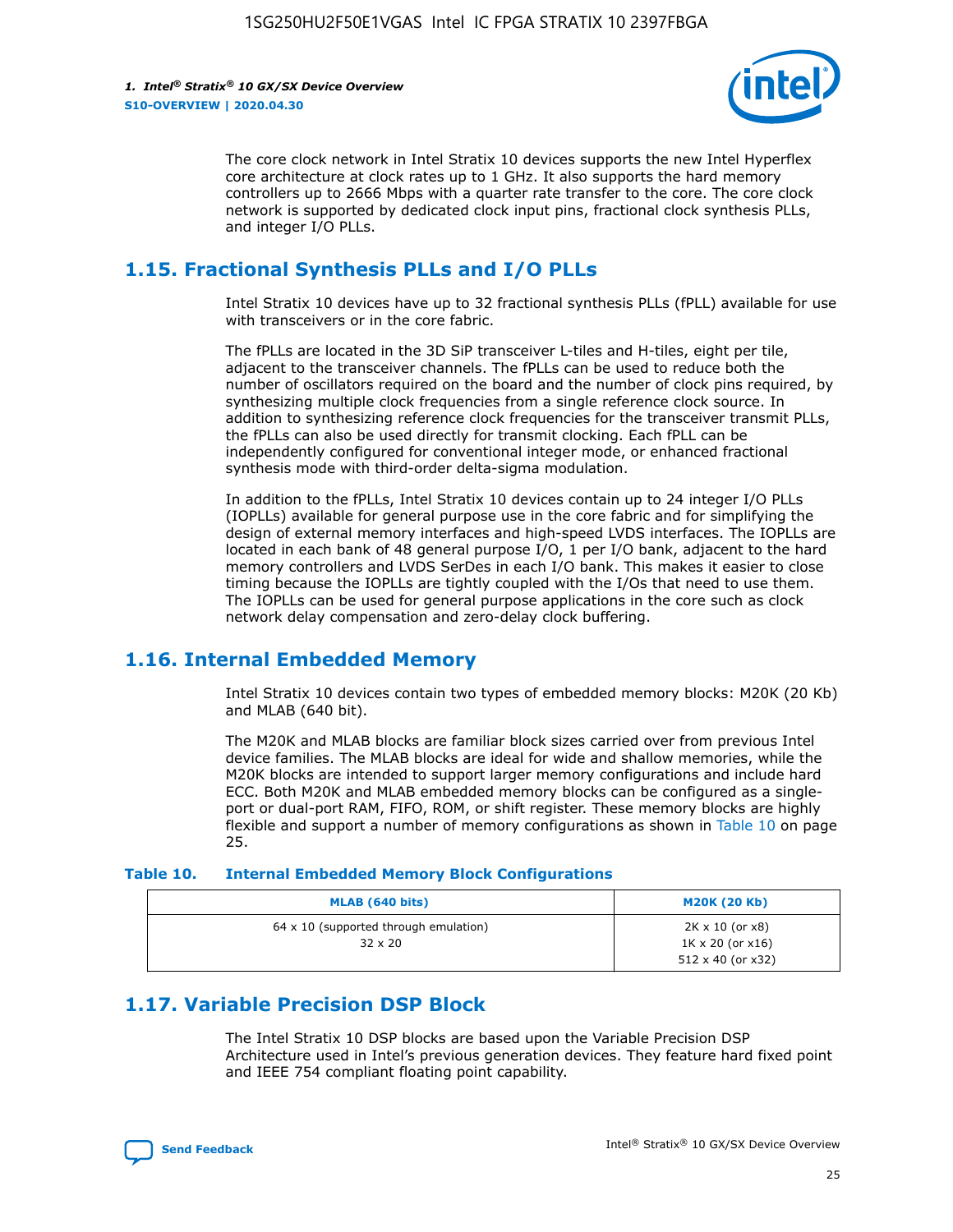

The DSP blocks can be configured to support signal processing with precision ranging from 18x19 up to 54x54. A pipeline register has been added to increase the maximum operating frequency of the DSP block and reduce power consumption.





### **Figure 13. DSP Block: High Precision Fixed Point Mode**



Intel<sup>®</sup> Stratix<sup>®</sup> 10 GX/SX Device Overview **[Send Feedback](mailto:FPGAtechdocfeedback@intel.com?subject=Feedback%20on%20Intel%20Stratix%2010%20GX/SX%20Device%20Overview%20(S10-OVERVIEW%202020.04.30)&body=We%20appreciate%20your%20feedback.%20In%20your%20comments,%20also%20specify%20the%20page%20number%20or%20paragraph.%20Thank%20you.)** Send Feedback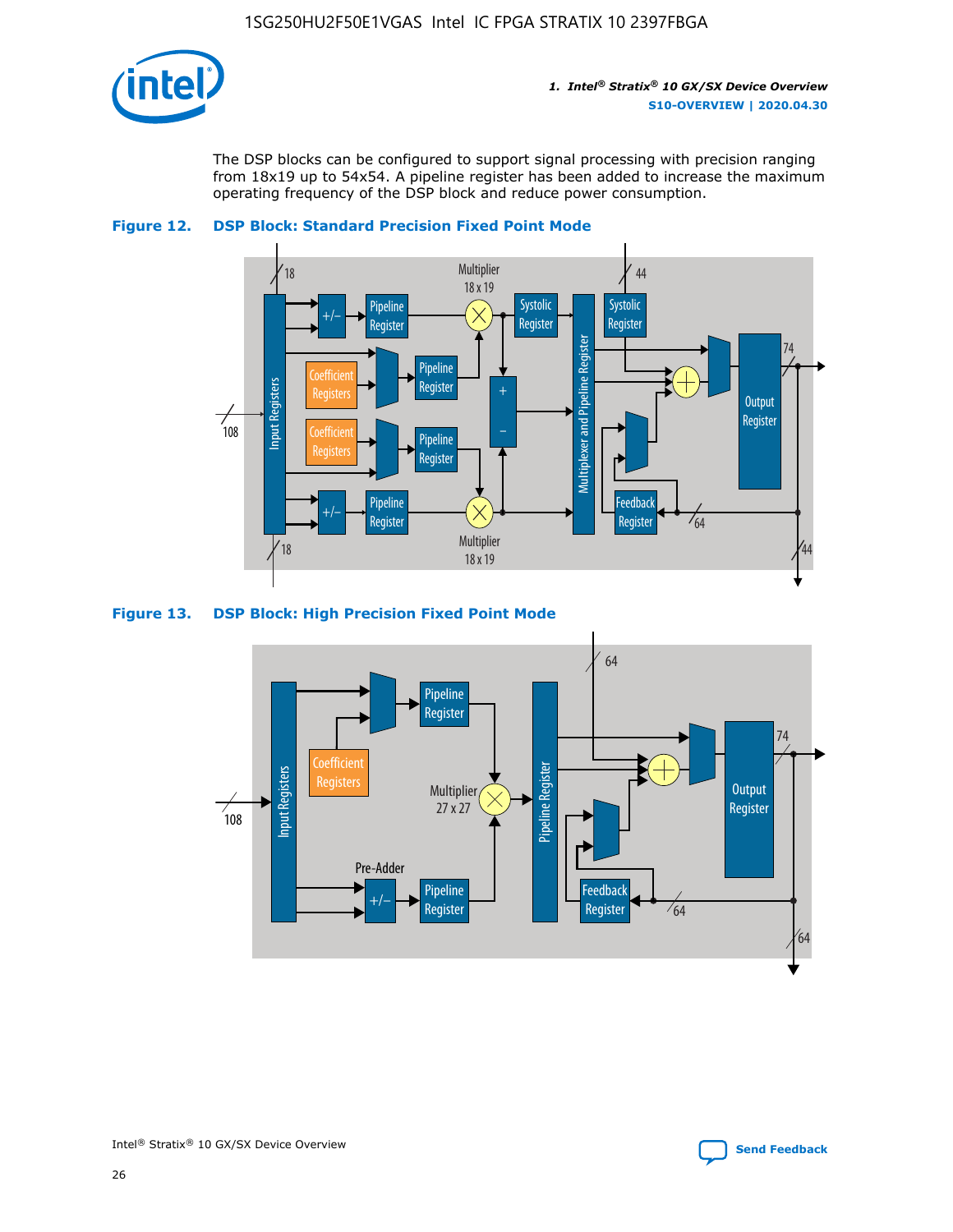



### **Figure 14. DSP Block: Single Precision Floating Point Mode**

Each DSP block can be independently configured at compile time as either dual 18x19 or a single 27x27 multiply accumulate. With a dedicated 64 bit cascade bus, multiple variable precision DSP blocks can be cascaded to implement even higher precision DSP functions efficiently.

In floating point mode, each DSP block provides one single precision floating point multiplier and adder. Floating point additions, multiplications, mult-adds and multaccumulates are supported.

The following table shows how different precisions are accommodated within a DSP block, or by utilizing multiple blocks.

| <b>Multiplier Size</b>             | <b>DSP Block Resources</b>                                                               | <b>Expected Usage</b>           |
|------------------------------------|------------------------------------------------------------------------------------------|---------------------------------|
| $18x19$ bits                       | 1/2 of Variable Precision DSP Block                                                      | Medium precision fixed point    |
| 27x27 bits                         | 1 Variable Precision DSP Block                                                           | High precision fixed point      |
| $19x36$ bits                       | 1 Variable Precision DSP Block with external<br>adder                                    | Fixed point FFTs                |
| 36x36 bits                         | 2 Variable Precision DSP Blocks with external<br>adder                                   | Very high precision fixed point |
| 54x54 bits                         | 4 Variable Precision DSP Blocks with external<br>adder                                   | Double Precision floating point |
| Single Precision<br>floating point | 1 Single Precision floating point adder, 1 Single<br>Precision floating point multiplier | Floating point                  |

#### **Table 11. Variable Precision DSP Block Configurations**

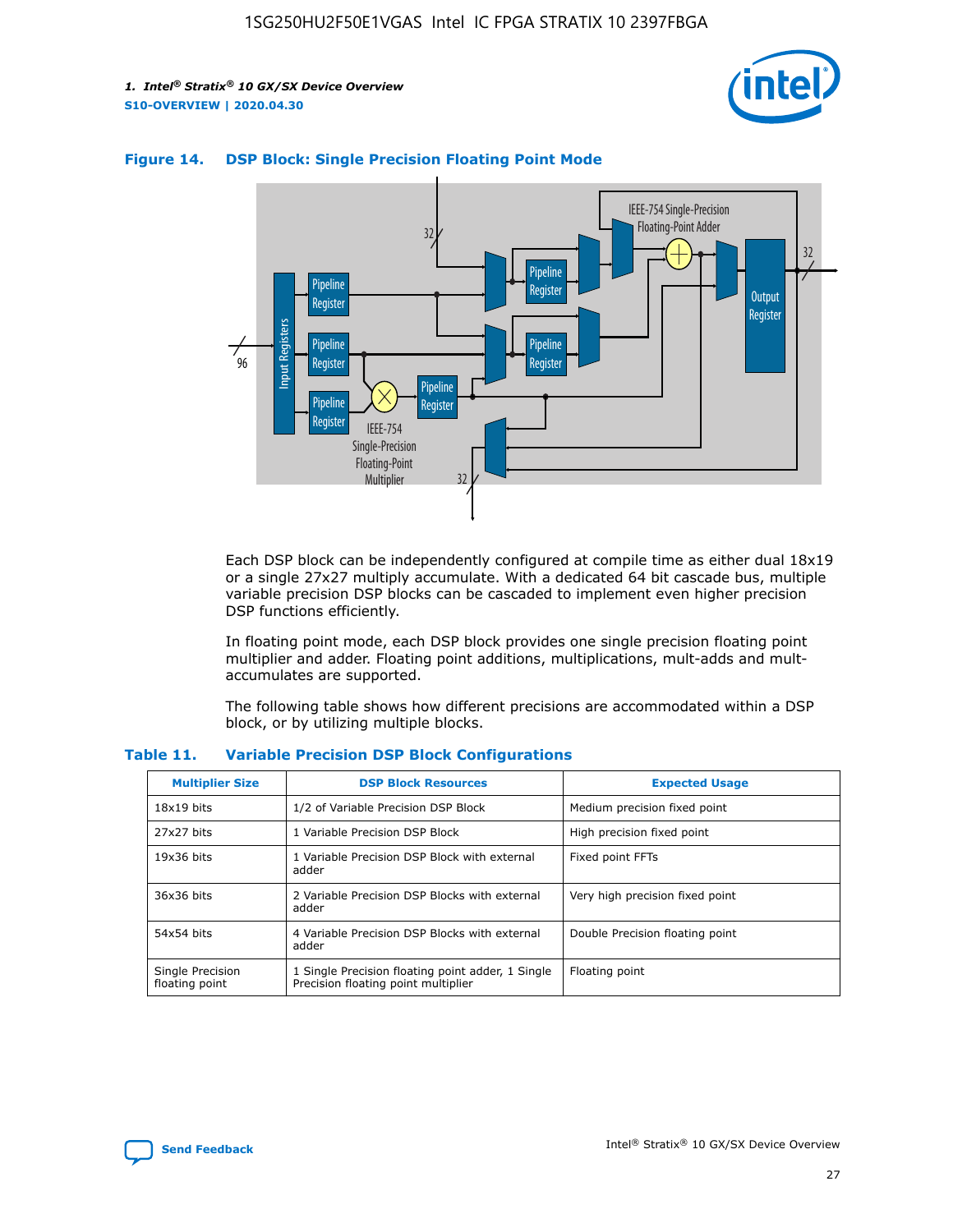

Complex multiplication is very common in DSP algorithms. One of the most popular applications of complex multipliers is the FFT algorithm. This algorithm has the characteristic of increasing precision requirements on only one side of the multiplier. The Variable Precision DSP block supports the FFT algorithm with proportional increase in DSP resources as the precision grows.

### **Table 12. Complex Multiplication With Variable Precision DSP Block**

| <b>Complex Multiplier</b><br><b>Size</b> | <b>DSP Block Resources</b>      | <b>FFT Usage</b>       |
|------------------------------------------|---------------------------------|------------------------|
| $18x19$ bits                             | 2 Variable Precision DSP Blocks | Resource optimized FFT |
| 27x27 bits                               | 4 Variable Precision DSP Blocks | Highest precision FFT  |

For FFT applications with high dynamic range requirements, the Intel FFT IP Core offers an option of single precision floating point implementation with resource usage and performance similar to high precision fixed point implementations.

Other features of the DSP block include:

- Hard 18 bit and 25 bit pre-adders
- Hard floating point multipliers and adders
- 64 bit dual accumulator (for separate I, Q product accumulations)
- Cascaded output adder chains for 18 and 27 bit FIR filters
- Embedded coefficient registers for 18 and 27 bit coefficients
- Fully independent multiplier outputs
- Inferability using HDL templates supplied by the Intel Quartus Prime software for most modes

The Variable Precision DSP block is ideal to support the growing trend towards higher bit precision in high performance DSP applications. At the same time, it can efficiently support the many existing 18 bit DSP applications, such as high definition video processing and remote radio heads. With the Variable Precision DSP block architecture and hard floating point multipliers and adders, Intel Stratix 10 devices can efficiently support many different precision levels up to and including floating point implementations. This flexibility can result in increased system performance, reduced power consumption, and reduce architecture constraints on system algorithm designers.

### **1.18. Hard Processor System (HPS)**

The Intel Stratix 10 SoC Hard Processor System (HPS) is Intel's third generation HPS. Leveraging the performance of Intel 14 nm tri-gate technology, Intel Stratix 10 SoC devices more than double the performance of previous generation SoCs with an integrated quad-core 64-bit Arm Cortex-A53. The HPS also enables system-wide hardware virtualization capabilities by adding a system memory management unit. These architecture improvements ensure that Intel Stratix 10 SoCs meet the requirements of current and future embedded markets, including wireless and wireline communications, datacenter acceleration, and numerous military applications.

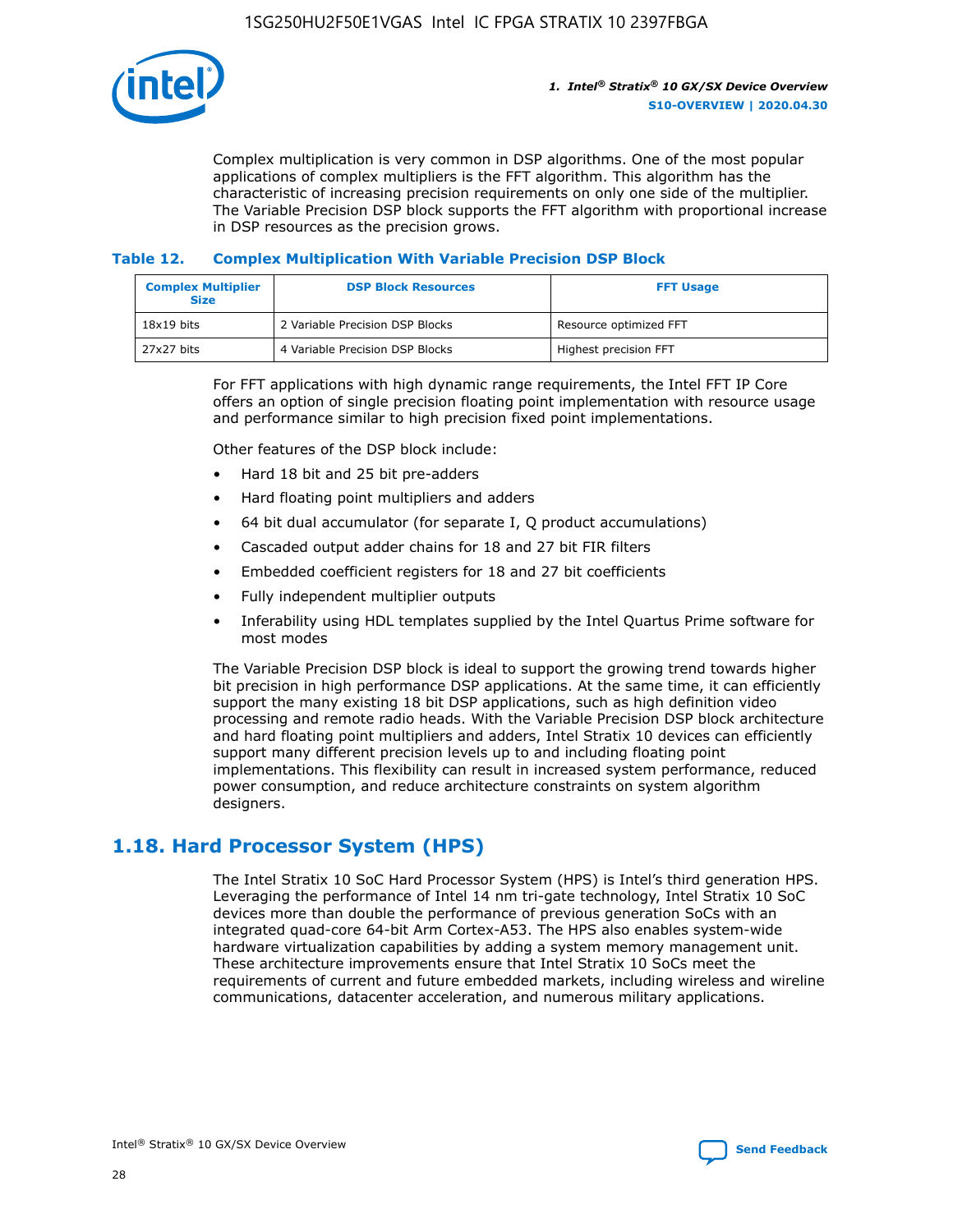

### **Figure 15. HPS Block Diagram**

| Quad Arm Cortex-A53-Based Hard Processor System |                                      |                                                       |                              |                          |                                     |                          |                                        |
|-------------------------------------------------|--------------------------------------|-------------------------------------------------------|------------------------------|--------------------------|-------------------------------------|--------------------------|----------------------------------------|
|                                                 | Arm Cortex - A53<br>Arm Cortex - A53 |                                                       |                              |                          |                                     | SD/SDIO/                 |                                        |
| <b>NEON</b>                                     |                                      | <b>FPU</b>                                            | <b>NEON</b>                  |                          | <b>FPU</b>                          | USB OTG                  | MMC $1,2$                              |
| 32 KB I-Cache<br>with Parity                    |                                      | 32 KB D-Cache<br>with ECC                             | 32 KB I-Cache<br>with Parity |                          | 32 KB D - Cache<br>with ECC         | $(x2)^{1,2}$             |                                        |
| Arm Cortex - A53                                |                                      |                                                       |                              |                          | Arm Cortex - A53                    | UART(x2)                 | <b>DMA</b><br>$(8 \text{ Channel})^2$  |
| <b>NEON</b>                                     |                                      | <b>FPU</b>                                            | <b>NEON</b>                  |                          | <b>FPU</b>                          |                          |                                        |
| 32 KB I-Cache<br>with Parity                    |                                      | 32 KB D-Cache<br>with ECC                             | 32 KB I-Cache<br>with Parity |                          | 32 KB D-Cache<br>with ECC           | I <sup>2</sup> C(x5)     | <b>HPS 10</b>                          |
| <b>System MMU</b>                               |                                      | 1 MB L2 Cache with ECC<br><b>Cache Coherency Unit</b> |                              | <b>EMAC</b> $(x3)^{1,2}$ | <b>NAND</b><br>Flash <sup>1,2</sup> |                          |                                        |
| JTAG Debug<br>or Trace                          |                                      |                                                       | 256 KB<br>RAM <sup>2</sup>   |                          | <b>Timers</b><br>(x8)               |                          | SPI(x4)                                |
| Lightweight HPS-to-<br><b>FPGA BRIDGE</b>       |                                      |                                                       | HPS-to-FPGA<br><b>BRIDGE</b> |                          | FPGA-to-HPS<br><b>BRIDGE</b>        | HPS-to-SDM<br>SDM-to-HPS | <b>SDRAM</b><br>Scheduler <sup>3</sup> |
|                                                 |                                      |                                                       |                              |                          |                                     |                          |                                        |
| <b>FPGA Fabric</b>                              |                                      |                                                       |                              |                          |                                     | <b>SDM</b>               | <b>Hard Memory</b><br>Controller       |

Notes:

1. Integrated direct memory access (DMA)

2. Integrated error correction code (ECC)

3. Multiport front-end interface to hard memory controller

### **1.18.1. Key Features of the Intel Stratix 10 HPS**

### **Table 13. Key Features of the Intel Stratix 10 GX/SX HPS**

| <b>Feature</b>                                    | <b>Description</b>                                                                                                                                                                                                                                                                                                                     |
|---------------------------------------------------|----------------------------------------------------------------------------------------------------------------------------------------------------------------------------------------------------------------------------------------------------------------------------------------------------------------------------------------|
| Quad-core Arm Cortex-A53<br>MPCore processor unit | • 2.3 MIPS/MHz instruction efficiency<br>CPU frequency up to 1.5 GHz<br>At 1.5 GHz total performance of 13,800 MIPS<br>Army8-A architecture<br>Runs 64 bit and 32 bit Arm instructions<br>16 bit and 32 bit Thumb instructions for 30% reduction in memory footprint<br>Jazelle* RCT execution architecture with 8 bit Java byte codes |
|                                                   |                                                                                                                                                                                                                                                                                                                                        |

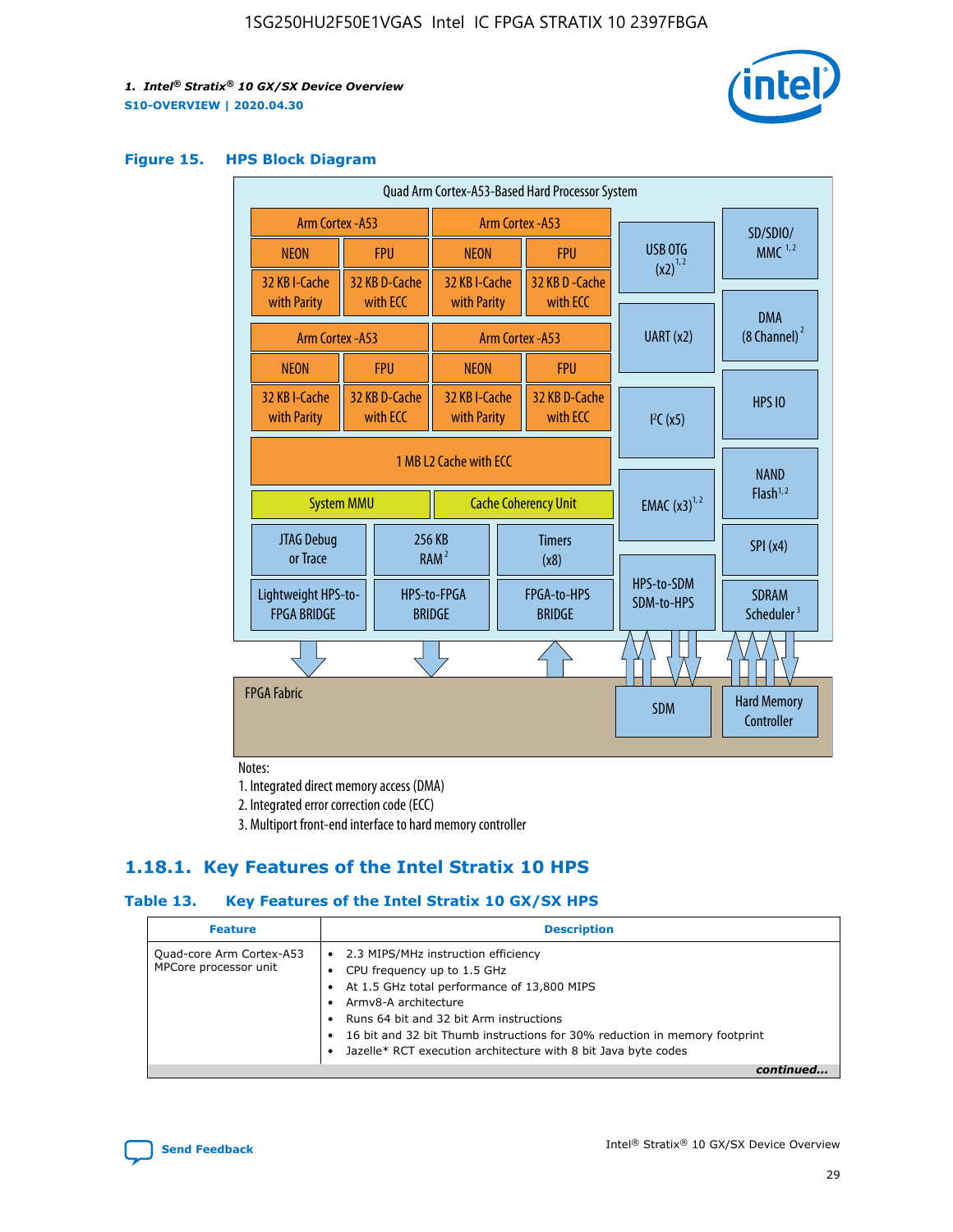

| <b>Feature</b>                                        | <b>Description</b>                                                                                                                                                                                                                                                                                                                                                                                                                                                                                                                                                                                                                                                                                                                                                                                                                                                                                                                                                                                                                                                                                                                                                                                                       |  |
|-------------------------------------------------------|--------------------------------------------------------------------------------------------------------------------------------------------------------------------------------------------------------------------------------------------------------------------------------------------------------------------------------------------------------------------------------------------------------------------------------------------------------------------------------------------------------------------------------------------------------------------------------------------------------------------------------------------------------------------------------------------------------------------------------------------------------------------------------------------------------------------------------------------------------------------------------------------------------------------------------------------------------------------------------------------------------------------------------------------------------------------------------------------------------------------------------------------------------------------------------------------------------------------------|--|
|                                                       | Superscalar, variable length, out-of-order pipeline with dynamic branch prediction<br>Improved Arm Neon* media processing engine<br>$\bullet$<br>Single- and double-precision floating-point unit<br>Arm CoreSight* debug and trace technology                                                                                                                                                                                                                                                                                                                                                                                                                                                                                                                                                                                                                                                                                                                                                                                                                                                                                                                                                                           |  |
| <b>System Memory</b><br>Management Unit               | Enables a unified memory model and extends hardware virtualization into peripherals<br>$\bullet$<br>implemented in the FPGA fabric                                                                                                                                                                                                                                                                                                                                                                                                                                                                                                                                                                                                                                                                                                                                                                                                                                                                                                                                                                                                                                                                                       |  |
| Cache Coherency unit                                  | Changes in shared data stored in cache are propagated throughout the system<br>$\bullet$<br>providing bi-directional coherency for co-processing elements.                                                                                                                                                                                                                                                                                                                                                                                                                                                                                                                                                                                                                                                                                                                                                                                                                                                                                                                                                                                                                                                               |  |
| Cache                                                 | L1 Cache<br>$\bullet$<br>- 32 KB of instruction cache w/ parity check<br>- 32 KB of L1 data cache w /ECC<br>- Parity checking<br>L2 Cache<br>$-$ 1MB shared<br>- 8-way set associative<br>- SEU Protection with parity on TAG ram and ECC on data RAM<br>- Cache lockdown support                                                                                                                                                                                                                                                                                                                                                                                                                                                                                                                                                                                                                                                                                                                                                                                                                                                                                                                                        |  |
| On-Chip Memory                                        | 256 KB of scratch on-chip RAM<br>$\bullet$                                                                                                                                                                                                                                                                                                                                                                                                                                                                                                                                                                                                                                                                                                                                                                                                                                                                                                                                                                                                                                                                                                                                                                               |  |
| External SDRAM and Flash<br>Memory Interfaces for HPS | Hard memory controller with support for DDR4, DDR3<br>$\bullet$<br>$-$ 40 bit (32 bit + 8 bit ECC) with select packages supporting 72 bit (64 bit + 8 bit<br>ECC)<br>- Support for up to 2666 Mbps DDR4 and 2166 Mbps DDR3 frequencies<br>- Error correction code (ECC) support including calculation, error correction, write-<br>back correction, and error counters<br>- Software Configurable Priority Scheduling on individual SDRAM bursts<br>- Fully programmable timing parameter support for all JEDEC-specified timing<br>parameters<br>- Multiport front-end (MPFE) scheduler interface to the hard memory controller, which<br>supports the $AXI^{\circledR}$ Quality of Service (QoS) for interface to the FPGA fabric<br>NAND flash controller<br>$-$ ONFI 1.0<br>- Integrated descriptor based with DMA<br>- Programmable hardware ECC support<br>- Support for 8 and 16 bit Flash devices<br>Secure Digital SD/SDIO/MMC controller<br>$-$ eMMC 4.5<br>- Integrated descriptor based DMA<br>- CE-ATA digital commands supported<br>- 50 MHz operating frequency<br>Direct memory access (DMA) controller<br>$\bullet$<br>$-$ 8-channel<br>- Supports up to 32 peripheral handshake interface<br>continued |  |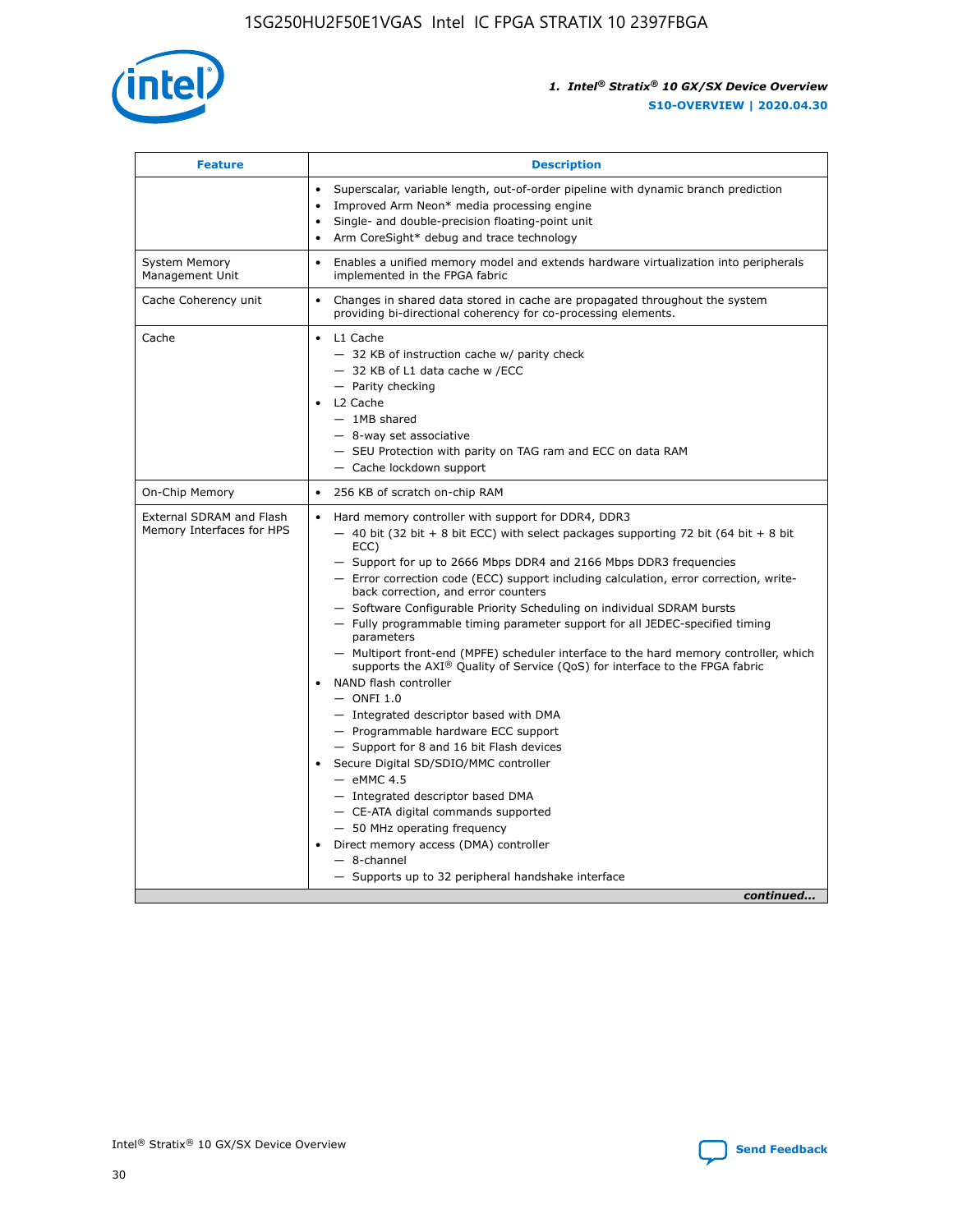

| <b>Feature</b>                         | <b>Description</b>                                                                                                                                                                                                                                                                                                                                                                                                                                                                                                                                                                                                                                                                                                                                                                                                                                                                                                                                                                                                                                                                                                                                                                                                                                                                                                                                                                                                                                                                                |
|----------------------------------------|---------------------------------------------------------------------------------------------------------------------------------------------------------------------------------------------------------------------------------------------------------------------------------------------------------------------------------------------------------------------------------------------------------------------------------------------------------------------------------------------------------------------------------------------------------------------------------------------------------------------------------------------------------------------------------------------------------------------------------------------------------------------------------------------------------------------------------------------------------------------------------------------------------------------------------------------------------------------------------------------------------------------------------------------------------------------------------------------------------------------------------------------------------------------------------------------------------------------------------------------------------------------------------------------------------------------------------------------------------------------------------------------------------------------------------------------------------------------------------------------------|
| Communication Interface<br>Controllers | Three 10/100/1000 Ethernet media access controls (MAC) with integrated DMA<br>- Supports RGMII and RMII external PHY Interfaces<br>- Option to support other PHY interfaces through FPGA logic<br>$\bullet$ GMII<br>MII<br>$\bullet$<br>RMII (requires MII to RMII adapter)<br>• RGMII (requires GMII to RGMII adapter)<br>• SGMII (requires GMII to SGMII adapter)<br>- Supports IEEE 1588-2002 and IEEE 1588-2008 standards for precision networked<br>clock synchronization<br>- Supports IEEE 802.1Q VLAN tag detection for reception frames<br>- Supports Ethernet AVB standard<br>Two USB On-the-Go (OTG) controllers with DMA<br>- Dual-Role Device (device and host functions)<br>• High-speed (480 Mbps)<br>• Full-speed (12 Mbps)<br>• Low-speed (1.5 Mbps)<br>• Supports USB 1.1 (full-speed and low-speed)<br>- Integrated descriptor-based scatter-gather DMA<br>- Support for external ULPI PHY<br>- Up to 16 bidirectional endpoints, including control endpoint<br>$-$ Up to 16 host channels<br>- Supports generic root hub<br>- Configurable to OTG 1.3 and OTG 2.0 modes<br>Five $I^2C$ controllers (three can be used by EMAC for MIO to external PHY)<br>- Support both 100 Kbps and 400 Kbps modes<br>- Support both 7 bit and 10 bit addressing modes<br>- Support Master and Slave operating mode<br>Two UART 16550 compatible<br>- Programmable baud rate up to 115.2 Kbaud<br>• Four serial peripheral interfaces (SPI) (2 Masters, 2 Slaves)<br>- Full and Half duplex |
| Timers and I/O                         | Timers<br>- 4 general-purpose timers<br>$-4$ watchdog timers<br>48 HPS direct I/O allow HPS peripherals to connect directly to I/O<br>Up to three IO48 banks may be assigned to HPS for HPS DDR access                                                                                                                                                                                                                                                                                                                                                                                                                                                                                                                                                                                                                                                                                                                                                                                                                                                                                                                                                                                                                                                                                                                                                                                                                                                                                            |
| Interconnect to Logic Core             | • FPGA-to-HPS Bridge<br>- Allows IP bus masters in the FPGA fabric to access to HPS bus slaves<br>- Configurable 32, 64, or 128 bit AMBA AXI interface<br>HPS-to-FPGA Bridge<br>- Allows HPS bus masters to access bus slaves in FPGA fabric<br>- Configurable 32, 64, or 128 bit AMBA AXI interface allows high-bandwidth HPS<br>master transactions to FPGA fabric<br>HPS-to-SDM and SDM-to-HPS Bridges<br>- Allows the HPS to reach the SDM block and the SDM to bootstrap the HPS<br>Light Weight HPS-to-FPGA Bridge<br>- Light weight 32 bit AXI interface suitable for low-latency register accesses from HPS<br>to soft peripherals in FPGA fabric<br>FPGA-to-HPS SDRAM Bridge<br>- Up to three AMBA AXI interfaces supporting 32, 64, or 128 bit data paths                                                                                                                                                                                                                                                                                                                                                                                                                                                                                                                                                                                                                                                                                                                               |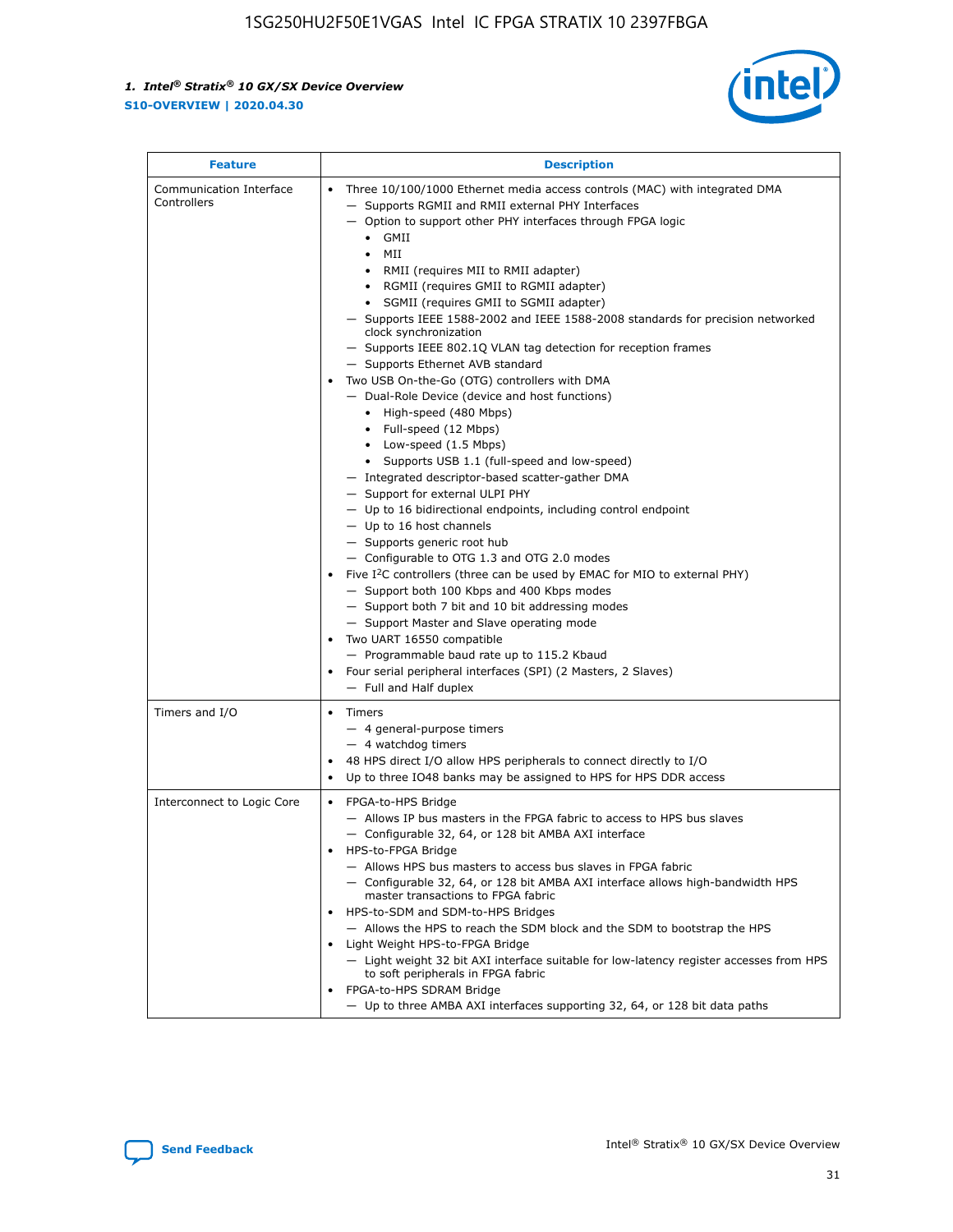

### **1.19. Power Management**

Intel Stratix 10 devices use the advanced Intel 14 nm tri-gate process technology, the all new Intel Hyperflex core architecture to enable Hyper-Folding, power gating, and several optional power reduction techniques to reduce total power consumption by as much as 70% compared to previous generation high-performance Stratix V devices.

Intel Stratix 10 standard power devices (-V) are SmartVID devices. The core voltage supplies (VCC and VCCP) for each SmartVID device must be driven by a PMBus voltage regulator dedicated to that Intel Stratix 10 device. Use of a PMBus voltage regulator for each SmartVID (-V) device is mandatory; it is not an option. A code is programmed into each SmartVID device during manufacturing that allows the PMBus voltage regulator to operate at the optimum core voltage to meet the device performance specifications.

With the new Intel Hyperflex core architecture, designs can run 2X faster than previous generation FPGAs. With 2X performance and same required throughput, architects can cut the data path width in half to save power. This optimization is called Hyper-Folding. Additionally, power gating reduces static power of unused resources in the FPGA by powering them down. The Intel Quartus Prime software automatically powers down specific unused resource blocks such as DSP and M20K blocks, at configuration time.

The optional power reduction techniques in Intel Stratix 10 devices include:

• **Available Low Static Power Devices**—Intel Stratix 10 devices are available with a fixed core voltage that provides lower static power than the SmartVID standard power devices, while maintaining device performance

Furthermore, Intel Stratix 10 devices feature Intel's low power transceivers and include a number of hard IP blocks that not only reduce logic resources but also deliver substantial power savings compared to soft implementations. In general, hard IP blocks consume up to 50% less power than the equivalent soft logic implementations.

### **1.20. Device Configuration and Secure Device Manager (SDM)**

All Intel Stratix 10 devices contain a Secure Device Manager (SDM), which is a dedicated triple-redundant processor that serves as the point of entry into the device for all JTAG and configuration commands. The SDM also bootstraps the HPS in SoC devices ensuring that the HPS can boot using the same security features that the FPGA devices have.

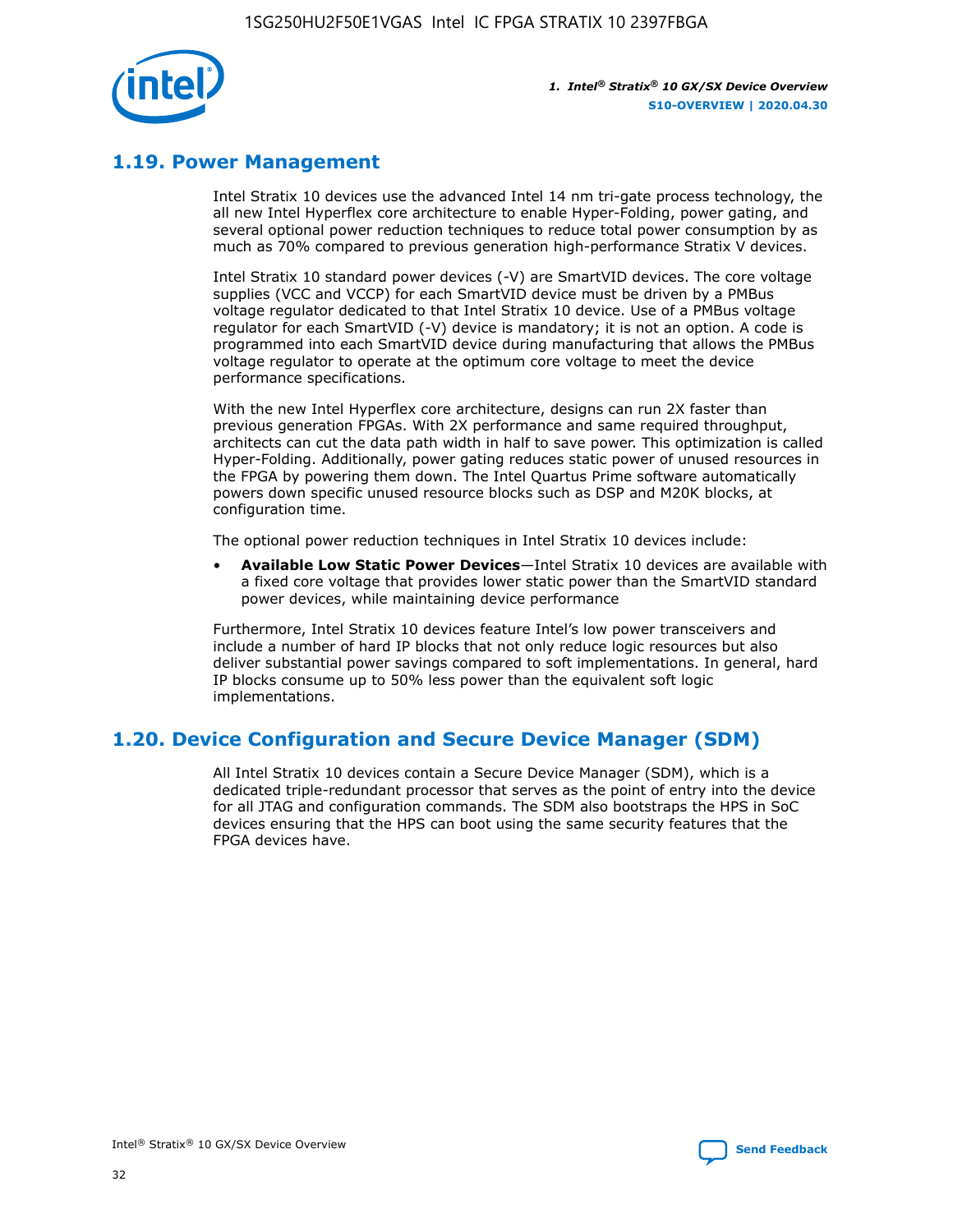





During configuration, Intel Stratix 10 devices are divided into logical sectors, each of which is managed by a local sector manager (LSM). The SDM passes configuration data to each of the LSMs across the on-chip configuration network. This allows the sectors to be configured independently, one at a time, or in parallel. This approach achieves simplified sector configuration and reconfiguration, as well as reduced overall configuration time due to the inherent parallelism. The same sector-based approach is used to respond to single-event upsets and security attacks.

While the sectors provide a logical separation for device configuration and reconfiguration, they overlay the normal rows and columns of FPGA logic and routing. This means there is no impact to the Intel Quartus Prime software place and route, and no impact to the timing of logic signals that cross the sector boundaries.

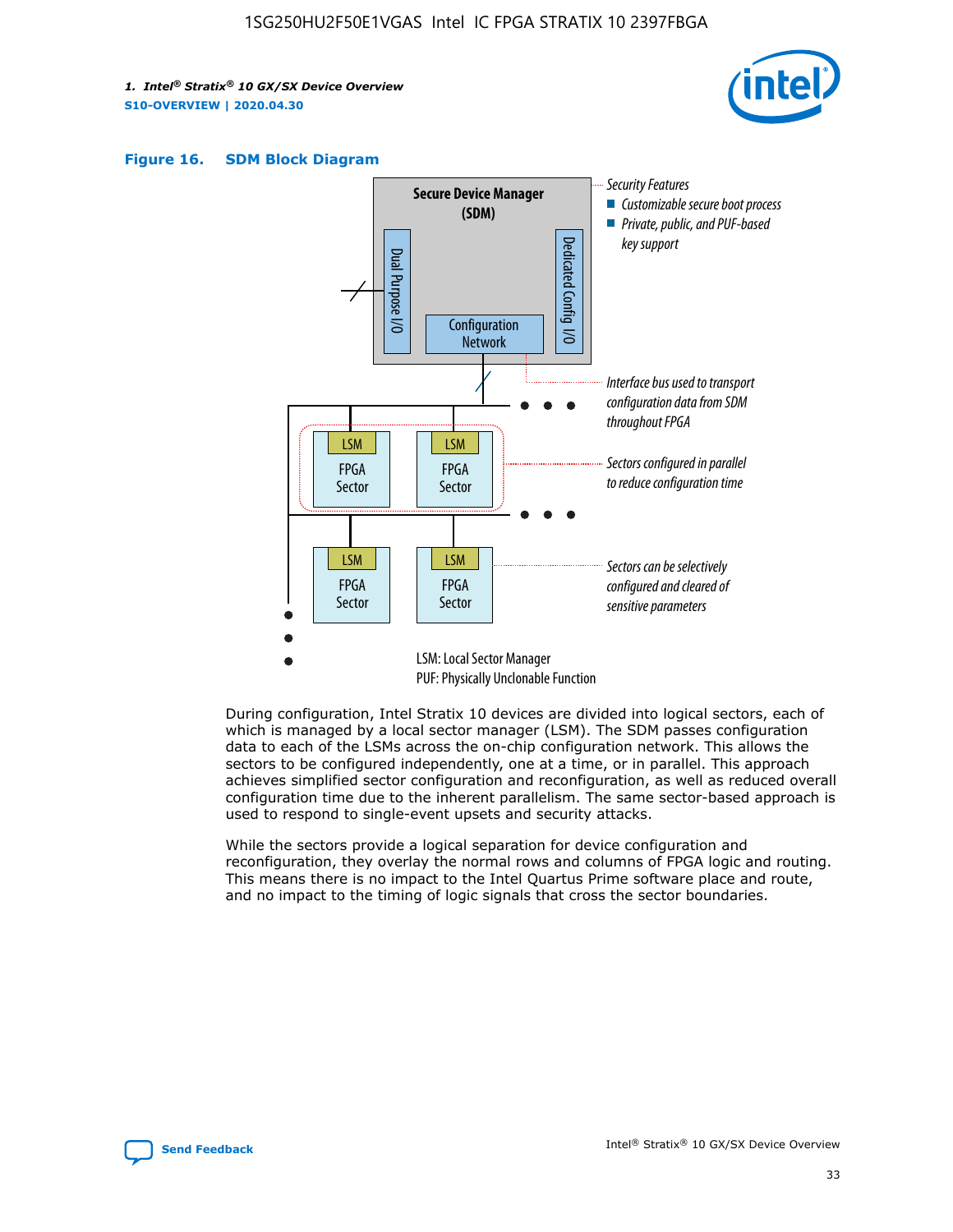

The SDM enables robust, secure, fully-authenticated device configuration. It also allows for customization of the configuration scheme, which can enhance device security. For configuration and reconfiguration, this approach offers a variety of advantages:

- Dedicated secure configuration manager
- Reduced device configuration time, because sectors are configured in parallel
- Updateable configuration process
- Reconfiguration of one or more sectors independent of all other sectors
- Zeroization of individual sectors or the complete device

The SDM also provides additional capabilities such as register state readback and writeback to support ASIC prototyping and other applications.

### **1.21. Device Security**

Building on top of the robust security features present in the previous generation devices, Intel Stratix 10 FPGAs and SoCs include a number of new and innovative security enhancements. These features are also managed by the SDM, tightly coupling device configuration and reconfiguration with encryption, authentication, key storage and anti-tamper services.

Security services provided by the SDM include:

- Bitstream encryption
- Multi-factor authentication
- Hard encryption and authentication acceleration; AES-256, SHA-256/384, ECDSA-256/384
- Volatile and non-volatile encryption key storage and management
- Boot code authentication for the HPS
- Physically Unclonable Function (PUF) service
- Updateable configuration process
- Secure device maintenance and upgrade functions
- Side channel attack protection
- Scripted response to sensor inputs and security attacks, including selective sector zeroization
- Readback, JTAG and test mode disable
- Enhanced response to single-event upsets (SEU)
- Black key provisioning
- Physical anti-tamper

See the *Intel Stratix 10 Device Security User Guide* for a complete list of all security features.

The SDM and associated security services provide a robust, multi-layered security solution for your Intel Stratix 10 design.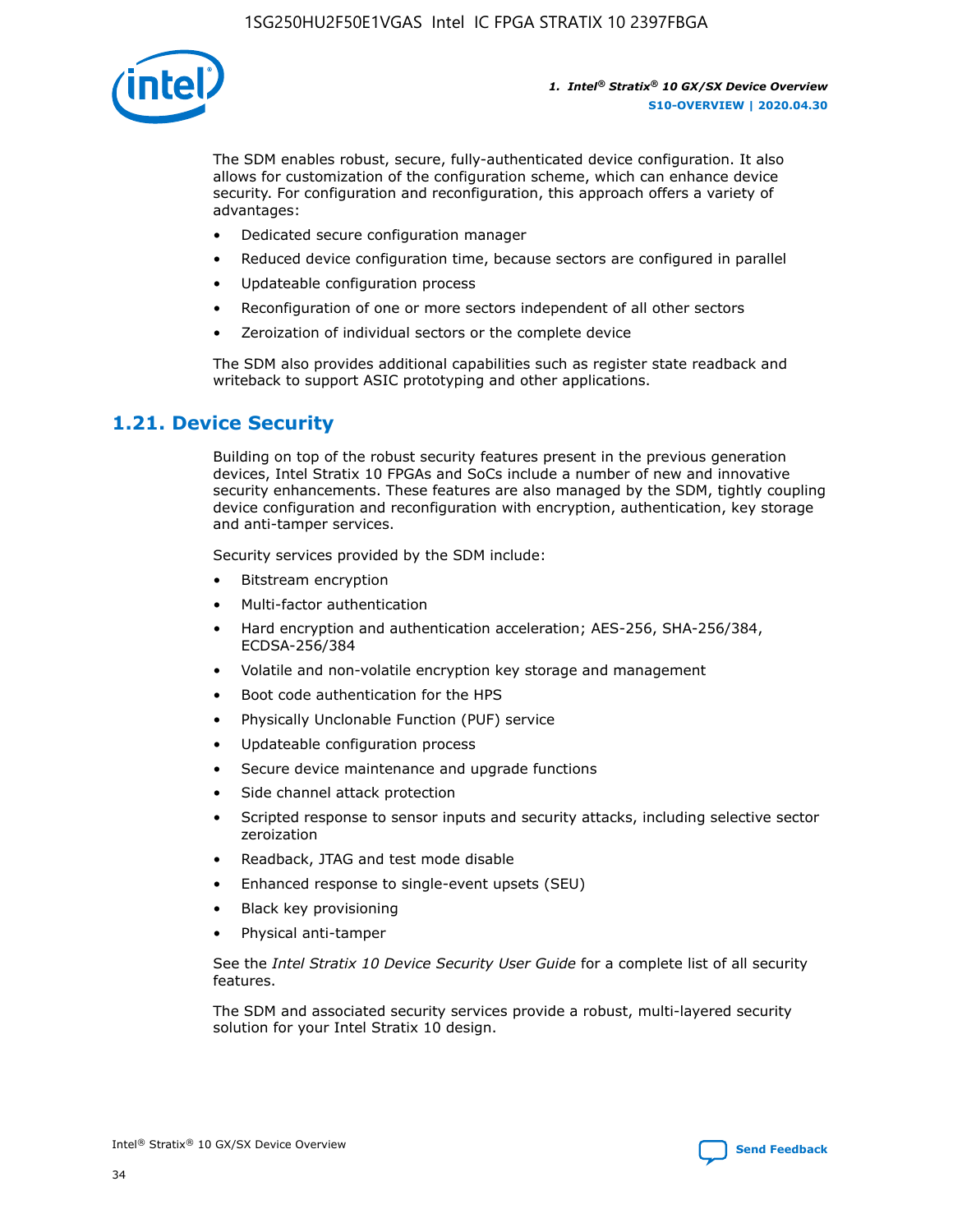

#### **Table 14. Device Security**

| <b>Intel Stratix 10 Family Variant</b> | <b>Bitstream Authentication</b> | <b>Advanced Security Features</b> <sup>(12)</sup> |
|----------------------------------------|---------------------------------|---------------------------------------------------|
| GX/SX                                  | All devices                     | -AS suffix part number required                   |

#### **Related Information**

- [My Intel Support](https://www.intel.com/content/www/us/en/programmable/my-intel/mal-home.html)
- [Intel Stratix 10 Device Security User Guide](https://www.intel.com/content/www/us/en/programmable/documentation/ndq1483601370898.html#wcd1483611014402)

### **1.22. Configuration via Protocol Using PCI Express**

Configuration via protocol using PCI Express allows the FPGA to be configured across the PCI Express bus, simplifying the board layout and increasing system integration. Making use of the embedded PCI Express hard IP operating in autonomous mode before the FPGA is configured, this technique allows the PCI Express bus to be powered up and active within the 100 ms time allowed by the PCI Express specification. Intel Stratix 10 devices also support partial reconfiguration across the PCI Express bus which reduces system down time by keeping the PCI Express link active while the device is being reconfigured.

### **1.23. Partial and Dynamic Reconfiguration**

Partial reconfiguration allows you to reconfigure part of the FPGA while other sections continue running. This capability is required in systems where uptime is critical, because it allows you to make updates or adjust functionality without disrupting services.

In addition to lowering power and cost, partial reconfiguration also increases the effective logic density by removing the necessity to place in the FPGA those functions that do not operate simultaneously. Instead, these functions can be stored in external memory and loaded as needed. This reduces the size of the required FPGA by allowing multiple applications on a single FPGA, saving board space and reducing power. The partial reconfiguration process is built on top of the proven incremental compile design flow in the Intel Quartus Prime design software

Dynamic reconfiguration in Intel Stratix 10 devices allows transceiver data rates, protocols and analog settings to be changed dynamically on a channel-by-channel basis while maintaining data transfer on adjacent transceiver channels. Dynamic reconfiguration is ideal for applications that require on-the-fly multiprotocol or multirate support. Both the PMA and PCS blocks within the transceiver can be reconfigured using this technique. Dynamic reconfiguration of the transceivers can be used in conjunction with partial reconfiguration of the FPGA to enable partial reconfiguration of both core and transceivers simultaneously.

### **1.24. Fast Forward Compile**

The innovative Fast Forward Compile feature in the Intel Quartus Prime software identifies performance bottlenecks in your design and provides detailed, step-by-step performance improvement recommendations that you can then implement. The Compiler reports estimates of the maximum operating frequency that can be achieved

<sup>(12)</sup> Contact My Intel Support for additional information.

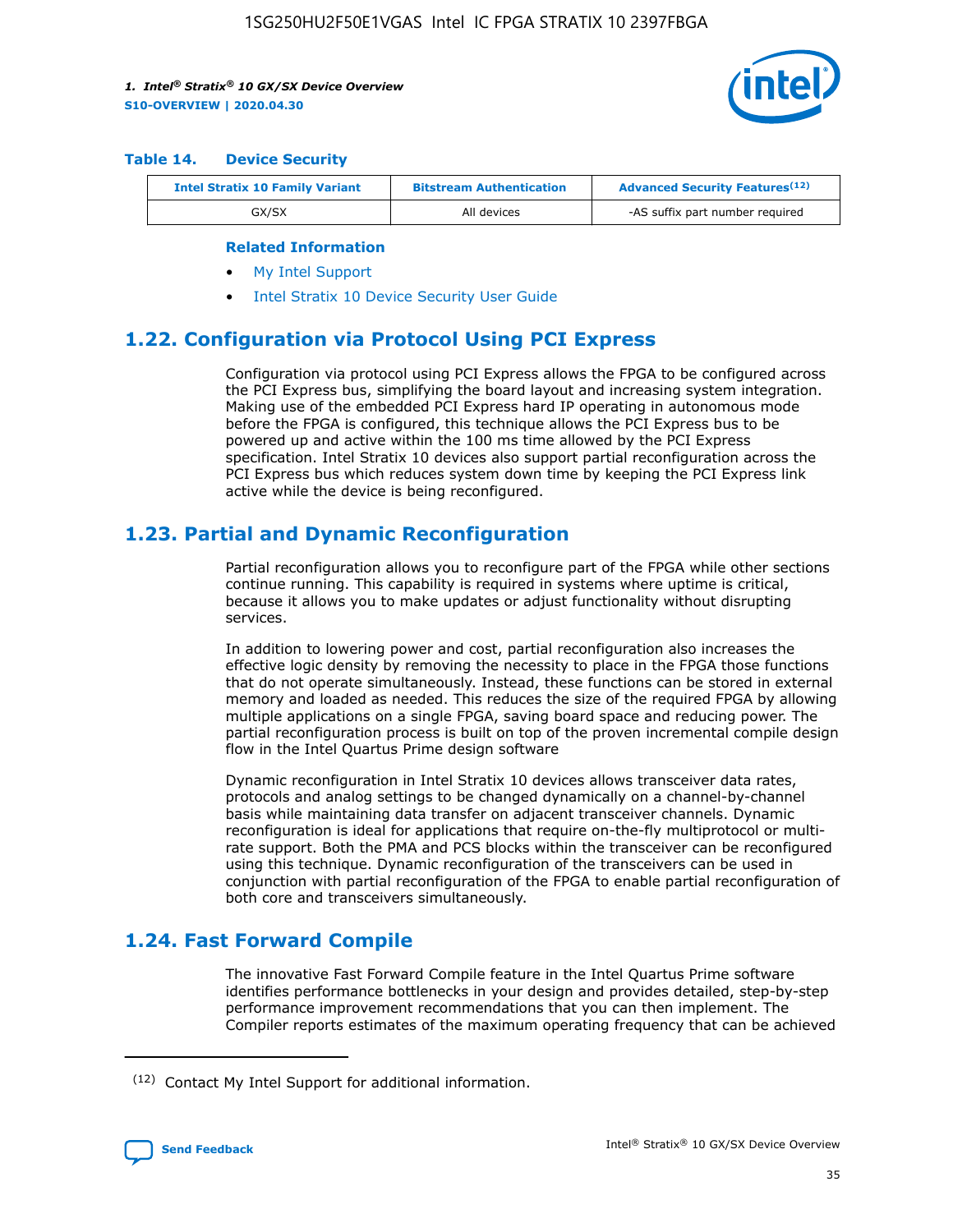

by applying the recommendations. As part of the new Hyper-Aware design flow, Fast Forward Compile maximizes the performance of your Intel Stratix 10 design and achieves rapid timing closure.

Previously, this type of optimization required multiple time-consuming design iterations, including full design re-compilation to determine the effectiveness of the changes. Fast Forward Compile enables you to make better decisions about where to focus your optimization efforts, and how to increase your design performance and throughput. This technique removes much of the guesswork of performance exploration, resulting in fewer design iterations and as much as 2X core performance gains for Intel Stratix 10 designs.

### **1.25. Single Event Upset (SEU) Error Detection and Correction**

Intel Stratix 10 FPGAs and SoCs offer robust SEU error detection and correction circuitry. The detection and correction circuitry includes protection for Configuration RAM (CRAM) programming bits and user memories. The CRAM is protected by a continuously running parity checker circuit with integrated ECC that automatically corrects one or two bit errors and detects higher order multibit errors.

The physical layout of the CRAM array is optimized to make the majority of multi-bit upsets appear as independent single-bit or double-bit errors which are automatically corrected by the integrated CRAM ECC circuitry. In addition to the CRAM protection, user memories also include integrated ECC circuitry and are layout optimized for error detection and correction.

The SEU error detection and correction hardware is supported by both soft IP and the Intel Quartus Prime software to provide a complete SEU mitigation solution. The components of the complete solution include:

- Hard error detection and correction for CRAM and user M20K memory blocks
- Optimized physical layout of memory cells to minimize probability of SEU
- Sensitivity processing soft IP that reports if CRAM upset affects a used or unused bit
- Fault injection soft IP with the Intel Quartus Prime software support that changes state of CRAM bits for testing purposes
- Hierarchy tagging in the Intel Quartus Prime software
- Triple Mode Redundancy (TMR) used for the Secure Device Manager and critical on-chip state machines

In addition to the SEU mitigation features listed above, the Intel 14 nm tri-gate process technology used for Intel Stratix 10 devices is based on FinFET transistors which have reduced SEU susceptibility versus conventional planar transistors.

### **1.26. Document Revision History for the Intel Stratix 10 GX/SX Device Overview**

| <b>Document</b><br><b>Version</b> | <b>Changes</b>             |
|-----------------------------------|----------------------------|
| 2020.04.30                        | Made the following change: |
|                                   | continued                  |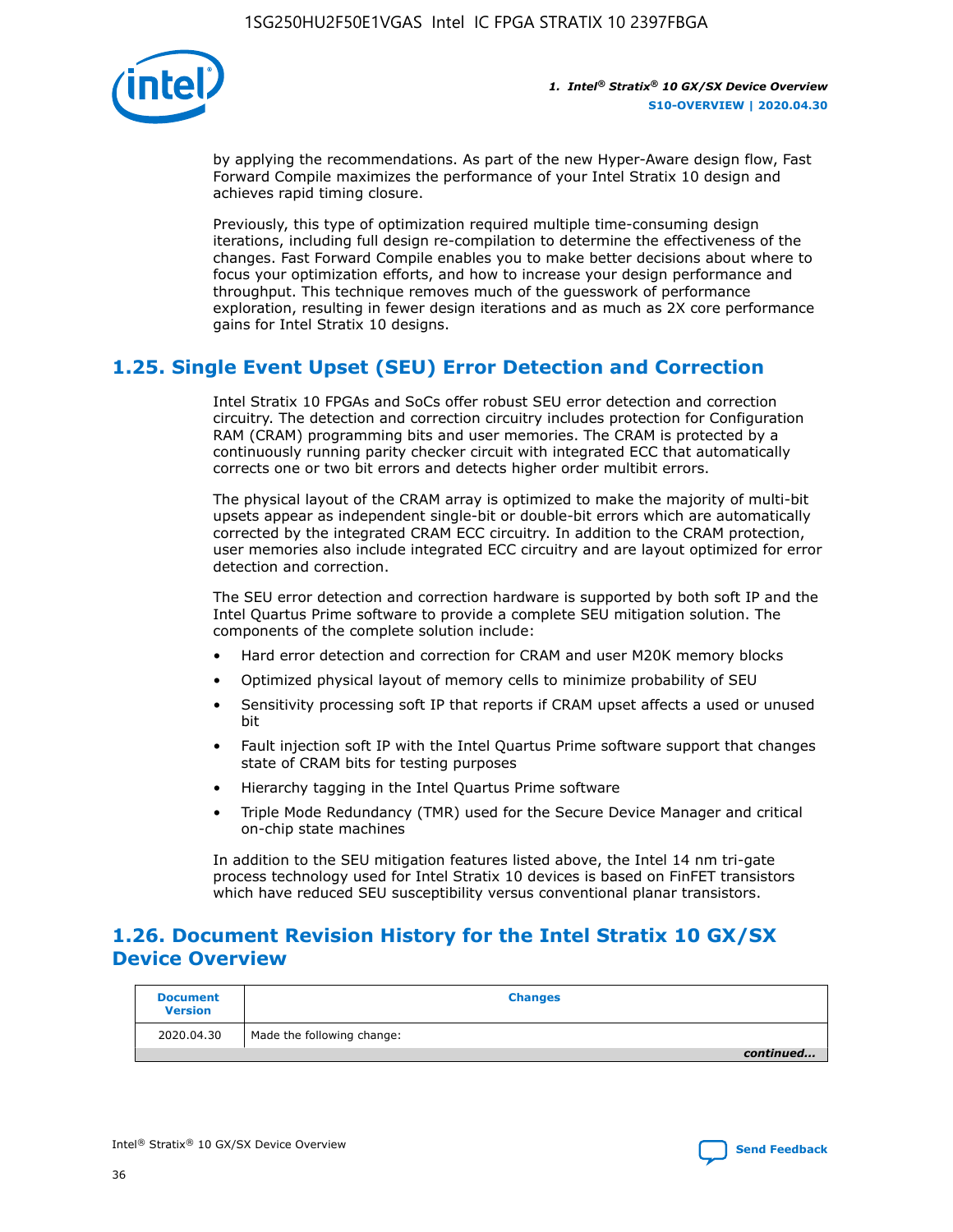

| <b>Document</b><br><b>Version</b> | <b>Changes</b>                                                                                                                                                                                                                                                                                                                                                                                                                                                                                                                                                                                                                                                                                                                                                                                                                                                                                                                                                            |
|-----------------------------------|---------------------------------------------------------------------------------------------------------------------------------------------------------------------------------------------------------------------------------------------------------------------------------------------------------------------------------------------------------------------------------------------------------------------------------------------------------------------------------------------------------------------------------------------------------------------------------------------------------------------------------------------------------------------------------------------------------------------------------------------------------------------------------------------------------------------------------------------------------------------------------------------------------------------------------------------------------------------------|
|                                   | Added the GX 10M variant.<br>$\bullet$                                                                                                                                                                                                                                                                                                                                                                                                                                                                                                                                                                                                                                                                                                                                                                                                                                                                                                                                    |
| 2020.03.24                        | Made the following changes:<br>Added advanced security (-AS) devices.<br>$\bullet$<br>Added level shifter details for the Intel Stratix 10 SX/GX 400 device.                                                                                                                                                                                                                                                                                                                                                                                                                                                                                                                                                                                                                                                                                                                                                                                                              |
| 2019.08.19                        | Made the following changes:<br>Added composition details for the leaded and lead-free contact device options.<br>Updated the I/O PLL counts.                                                                                                                                                                                                                                                                                                                                                                                                                                                                                                                                                                                                                                                                                                                                                                                                                              |
| 2019.02.15                        | Made the following changes:<br>Changed the number of included logic elements globally.<br>٠<br>Removed logic density 450, logic density 550, and package code 48 from the "Sample Ordering<br>$\bullet$<br>Code and Available Options for Intel Stratix 10 Devices" figure.<br>Updated description of the higher density in the "Innovations in Intel Stratix 10 FPGAs and SoCs"<br>section.<br>Updated description of the general purpose I/Os in the "Intel Stratix 10 FPGA and SoC Common<br>$\bullet$<br>Device Features" table.<br>Removed support for LPDDR3 globally.<br>Updated the "Intel Stratix 10 FPGA and SoC Architecture Block Diagram" figure.<br>Updated the "Intel Stratix 10 GX/SX FPGA and SoC Family Plan-FPGA Core (part 1)" table.<br>Updated the "Intel Stratix 10 GX/SX FPGA and SoC Family Plan-Interconnects, PLLs and Hard IP<br>(part 2)" table.<br>Updated and merged the "Intel Stratix 10 GX/SX FPGA and SoC Family Package Plan" tables. |
| 2018.08.08                        | Made the following changes:<br>Changed the specs for QDRII+ and QDRII+ Xtreme and added specs for QDRIV in the "External<br>$\bullet$<br>Memory Interface Performance" table.<br>Updated description of the power options in the "Sample Ordering Code and Available Options for<br>Intel Stratix 10 Devices" figure.<br>Changed the description of the technology and power management features in the "Intel Stratix 10<br>FPGA and SoC Common Device Features" table.<br>Changed the description of SmartVID in the "Power Management" section.<br>Changed the direction arrow from the coefficient registers block in the "DSP Block: High Precision<br>$\bullet$<br>Fixed Point Mode" figure.                                                                                                                                                                                                                                                                        |
| 2017.10.30                        | Made the following changes:<br>Removed the embedded eSRAM feature globally.<br>$\bullet$<br>Removed the Low Power (VID) and Military operating temperature options, and package code 53<br>٠<br>from the "Sample Ordering Code and Available Options for Stratix 10 Devices" figure.<br>Changed the Maximum transceiver data rate (chip-to-chip) specification for L-Tile devices in the<br>"Key Features of Intel Stratix 10 Devices Compared to Stratix V Devices" table.                                                                                                                                                                                                                                                                                                                                                                                                                                                                                               |
| 2016.10.31                        | Made the following changes:<br>Changed the number of available transceivers to 96, globally.<br>Changed the single-precision floating point performance to 10 TFLOP, globally.<br>Changed the maximum datarate to 28.3 Gbps, globally.<br>Changed some of the features listed in the "Stratix 10 GX/SX Device Overview" section.<br>٠<br>Changed descriptions for the GX and SX devices in the "Stratix 10 Family Variants" section.<br>Changed the "Sample Ordering Code and Available Options for Stratix 10 Devices" figure.<br>٠<br>Changed the features listed in the "Key Features of Stratix 10 Devices Compared to Stratix V<br>Devices" table.<br>Changed the descriptions of the following areas of the "Stratix 10 FPGA and SoC Common Device<br>Features" table:<br>- Transceiver hard IP<br>- Internal memory blocks<br>- Core clock networks<br>- Packaging<br>Reorganized and updated all tables in the "Stratix 10 FPGA and SoC Family Plan" section.     |
|                                   | continued                                                                                                                                                                                                                                                                                                                                                                                                                                                                                                                                                                                                                                                                                                                                                                                                                                                                                                                                                                 |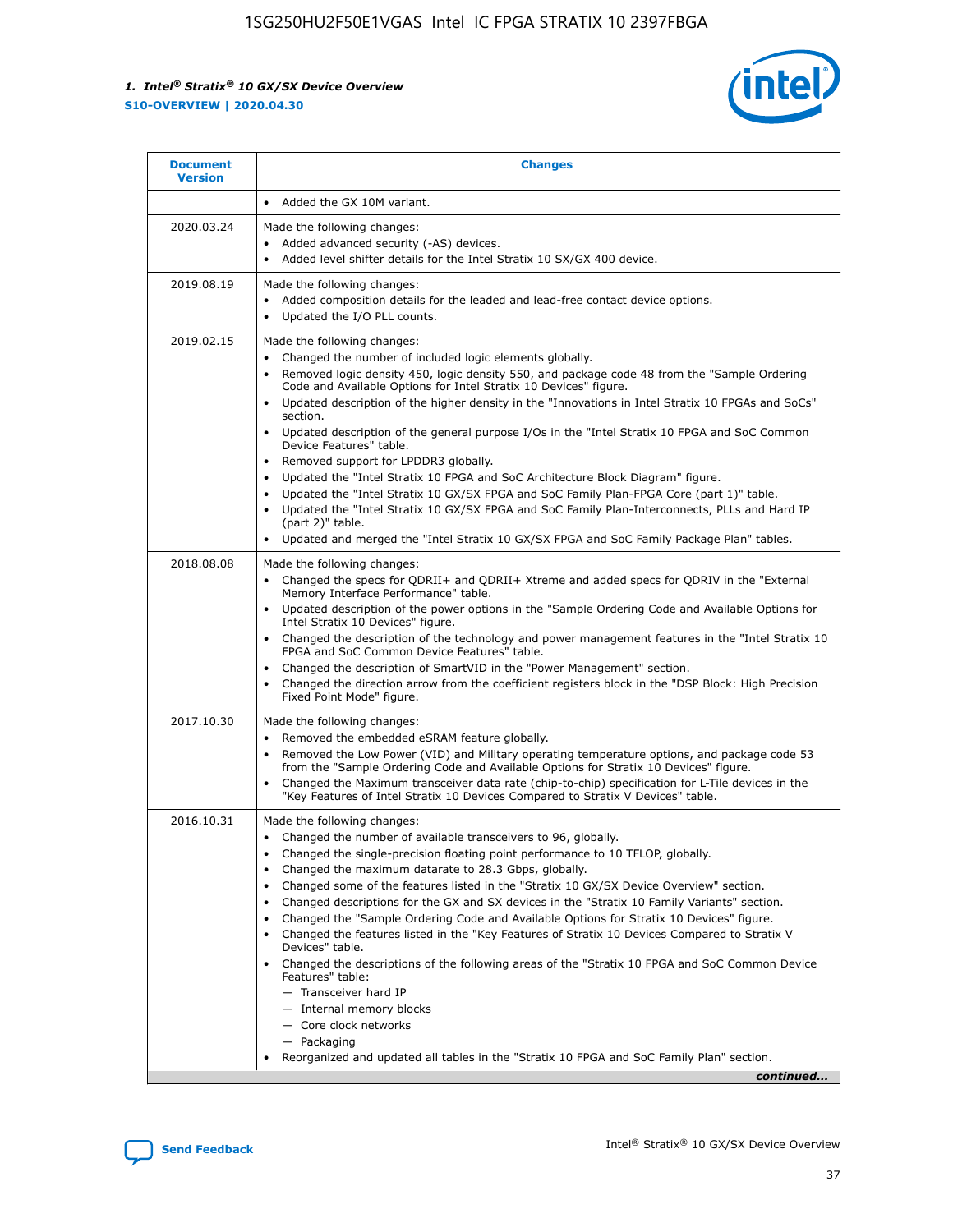

| <b>Document</b><br><b>Version</b> | <b>Changes</b>                                                                                                                                                                                                                                                                                                                                                                                                                                                                                                                                                                                                                                                                                                                                                                                                                                                                                                                                                                                     |  |
|-----------------------------------|----------------------------------------------------------------------------------------------------------------------------------------------------------------------------------------------------------------------------------------------------------------------------------------------------------------------------------------------------------------------------------------------------------------------------------------------------------------------------------------------------------------------------------------------------------------------------------------------------------------------------------------------------------------------------------------------------------------------------------------------------------------------------------------------------------------------------------------------------------------------------------------------------------------------------------------------------------------------------------------------------|--|
|                                   | Removed the "Migration Between Arria 10 FPGAs and Stratix 10 FPGAs" section.<br>Removed footnotes from the "Transceiver PCS Features" table.<br>Changed the HMC description in the "External Memory and General Purpose I/O" section.<br>Changed the number of fPLLs in the "Fractional Synthesis PLLs and I/O PLLs" section.<br>Clarified HMC data width support in the "Key Features of the Stratix 10 HPS" table.<br>Changed the description in the "Internal Embedded Memory" section.<br>Changed the datarate for the Standard PCS and SDI PCS features in the "Transceiver PCS Features"<br>table.<br>Added a note to the "PCI Express Gen1/Gen2/Gen3 Hard IP" section.<br>Updated the "Key Features of the Stratix 10 HPS" table.<br>Changed the description for the Cache coherency unit in the "Key Features of the Stratix 10 HPS"<br>table.<br>Changed the description for the external SDRAM and Flash memory interfaces for HPS in the "Key<br>Features of the Stratix 10 HPS" table. |  |
| 2015.12.04                        | Initial release.                                                                                                                                                                                                                                                                                                                                                                                                                                                                                                                                                                                                                                                                                                                                                                                                                                                                                                                                                                                   |  |